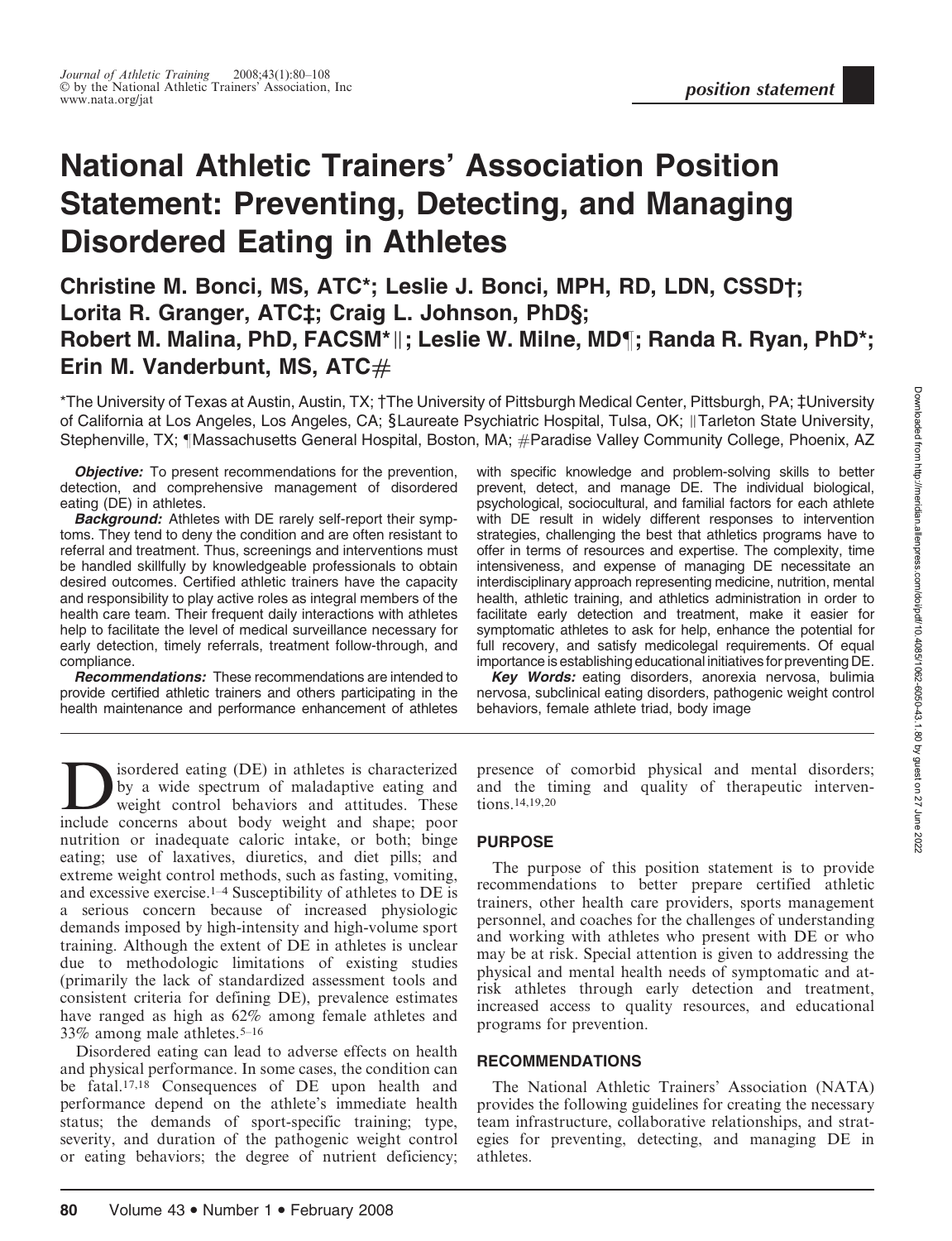# Immediate Action Items

- 1. Identify a team of qualified caregivers who have the requisite training for early case detection, treatment, and provision of other assistance as needed. Caregivers should represent multiple disciplines, including medicine, nutrition, mental health, and athletic training.21–26 They should be readily accessible, understand their roles, and promote collaboration to facilitate a seamless continuum of care.
- 2. Reserve a place on the health care team for an athletics administrator.27,28 Organizations are better prepared to handle complexities of DE management with an informed administrator who has authority to take action when unexpected events and worst-case scenarios challenge the scope of existing resources and expertise.
- 3. Assemble the health care team to formulate and implement a comprehensive management protocol complete with policies and procedures that facilitate early detection, accurate assessment, and treatment of athletes with DE (Figure).
- 4. Enlist the support and input of risk-management personnel and legal counsel in planning, developing, and implementing the management protocol. Certified athletic trainers, other caregivers, and athletics administrators should cooperate with these groups to determine what constitutes reasonable care to prevent foreseeable harm to participants and avoid potential liability for negligence.<sup>29,30</sup>
- 5. Establish a screening approach that recognizes signs and symptoms of the full spectrum of maladaptive eating and weight loss behaviors, as well as predisposing risk factors associated with their development. This is most effectively accomplished during the preparticipation examination (PPE) by compiling a thorough medical history with attention to the assessment of DE.31–36
- 6. Develop policies that clearly define the appropriate responses of coaches when dealing with athletes regarding body weight issues and performance. Coaches should not be allowed to disseminate improper weight loss advice, conduct mandatory weigh-ins, set target weights, or apply external pressure on athletes to lose weight.
- 7. Design mandatory structured educational and behavioral programs for all athletes, coaches, certified athletic trainers, administrators, and other support personnel to prevent DE.

# Detecting Disordered Eating

Clinical Features and Behavioral Warning Signs

8. Early detection and treatment of DE should become a high priority for athletics programs. Disordered eating occurs along a continuum of severity. Mild symptoms that increase in frequency and severity may progress to 3 clinically diagnosable conditions identified in the Diagnostic and Statistical Manual of Mental Disorders  $(DSM-IV)^{20}$  as anorexia nervosa (AN), bulimia nervosa (BN), and eating disorder not otherwise specified (EDNOS) (Tables 1, 2, and 3, respectively). Exclusive adherence to strict DSM-IV criteria without recognizing the subclinical precursors of eating disorders (EDs) may be a barrier to early detection and subsequently affect the timing and quality of therapeutic interventions.

9. Those supervising the health and performance of athletes should be alert to the most common behavioral and psychological characteristics that may indicate an athlete's impending lapse into a subclinical or fullsyndrome ED in order to prevent or minimize problems (Table 4). The challenge is in determining whether the athlete's dietary and weight control behaviors are transient, safely managed behaviors associated with the physiologic demands of the sport or becoming increasingly unhealthy or persistent, which may signify a more serious problem.37

# Signs, Symptoms, and Physical Complications

- 10. Signs and symptoms of EDs should be recognized at their earliest onset (Table 5). Medical complications associated with malnutrition and purging can affect multiple organ systems and progress to serious health consequences, including, but not limited to, cardiovascular, reproductive, and skeletal dysfunction and, in some cases, death.17
- 11. Given the possibility of sudden death resulting from cardiovascular complications, pulse rate and quality, blood pressure, orthostatic measurements, and body temperature should be serially recorded.38 Clinical signs indicating possible physiologic instability include bradycardia (resting heart rate  $\leq 50$  beats/min during the day and  $\leq$ 45 beats/min at night), hypotension (systolic pressure  $\leq 90$  mm Hg), orthostatic changes in pulse  $(>20$  beats/min) or blood pressure  $(>10$  mm Hg), and hypothermia (body temperature  $\leq$ 96°F [35.56°C]).<sup>18,39</sup> The likelihood of cardiovascular problems depends upon the severity and/or chronicity of energy restriction, the amount, rate, and composition of weight loss, and electrolyte imbalances induced by purging.27
- 12. Recognizing that the reproductive system of female athletes is extremely sensitive to low energy availability and consequent menstrual cycle alterations (eg, amenorrhea)40–42 and bone mineral disorders,40–45 closely monitoring physically active girls and adolescents participating in a wide variety of sports is recommended. Female athletes presenting with amenorrhea should be evaluated within the first 3 months of onset.46 Aggressive treatment should follow to reestablish normal menses and prevent progressive bone loss. This evaluation requires examining the athlete's eating and training regimens for adequate energy availability. If deficiencies exist, an increase in dietary intake or reduction in exercise intensity (or both) should be recommended. Consideration should also be given to calcium and vitamin D supplementation to achieve and maintain the recommended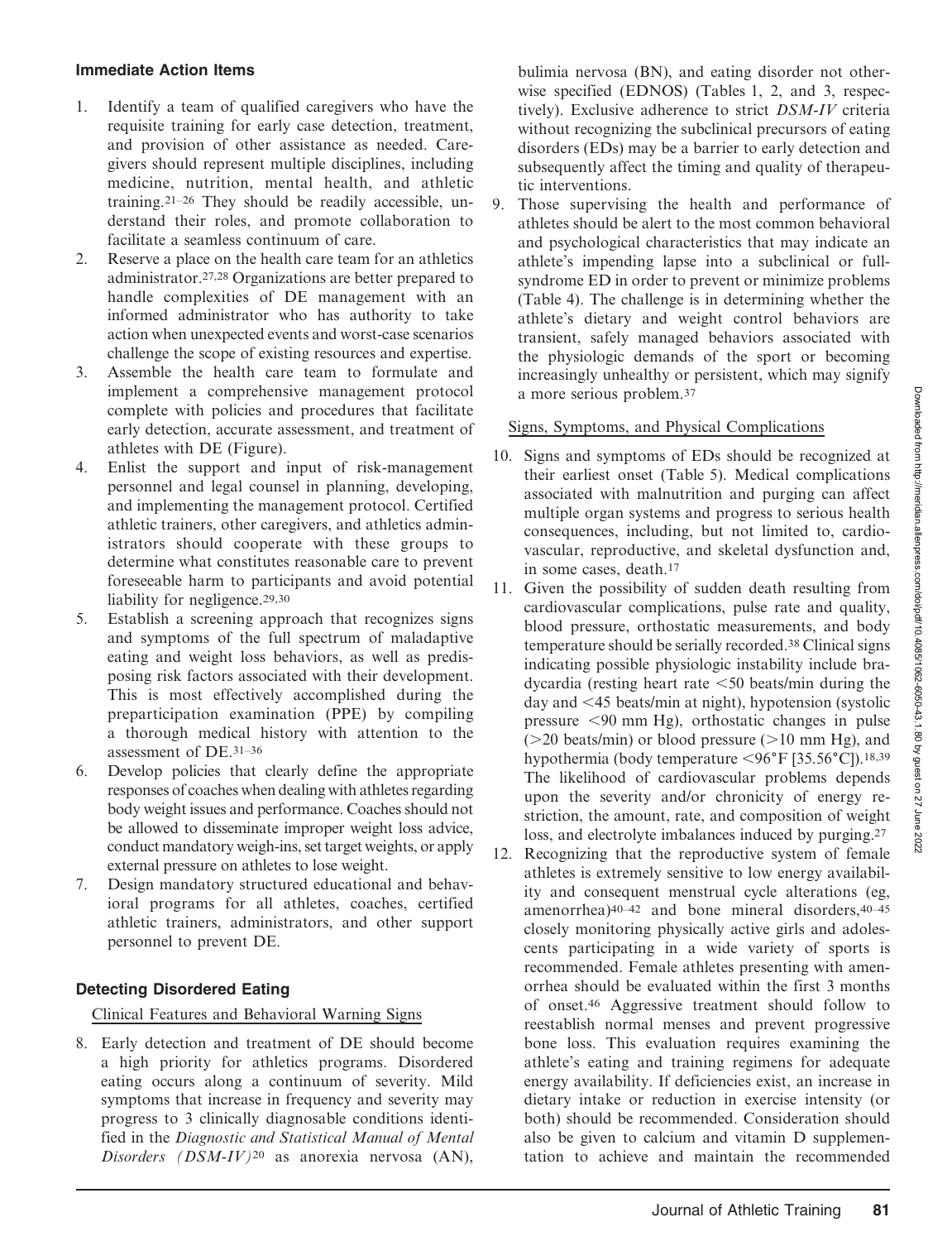

Figure. Disordered-eating management protocol: outpatient setting.

dietary intakes of 1000 to 1500 mg/d of calcium and 400 to 600 IU/d of vitamin D.47–51 High doses of both supplements may be necessary to prevent or treat osteoporosis and minimize fracture risk or prevent fractures, especially in individuals who do not meet recommended dietary intakes.45,50 Pharmacologic treatment administered in the form of hormone replacement therapy or the oral contraceptive pill52–54 requires careful deliberation. The results of such treatment remain inconsistent in adequately restoring bone loss or correcting the metabolic abnormalities that compromise health and performance in amenorrheic athletes.45 The reader is referred to the American College of Sports Medicine's revised position statement<sup>45</sup> on the female athlete triad for indications and contraindications for administration of these agents. In view of the potential irreversibility of bone loss despite some of these interventions,45,53,54 prompt identification of early-onset low bone mineral density through use of dual-energy x-ray absorptiometry (DXA) may contribute to reducing stress fracture incidence and future morbidity resulting from osteoporosis.55,56

13. The sequelae of reproductive and skeletal complications require familiarity with the revised description of the female athlete triad and its interrelationships among energy availability, menstrual function, and bone mineral density.45 These triad components are now believed to exist along a continuum model of health and disease. At the pathologic end of the spectrum lies each component's clinical manifestations — low energy availability with or without eating disorder, functional hypothalamic amenorrhea, and osteoporosis. Although very few female athletes, whether elite, young adult, or adolescent, simultaneously possess all clinical manifestations of the triad,14,57–59 clinicians need to be mindful of the interrelationship of triad components with respect to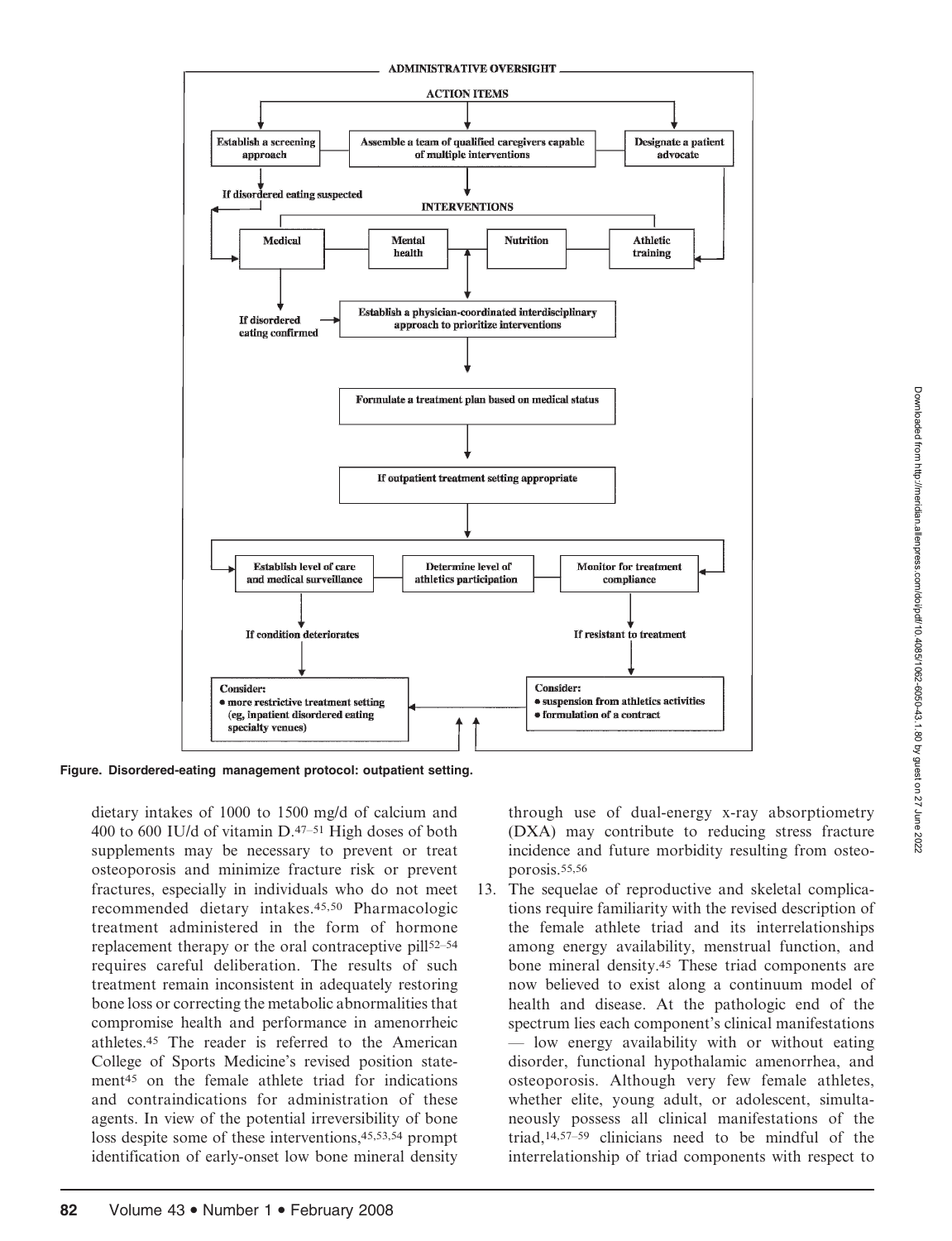Description

- A. Refusal to maintain body weight at or above a minimally normal weight for age and height (eg, weight loss leading to maintenance of body weight less than 85% of that expected or failure to make expected weight gain during period of growth, leading to body weight less than 85% of that expected).
- B. Intense fear of gaining weight or becoming fat, even though underweight.
- C. Disturbance in the way in which one's body weight or shape is experienced, undue influence of body weight or shape on self-evaluation, or denial of the seriousness of the current low body weight.
- D. In post-menarcheal females, amenorrhea, ie, the absence of at least three consecutive menstrual cycles. (A woman is considered to have amenorrhea if her periods occur only following hormone, eg, estrogen, administration.)

#### Specify Type

Restricting type: During the current episode of anorexia nervosa, the person has not regularly engaged in binge-eating or purging behavior (ie, selfinduced vomiting or the misuse of laxatives, diuretics or enemas).

Binge-eating/purging: During the current episode of anorexia nervosa, the person has regularly engaged in binge-eating or purging behavior (ie, selfinduced vomiting or the misuse of laxatives, diuretics or enemas).

a<br>Reprinted with permission from the Diagnostic and Statistical Manual of Mental Disorders, Text Revision. © 2000:589. American Psychiatric Association.<sup>20</sup>

cause and pathogenesis. Individual disorders (alone or in combination) should be addressed as soon as they present to decrease the potential for irreversible health consequences.45,59–61

- 14. Equal attention should be paid to male athletes who exhibit signs and symptoms of EDs. Compared with female athletes, males have no diagnostic hallmark such as amenorrhea for detecting EDs.<sup>62</sup> Absent overt clinical signs coupled with the reluctance of males to openly discuss their eating problems because of feelings of shame and embarrassment over having a stereotypically ''female'' disorder could result in a delay in diagnosis and treatment.63–66
- 15. Because more commonalities than differences exist in the physical and psychological characteristics of EDs in young adult male and female athletes, similar strategies should be used to detect and treat the condition in both sexes.63,67,68

# Predisposing Risk Factors

16. All certified athletic trainers should become knowledgeable about the most common predisposing risk factors for development of DE to understand its complex causes and to minimize the possibility of missing crucial information that may have important implications for early detection and treatment. For purposes of DE prevention and containment, the focus of attention should be on those risk factors most amenable to alteration: in particular, the pressure on athletes to manipulate eating and weight for performance and appearance thinness, as well as the sociocultural and media-driven emphasis on appearance thinness.27,69,70

17. The index of suspicion for DE should be high in all types of sports. Current literature59 challenges the perception that the prevalence of DE is greater in sports in which a low body weight or small physique is important for maximizing performance, subjective evaluation and aesthetic ideals coexist, or body weight restrictions apply.8,10,14,71,72 Intensified pressure to attain or maintain an ideal body weight or body fat percentage is not necessarily inherent in the activity itself but in the athlete's perception of what is required for optimizing performance. It only follows that avoiding external pressure on athletes to lose weight is essential to avert a preoccupation with

June 2022

Table 2. Diagnostic and Statistical Manual of Mental Disorders (4th edition) Criteria for Bulimia Nervosa<sup>a</sup>

| Description |
|-------------|
|-------------|

A. Recurrent episodes of binge eating. An episode of binge eating is characterized by both of the following:

C. The binge eating and inappropriate compensatory behaviors both occur, on average, at least twice a week for three months.

D. Self-evaluation is unduly influenced by body shape and weight.

E. The disturbance does not occur exclusively during episodes of anorexia nervosa.

Specify Type

<sup>1.</sup> Eating, in a discrete period of time (eg, within any two-hour period), an amount of food that is definitely larger than most people would eat during a similar period of time and under similar circumstances.

<sup>2.</sup> A sense of lack of control over eating during the episode (eg, a feeling that one cannot stop eating or control what or how much one is eating).

B. Recurrent inappropriate compensatory behavior in order to prevent weight gain, such as self-induced vomiting; misuse of laxatives, diuretics, enemas or other medications; fasting; or excessive exercise.

Purging type: During the current episode of bulimia nervosa, the person has regularly engaged in self-induced vomiting or the misuse of laxatives, diuretics or enemas.

Non-purging type: During the current episode of bulimia nervosa, the person has used other inappropriate compensatory behaviors, such as fasting or excessive exercise, but has not regularly engaged in self-induced vomiting or the misuse of laxatives, diuretics or enemas.

a<br>Reprinted with permission from the Diagnostic and Statistical Manual of Mental Disorders, Text Revision. © 2000:594. American Psychiatric Association.<sup>20</sup>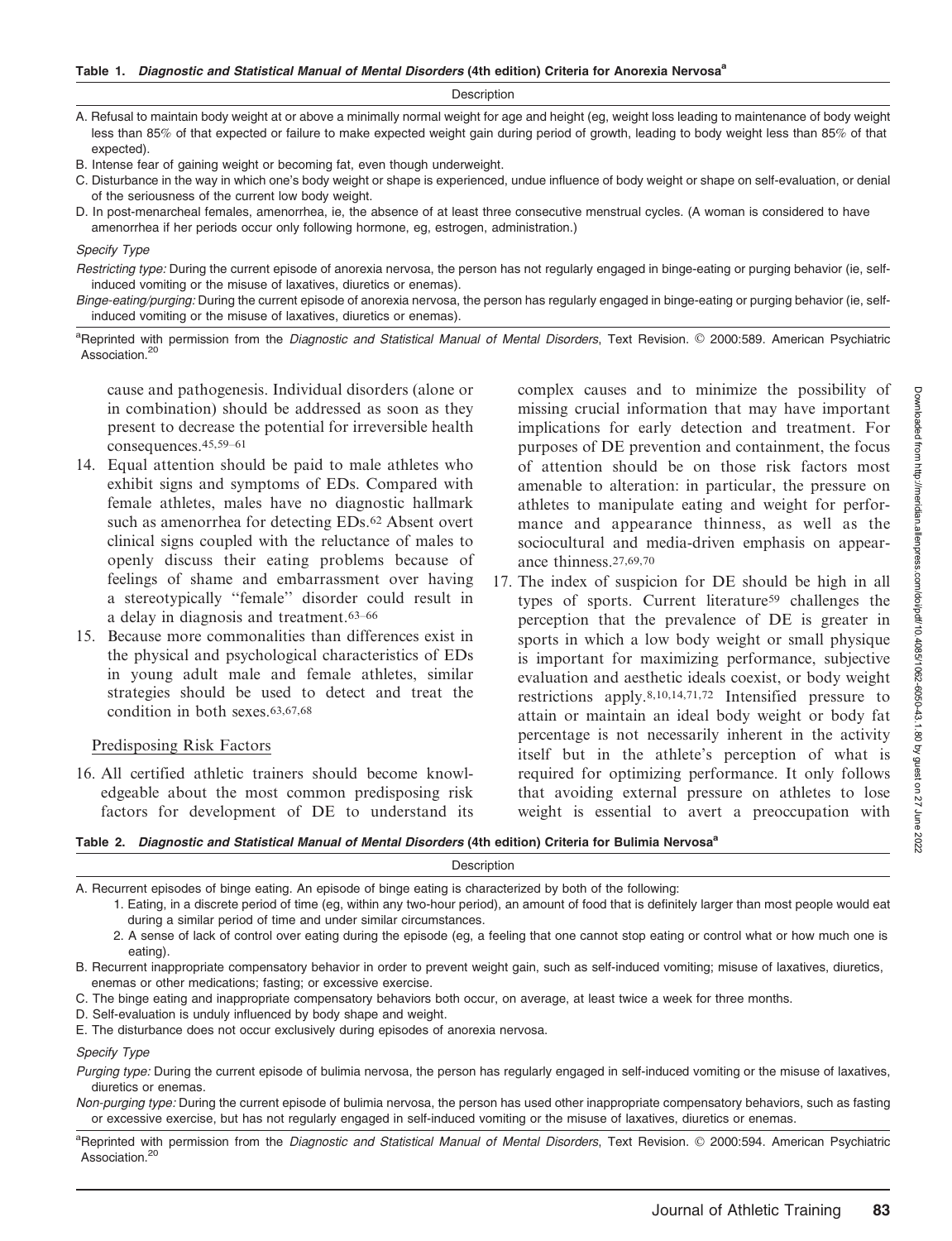**Description** 

- A. For females, all of the criteria for anorexia nervosa are met except that the individual has regular menses.
- B. All of the criteria for anorexia nervosa are met except that, despite significant weight loss, the individual's current weight is in the normal range. C. All of the criteria for bulimia nervosa are met, except that the binge eating and inappropriate compensatory mechanisms occur at a frequency of less than twice a week or for a duration of less than three months.
- D. The regular use of inappropriate compensatory behavior by an individual of normal body weight after eating small amounts of food (eg, selfinduced vomiting after the consumption of two cookies).
- E. Repeatedly chewing and spitting out, but not swallowing, large amounts of food.
- F. Binge-eating disorder: recurrent episodes of binge eating in the absence of the regular use of inappropriate compensatory behaviors characteristic of bulimia nervosa.

aReprinted with permission from the Diagnostic and Statistical Manual of Mental Disorders, Text Revision. © 2000:594-595. American Psychiatric Association.<sup>20</sup>

dieting, which is considered the number-one trigger for DE.13,73–75

#### Screening Methods

- 18. Because athletes with DE rarely self-identify due to secrecy, shame, denial, and fear of reprisal,  $10,70,76$ specific questionnaire items designed to assess DE behaviors and attitudes should be incorporated into the medical history portion of the PPE to facilitate the detection process (Tables 6a, 6b).
- 19. If suspicions of DE are raised from interpretation of questionnaire results, an in-depth personal interview by a member of the health care team should follow for a more accurate interpretation of circumstances.14,77–80
- 20. Practitioners should proceed with caution when considering the use of self-report psychometric questionnaires such as the Eating Disorders Inventory (EDI),<sup>31</sup> the Eating Disorders Examination (EDE-Q),<sup>81</sup> and the Eating Attitudes Test (EAT)82 to screen for behavioral and cognitive characteristics of DE in athletes. Although the questionnaires have been widely used to screen

athletes for DE, they have not been specifically tested for external validity with athletic populations and, consequently, may result in inaccurate information. If additional screening measures are desired to complement the medical history portion of the PPE, consideration should be given to using instruments designed specifically for athletes, as more information becomes available on their validity with larger sample sizes and with athletes in a variety of sports and sport settings and at various levels of performance (Table 7).

21. In addition to using questionnaires and interviews, certified athletic trainers, other health care providers, and coaches should become more skilled observers of an athlete's behavior (eg, inappropriate dieting, weight loss, suboptimal weight, fatigue, performance decrement, and excessive exercise),<sup>37</sup> which may provide the quickest means of detecting DE.

#### Physiologic Measurements

22. Pursuit of performance and appearance thinness in sport necessitates strategies that have the potential to

#### Table 4. Psychological and Behavioral Characteristics of Eating-Disordered Athletes<sup>a</sup>

| Dieting (unnecessary for health, sports performance, or appearance)                                                                                                                                         |
|-------------------------------------------------------------------------------------------------------------------------------------------------------------------------------------------------------------|
| Self-critical; especially concerning body weight, size and shape in addition to performance                                                                                                                 |
| Avoidance of eating and eating situations                                                                                                                                                                   |
| Secretive eating                                                                                                                                                                                            |
| Ritualistic eating patterns                                                                                                                                                                                 |
| Claims of "feeling fat" despite being thin <sup>b</sup>                                                                                                                                                     |
| Resistance to weight gain or maintenance recommended by medical providers                                                                                                                                   |
| Unusual weighing behavior (ie, excessive weighing, refusal to weigh for health or safety reasons, negative reaction to being weighed)                                                                       |
| Compulsiveness and rigidity, especially regarding eating and exercising                                                                                                                                     |
| Excessive or obligatory exercise beyond that recommended for training or performance                                                                                                                        |
| Exercising while injured despite medically prescribed activity restrictions                                                                                                                                 |
| Restlessness; relaxing is difficult or impossible                                                                                                                                                           |
| Change in behavior from open, positive, and social to suspicious, untruthful, and sad                                                                                                                       |
| Social withdrawal                                                                                                                                                                                           |
| Depression and insomnia                                                                                                                                                                                     |
| Binge eating <sup>c</sup>                                                                                                                                                                                   |
| Agitation when binging is interrupted <sup>c</sup>                                                                                                                                                          |
| Evidence of vomiting unrelated to illness <sup>c</sup>                                                                                                                                                      |
| Excessive use of the restroom or "disappearing" after eating b                                                                                                                                              |
| Use of laxatives or diuretics (or both) that is unsanctioned by medical providers <sup>c</sup>                                                                                                              |
| Substance abuse, whether legal, illegal, prescribed, or over-the-counter drugs, medications, or other substances <sup>c</sup>                                                                               |
| <sup>a</sup> Adapted from The Female Athlete, Mary Lloyd Ireland and Aurelia Nattiv (eds.), Jorunn Sundgot-Borgen, Disordered Eating, p. 243, 2002, with<br>permission from Elsevier Science. <sup>24</sup> |

**b**Indicates especially for anorexia nervosa.

cIndicates especially for bulimia nervosa.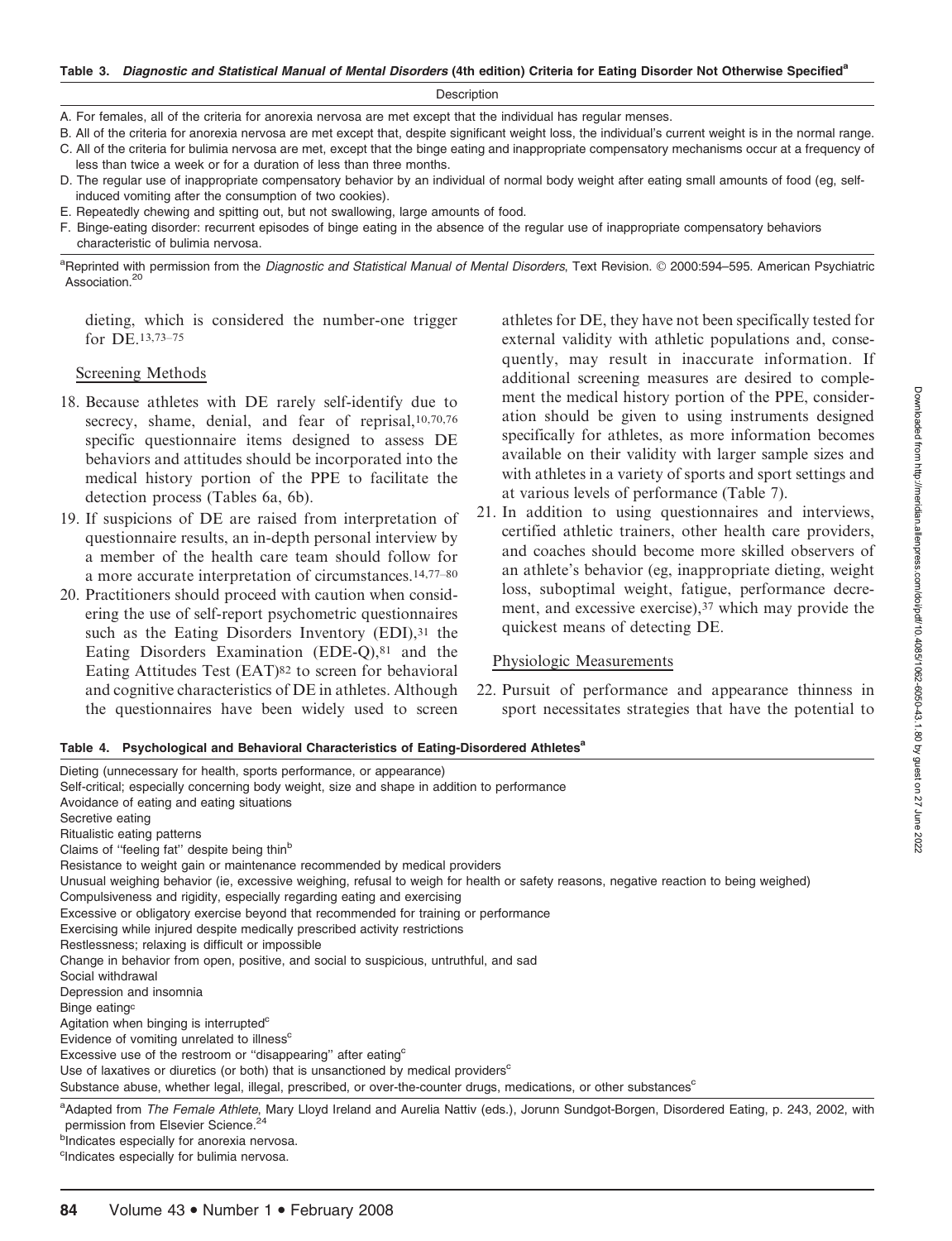#### Table 5. Physical Signs/Symptoms of Eating-Disordered Athletes<sup>a</sup>

#### Cardiovascular

Bradycardia Hypotension Atrial and ventricular arrhythmias Electrocardiographic abnormalities Acrocyanosis

#### Endocrine

Hypoglycemia Decreased testosterone levels in males Low female sex hormone levels Amenorrhea or menstrual dysfunction Reduced bone mineral density Stress fractures Delayed onset of puberty<sup>b</sup> Short stature/arrested skeletal growth<sup>b</sup>

#### **Gastrointestinal**

Constipation, bloating, postprandial distress Abdominal pain Bowel irregularities

#### Fluids and Electrolytes

Dehydration Electrolyte abnormalities Hypokalemia Muscle cramps Metabolic alkalosis Edema

#### **Thermoregulation**

Hypothermia<sup>b</sup>

# Hematologic

#### Anemia

#### Dermatologic

Hair loss<sup>b</sup> Dry skin, brittle hair and nails<sup>b</sup> Lanugob Callus or abrasion on back of hand (from inducing vomiting) $<sup>c</sup>$ </sup>

# Oral/facial

Dental decay Pain in pharynx Swollen parotid glands<sup>c</sup>

#### **Others**

Significant weight loss (beyond that necessary for adequate sport performance)<sup>b</sup>

- Frequent and often extreme weight fluctuations<sup>c</sup>
- Low weight despite eating large volumes<sup>c</sup>

Fatigue (beyond that normally expected in training or competition) Muscle weakness

<sup>a</sup>Adapted from *The Female Athlete*, Mary Lloyd Ireland and Aurelia Nattiv (eds.), Jorunn Sundgot-Borgen, Disordered Eating, p. 242, 2002, with permission from Elsevier Science.<sup>24</sup>

<sup>b</sup>Indicates especially for anorexia nervosa.

<sup>c</sup>Indicates especially for bulimia.

provide essential information for nutritional support and training status of athletes over and above the use of scale weight.27,86 Consideration should be given to assessing body composition, with special reference to gradual changes in fat mass and fat-free mass and, if possible, the amount and quality of lean muscle mass instead of percentage of body fat. Calculating the body mass index (BMI) should also be considered to monitor appropriateness of weight for height, which varies by age and sex.

- a. Assessing Body Composition. Body composition should be monitored only under the following conditions: (1) A qualified individual, who is appropriately trained and proficient in assessing and interpreting results, has been designated to handle the process, (2) The same individual is available for serial measurements to minimize variation among assessments and technicians, and (3) A registered dietitian is available if results call for nutritional support. Additionally, the measurement process and data exchange should be handled in a manner that protects the privacy, confidentiality, and self-esteem of athletes. The following procedures will facilitate the process:
	- Deemphasize the importance of an ideal body weight or body fat percentage. Individual differences in body weight and composition are considerable, so a range of normal variation among athletes in a given sport or event should be recognized.
	- Emphasize changes in estimated fat mass or lean muscle mass in individual athletes during the season. Absolute estimates of fat mass or percentage of body fat have limited utility given the wide range of individual differences and potential measurement variability.
	- Avoid public discussion of the results. Data should be confidential and shared only with the athlete in a private setting. Coaches should not be present during the measurement process or the data exchange. Depending on the health and training status of the athlete, it may be necessary to share results with coaches or close significant others (CSOs). This should be determined on an individual basis and only after receiving disclosure permission from the athlete.
	- Establish an interval of at least 2 to 3 months between serial measurements, so that short-term fluctuations in body weight do not confound assessments or decisions.
- b. Calculating the Body Mass Index. The body mass index (BMI) should be used as a screening tool to determine the appropriateness of an athlete's body weight for height, which varies with age and sex. For the measurement of height, the athlete should not be wearing shoes. Weight should be measured with the athlete wearing minimal clothing (shorts, T-shirt) and using a regularly calibrated scale. Accuracy of measurement is essential.
	- A BMI  $\leq 18.5$  kg/m<sup>2</sup> has been recommended by the World Health Organization (1998) as indicative of being underweight in adults  $(\geq 18$  years of age).<sup>87</sup> Although this level may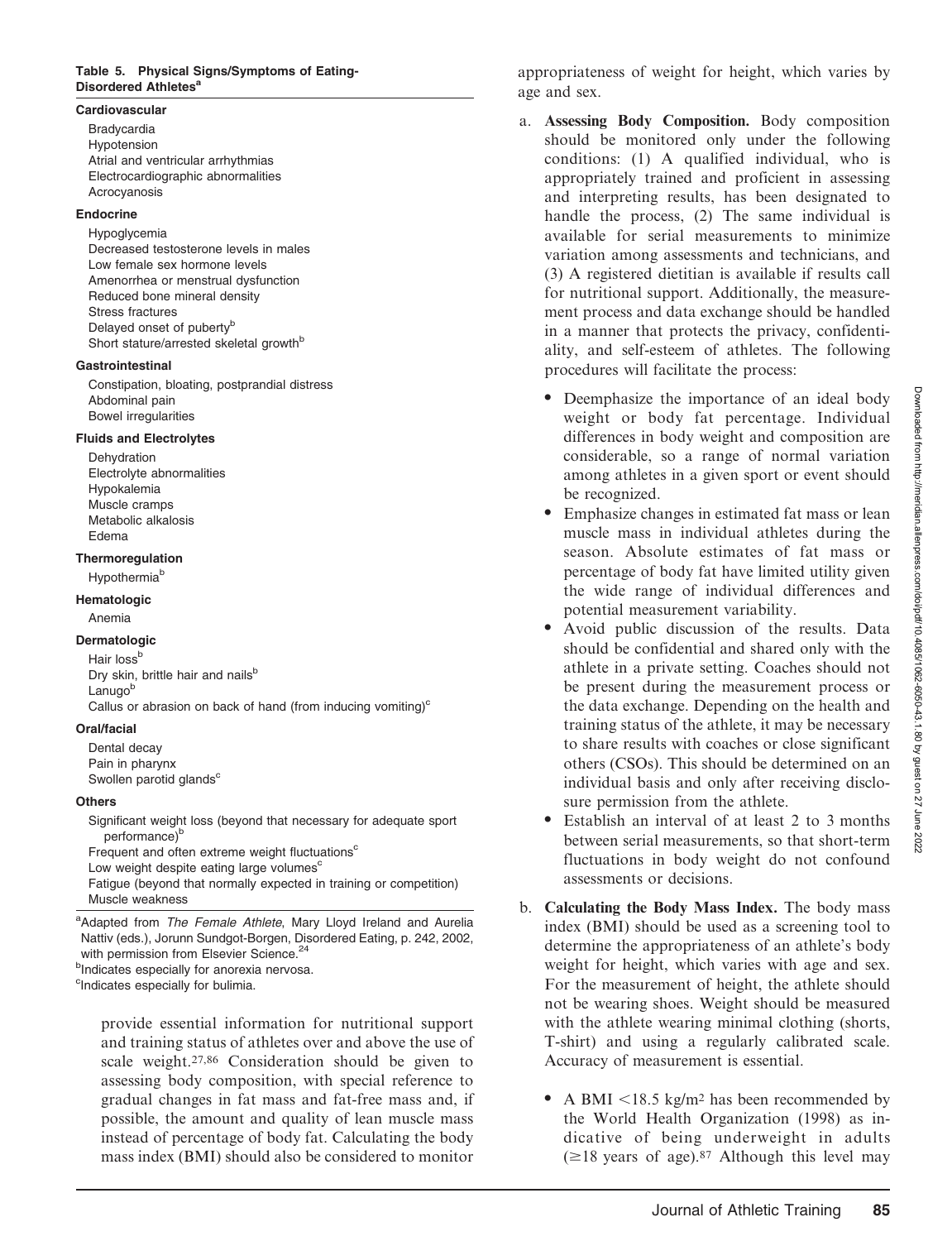# Downloaded from http://meridian.allenpress.com/doi/pdf/10.4085/1062-6050-43.1.80 by guest on 27 June 2022 Downloaded from http://meridian.allenpress.com/doi/pdf/10.4085/1062-6050-43.1.80 by guest on 27 June 2022

#### Table 6a. Medical History Review - Disordered Eating Questionnaire Items<sup>a</sup>

Are you currently, or have you in the past year, followed a particular "diet"?\_\_\_Yes\_\_\_ No • How many meals (ie, breakfast, lunch, dinner) do you eat each day? \_\_\_\_\_\_\_\_ How many snacks? • Are there certain food groups that you refuse to eat (meat, breads, etc?) • Do you ever limit food intake to control weight? \_\_\_Yes \_\_\_ No If yes, do you (circle below)... Decrease the amount of food you eat during the day / skip meals / limit carbohydrate intake / limit fat intake / cut out snack items / Other\_\_\_\_\_\_\_\_ • Do you ever feel out of control when eating or feel that you cannot stop eating? Yes No Do you take vitamin supplements?\_\_Yes\_\_ No If yes, what type?\_\_\_\_\_\_ How often (daily, a few times a week)? Do you take nutritional supplements?\_\_Yes \_\_ No If yes, what type?\_\_\_\_\_\_\_\_\_ How often (daily, a few times a week)? What do you currently weigh?\_\_\_\_\_\_\_\_\_ Are you happy with this weight?\_\_\_Yes\_\_\_ No If not, what would you like to weigh? What was the most you've weighed in the past year? What was the least you've weighed in the past year? Do you gain or lose weight regularly to meet demands of your sport?\_\_\_Yes \_\_\_ No Has anyone recommended that you change your weight or eating habits?\_\_\_Yes \_\_\_ No If yes, specify (coach, parent, friend) • Has anyone ever set a target weight for you or subjected you to routine weigh-ins? \_\_\_Yes\_\_\_ No Have you ever tried to lose weight by using any of the following methods? (circle below) Vomiting / laxatives / diuretics / diet pills / exercise • Do you regularly exercise outside of your normal practice schedule? \_\_\_ Yes \_\_\_ No If yes, describe your activities. Have you ever been diagnosed with an eating disorder? \_\_\_ Yes \_\_\_ No Do you think that you might have an eating disorder? Yes No • Have you ever been treated for a stress fracture? \_\_\_Yes \_\_\_ No If yes, how many have you had?\_\_\_\_ What body part(s) was involved? \_\_\_\_When did the injury occur? \_ How was the diagnosis made (X-ray, bone scan, MRI, CT)?

aSample questionnaire items for recognition of disordered eating. Adapted from Agostini R et al: Medical and Orthopedic Issues of Active and Athletic Women. C 1994:39, with permission from Elsevier.

be somewhat arbitrary, it is widely used internationally and should be considered in context with other health indicators and history.

• No agreed-upon cut-off points exist for individuals  $<$ 18 years of age. When evaluating the BMI of an adolescent athlete of high school age (approximately 14 to 18 years) in the context of being underweight, the 5th percentile of the Centers for Disease Control and Prevention growth charts (2002) may be used (http://www.cdc.gov/

#### Table 6b. Menstrual History Review - Sample Questionnaire Items<sup>a</sup>

- Have you ever had a menstrual period? \_\_\_Yes\_\_\_ No
- If yes
	- How old were you when you had your first menstrual period?
	- When was your last period?
	- How many days are there between your periods from the first day of your menstrual cycle to the first day of your next cycle?  $3$  days  $\frac{1}{2}$  more than  $3 - 10$  days more than 10 days
	- How many periods have you had in the past 12 months? In the past 6 months?
	- Have you ever missed 3 or more consecutive months of your menstrual periods? \_\_\_Yes \_\_\_ No If yes, how many consecutive months have you missed your period?
	- Does your menstrual cycle change with a change in the intensity, frequency or duration of training? \_\_\_ Yes \_\_\_ No
		- If yes, does it become (circle below)…
		- Lighter / Heavier / Shorter / Longer / Disappear
	- Do you ever have trouble with heavy bleeding? \_\_\_ Yes \_\_\_ No
	- Do you ever experience cramps during your period? \_\_\_ Yes \_\_\_ No If yes, how do you treat them?
	- Are you on birth control pills or hormones? \_\_\_ Yes \_\_\_ No If yes, were they prescribed for (circle below)…
		- Irregular periods / No periods / Painful periods / Birth control
	- When was your last pelvic examination?
	- Have you ever had an abnormal Pap smear? \_\_\_Yes \_\_\_ No
	- Have you ever been treated for anemia (low hemoglobin or iron)? \_\_\_Yes \_\_\_ No
	- Is there any history of osteoporosis (thinning of the bones) in your family? \_\_\_Yes \_\_\_ No

aAdapted from Agostini R et al: Medical and Orthopedic Issues of Active and Athletic Women. © 1994:39, with permission from Elsevier.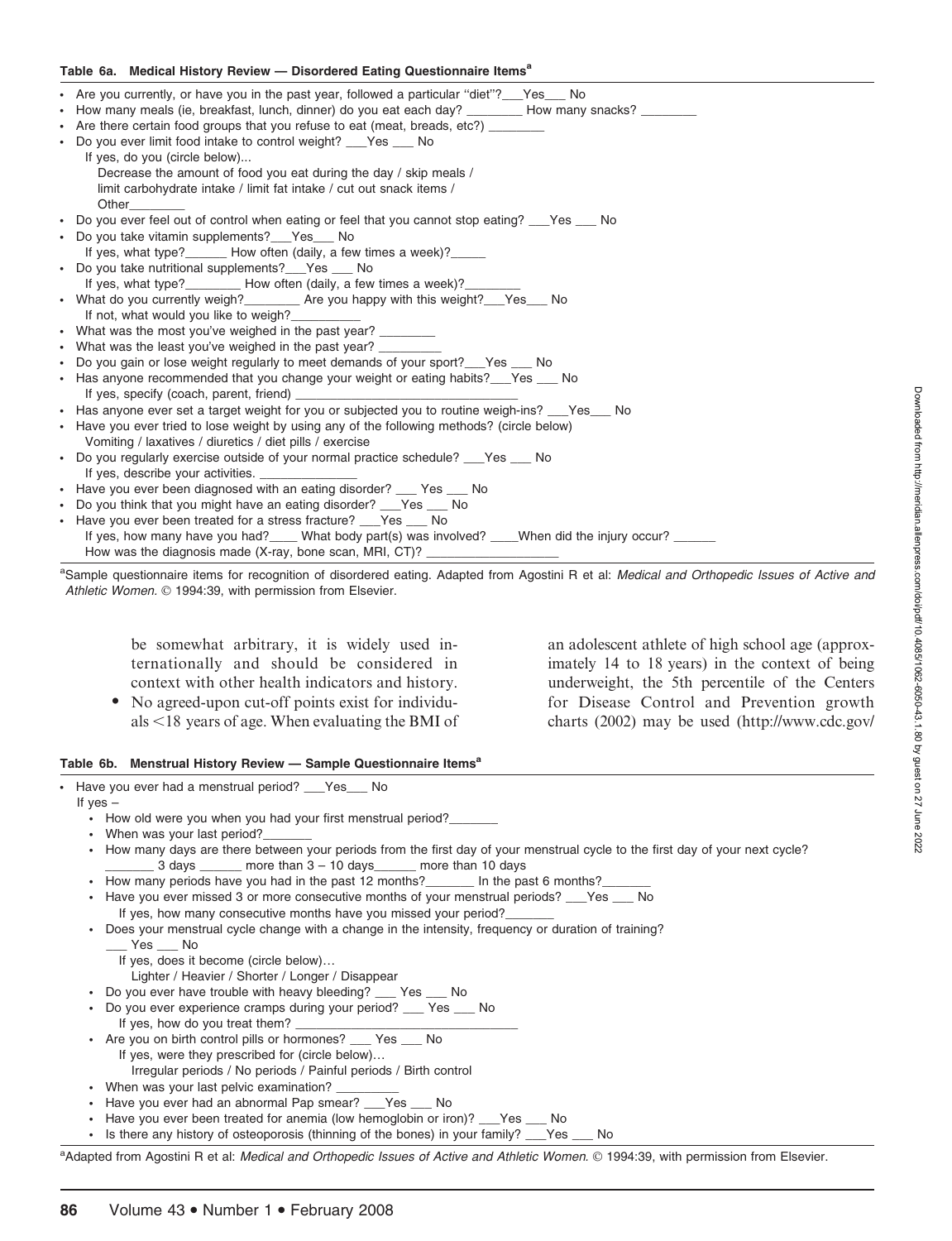#### Table 7. Representative Screening Instruments for Assessment of Disordered Eating in Athletes

| <b>Instrument</b>                                                                 | <b>Description</b>                                                                                                                                                                                                                                                                                                                                                                                                                                                                                                                                                                                                                                           |
|-----------------------------------------------------------------------------------|--------------------------------------------------------------------------------------------------------------------------------------------------------------------------------------------------------------------------------------------------------------------------------------------------------------------------------------------------------------------------------------------------------------------------------------------------------------------------------------------------------------------------------------------------------------------------------------------------------------------------------------------------------------|
| Survey of Eating Disorders among Athletes<br>(SEDA)9                              | Self-report: a 33-item questionnaire for identifying eating abnormalities in addition to factors specific<br>to the athletics environment that may contribute to the onset or development of disordered<br>eating. These factors include whether weight loss was required for performance thinness,<br>appearance thinness, or to meet a lower weight classification, and/or triggered by comments or<br>instructions by coaches or other athletics support personnel. It also examines whether the<br>athlete was subjected to public weigh-ins and/or public scrutiny of the results.                                                                      |
| Athletic Milieu Direct Questionnaire<br>$(AMDQ)^{83}$                             | Self-report: a 19-item screening instrument for identification of eating disorders/disordered eating in<br>National Collegiate Athletic Association Division I female athletes. A variety of response<br>categories are used, including a 4- to 6-point Likert scale as well as multiple and dichotomous<br>responses.                                                                                                                                                                                                                                                                                                                                       |
| Female Athlete Screening Tool (FAST)84                                            | Self report: a 33-item screening instrument that examines atypical exercise and eating behaviors in<br>female athletes. Respondents rate each item on a 4-point Likert scale.                                                                                                                                                                                                                                                                                                                                                                                                                                                                                |
| College Health Related Information Survey<br>(CHRIS)85                            | Self-report: a 32-item screening test designed to ascertain information relevant to college athletes<br>in 4 areas – mental health problems, eating problems, risk behaviors, and performance<br>pressure. The screen is appropriate for both male and female athletes.                                                                                                                                                                                                                                                                                                                                                                                      |
| The Physiologic Screening Test (PST)79                                            | Self-report combined with physiologic measurements: An 18-item screening test consisting of 14<br>items that require self-report responses based on physiologic factors (instead of eating<br>behaviors) and 4 items based on physiologic measurements. The following variables are<br>assessed: standing diastolic blood pressure, waist:hip ratio, percentage of body fat, parotid<br>gland enlargement, menstrual history and frequency, weight history and perceptions of body<br>weight, exercise habits after practice, frequency of bowel movements and normalcy of stools,<br>pain and bloating in the abdomen, and dizziness when rising quickly.   |
| The Health, Weight, Dieting, and Menstrual<br>History Questionnaire <sup>59</sup> | Self-report: a 53-item questionnaire divided into 4 categories for the assessment of disordered<br>eating — general health (including menstrual function and bone health), body weight (including<br>abnormally high or low body weight and/or weight fluctuations), dieting behaviors (including<br>energy restriction, bingeing, and/or purging), and body image (including global and specific body<br>part satisfaction/dissatisfaction). The questions were derived from 2 existing eating-disorder<br>screening tools along with information gleaned from an extensive review of the literature<br>pertaining to disordered eating in female athletes. |

growthcharts/). An athlete with a BMI less than the sex-specific and age-specific 5th percentile may be underweight (allowing for individual differences in maturity status and, in particular, the timing and tempo of the adolescent growth spurt).

- A young adult athlete with a BMI  $\leq 18.5$  kg/m<sup>2</sup> or an adolescent athlete with a BMI less than the age-specific and sex-specific cut-off who experiences a decline in BMI should be monitored for a reasonable period and evaluated for eating behaviors, training practices, and potential stressors (eg, pressure from coaches). In the case of the adolescent athlete, the evaluation may require an assessment of maturity status.
- An interval of at least 2 to 3 months should be established between serial measurements of height and weight to evaluate short-term fluctuations in the BMI.
- An athlete with a persistently low or a declining BMI should be referred for medical evaluation.
- Preadolescent and early-adolescent athletes (generally  $\leq$  12 years of age) should not have the BMI evaluated routinely. Instead, attention should be focused on monitoring growth in height and weight, assessing maturity status if necessary, improving nutrition and physical activity behaviors, promoting self-acceptance, and developing attitudes related to healthy lifestyles.

# Managing Athletes with Disordered Eating

# Initial Contact

- 23. If DE is suspected, the initial intervention should be facilitated by an authority figure who has the best rapport with the athlete. The facilitator should be prepared to (1) approach the athlete with sensitivity and respect while adhering to disclosure regulations regarding patient confidentiality; (2) indicate specific observations of concern; (3) expect denial, anger, and/ or resistance; and (4) have expertise readily accessible for consultation and/or timely referral.88
- 24. If suspicions of DE are confirmed, the athlete should be referred to the supervising physician for an initial evaluation, beginning with a thorough medical history review and physical examination (Table 8). Based on the findings of the evaluation, laboratory studies and electrocardiography may also be indicated to obtain a more accurate representation of the seriousness of the problem. Collaboration among all members of the health care team should follow to determine the most appropriate setting for treatment and to prioritize interventions.

# Treatment Settings

25. Outpatient treatment settings should suffice for most athletes who have mild symptoms of brief duration; stable weight, cardiac, and metabolic function; absence of comorbid conditions; and cooperative fami-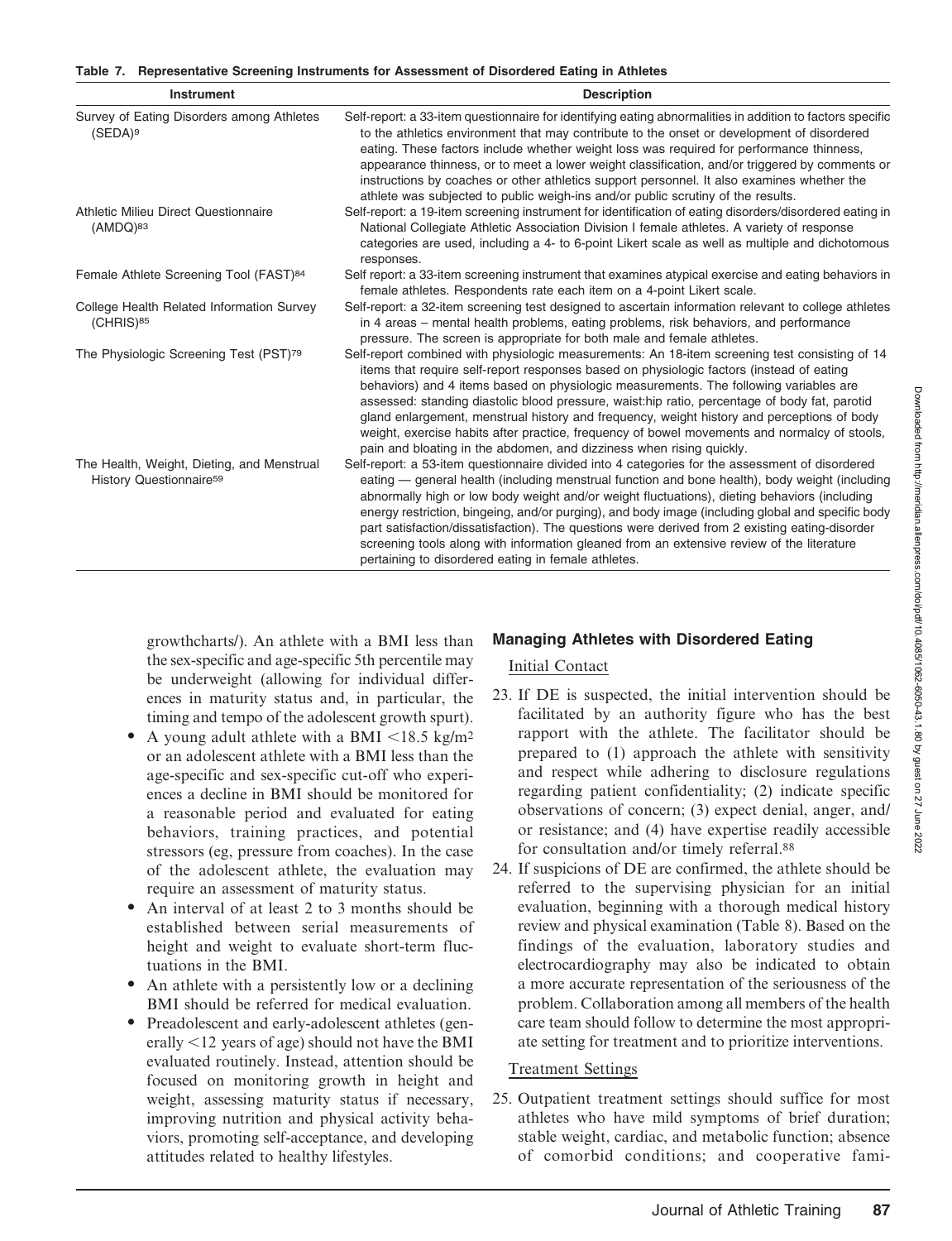lies.24,25,27,76 Development of a treatment plan that includes medical surveillance, timely nutritional intervention, and a supportive environment may be all that is necessary to contain incipient problems and promote recovery.18,76 More established cases require psychotherapy.22,28,89 Although athletes undergoing outpatient treatment can remain in their homes or in residential campus settings, attend school, and participate in athletics, these advantages must be balanced against the risks of failure to progress in recovery.

26. More restrictive and intensive treatment settings, including inpatient hospitalization, residential centers specializing in EDs, or partial hospitalization, should be considered if weight, cardiac, and metabolic status destabilize or outpatient treatment is unsuccessful.17,24,89

#### Therapeutic Interventions

- 27. In an outpatient treatment setting, physician-coordinated interventions should first be aimed at enlisting the expertise of a registered dietitian to optimize calorie and nutrient intakes for energy homeostasis and, in more serious cases, to design and implement medical nutrition therapy protocols that address the biological and psychological effects of severe caloric deprivation.90–92 Enlisting the services of a clinical psychotherapist may be necessary simultaneously to help interrupt pathogenic behaviors and resolve psychological, familial, social, and environmental issues contributing to their development and perpetuation.22,89,93,94 Pharmacologic treatment may also be helpful, especially in patients with significant symptoms of depression, anxiety, or obsessions.76,89
- 28. All certified athletic trainers should be prepared to assume the role of informed patient advocates in the management of athletes with DE. Because of their frequent daily interactions with athletes and familiarity with their immediate and long-term health care needs, athletic trainers are in a unique position to assist with or supervise the myriad of anticipated tasks described in Table 9.
- 29. Certified athletic trainers should be mindful of their scope of practice limitations. Although they have the clinical knowledge and skills to identify signs and symptoms that indicate risk, confront athletes with suspicious behaviors, and provide assistance as needed to facilitate timely referrals and treatment compliance, diagnosis and treatment can only be managed by physicians and psychotherapists who specialize in  $EDs<sup>23</sup>$
- 30. Certified athletic trainers should resist pleas from athletes with DE to work individually with them in a subconscious attempt to avoid referral and comprehensive treatment.<sup>23</sup> The therapeutic alliance that often develops makes it tempting to accommodate the request.
- 31. Certified athletic trainers should be prepared to enforce limitations of physical workouts based on recommendations of caregivers and to intervene when

training expectations are potentially dangerous or detrimental.

- 32. Certified athletic trainers should have knowledge of the psychotropic medications commonly prescribed to treat symptoms that accompany EDs, including their potential side effects. They should also be able to recognize symptoms of missed doses or overdose. The supervising physician, other caregivers, and family members should be contacted immediately if behavioral warning signs such as agitation, irritability, suicidal tendency, or unusual changes in behavior are observed.
- 33. Certified athletic trainers should work closely with athletics administrators, legal counsel, and coaches when handling health, safety, ethical, and procedural questions related to managing athletes with DE. Successful outcomes are highly dependent on skillful handling of issues that arise after DE identification and during the course of treatment and follow-up care.

#### Issues in Treatment and Follow-Up Care

- 34. It is reasonable for an athlete with DE to continue sport participation only if health risks are determined to be minimal and the athlete complies with all treatment components and training modifications, has a genuine interest in competing, and realizes treatment must always take precedence over sport participation.69
- 35. Consequences for athletes who are noncompliant with treatment recommendations should be appropriate. When treatment is resisted, suspending participation should be considered by the health care team until compliance is established.25,69 However, caregivers should be mindful that suspension could result in potentially harmful consequences, as it represents a major setback in the athlete's ability to achieve training and competitive goals.28
- 36. A written contract, agreed upon and signed by the athlete and health care team coordinator or designate, may be helpful in some circumstances to promote treatment compliance.27,93 Table 10 provides an example of a contract that can be easily modified to meet the situational needs of an athlete who is in the active phase of an ED.
- 37. At the outset, parental support should be obtained within disclosure regulations when discussing and implementing management strategies for symptomatic athletes. Engaging parents and CSOs early in the process helps to facilitate cooperation with the treatment protocol and acceptance of any changes in treatment settings or strategies that may be required if health destabilizes.
- 38. If an outpatient treatment setting is unsuccessful, caregivers should be prepared to handle issues that surface when transitioning the athlete's care to a more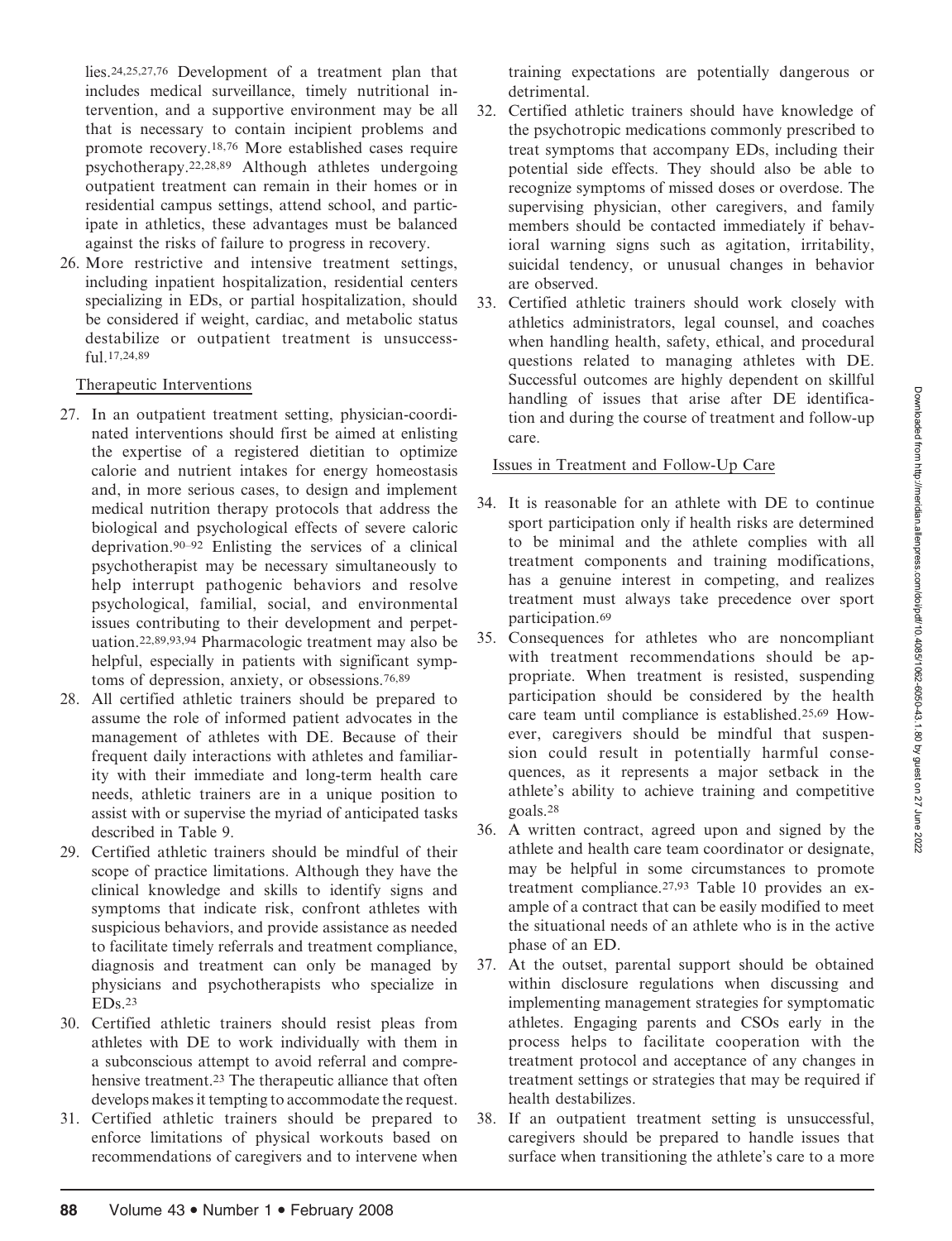#### Table 8. Components of the Initial Medical Evaluation

#### Medical History $\epsilon$

- Symptoms and screening results related to the diagnosis of disordered eating
- Eating patterns, weight history (lowest, highest, recent changes), and nutritional status with special reference to dietary and fluid restraint; growth and development in children and adolescents
- Details of previous and current treatment programs for disordered eating (ie, medications, psychological and nutritional interventions)
- Exercise/sports training history: duration and frequency of training per week; aerobic and anaerobic training volumes; time spent exercising outside of normal training regimen (eg, cycling, jogging, calisthenics)
- Prior or current bone stress injuries/reactions and chronic musculoskeletal injuries
- History and treatment of other conditions, including endocrine disorders, infections, chronic diseases, previous surgeries, and medications
- Family history, including weight history, disordered eating, and osteoporosis among family members and ages at menarche and menstrual problems of mothers and sisters
- Brief psycho-social history: life stressors (eg, social, academic, sports, family, or economic); conflict and support systems at home, at school, in social environment; coping skills and methods; history of depressive symptoms; physical or sexual abuse; general mood, body image satisfaction; and sources of self esteem
- Use of alcohol, tobacco, and/or controlled substances

#### Physical Examinationa

- General physical examination: age (decimal age: date of measurement minus date of birth); height, weight, BMI; comparison with age- and sexspecific references for children and adolescents (http://www.cdc.gov/growthcharts/); note change/rate of change from prior measurements.
- Stage of sexual maturation (breasts, pubic hair in girls; genitals, pubic hair in boys if appropriate to examine at the time); age at menarche
- Evaluation of vital signs; pulse by palpation, blood pressure with auscultation in both supine and standing, and temperature
- Cardiac examination
- Oral, salivary gland, and thyroid examination
- Skin, hand, and finger examination
- Consider pelvic examination in female athletes presenting with irregular or absent menses
- Consider differential diagnoses for an eating disorder: metabolic disease, malignancy, inflammatory bowel disease, achalasia (difficulty swallowing), infection

#### Laboratory Assessments<sup>b</sup>

- Basic Analyses: Consider for all patients.
- Complex metabolic profile (CMP): electrolytes, blood urea nitrogen (BUN) level; creatinine level; liver function studies, glucose, calcium
- Thyroid function (free T4, TSH)
- Complete blood count (CBC)
- Urinalysis (evaluate for pH, specific gravity, signs of infection)
- Additional Analyses: Consider for undernourished and severely symptomatic patients
- Magnesium, phosphorus levels
- Osteopenia and Osteoporosis Assessments: Consider for patients underweight more than 6 months or amenorrheic for more than 3 months
- Dual-energy X-ray absorptiometry (DXA)
- **Estradiol level in females; Testosterone level in males**
- Nonroutine Assessments: Consider for specific unusual indications
- Luteinizing hormone (LH) and follicle-stimulating hormone (FSH) levels: For persistent amenorrhea at normal weight
- Brain magnetic resonance imaging (MRI) and computerized tomography (CT): For ventricular enlargement correlated with degree of undernutrition
- Stool: For blood
- Chest X-ray

#### Electrocardiography $a$

- Appropriate if resting, supine pulse is <50 beats/min, electrolyte abnormality is present, or if there is frequent purging, dehydration, or prolonged caloric restriction
- N Note for findings of bradycardia, low voltage, low or inverted T-waves, QT dispersion, or prolonged QT interval

<sup>a</sup> Adapted from Agostini R et al: *Medical and Orthopaedic Issues of Active and Athletic Women*. © 1994:147, with permission from Elsevier.<br><sup>b</sup> Adapted by permission from the American Psychiatric Association. Practice qui <sup>b</sup>Adapted, by permission, from the American Psychiatric Association. Practice guideline for the treatment of patients with eating disorders (revision). Am J Psychiatry. 2000;157(suppl 1):1–39.

restrictive setting. Caregivers should continue to advocate for the athlete by facilitating referrals; maintaining open lines of communication with providers and CSOs to keep abreast of the patient's progress; and preparing the athlete and CSOs for the possibility that access to appropriate care may be delayed due to waiting lists or constrained by monetary or insurance difficulties.95–97

39. If the athlete responds favorably to outside treatment and is medically cleared to reengage in the previous environment with the goal of sport reentry, the organization's resources should be assessed for adequacy in handling the full complement of maintenance care required to prevent potential relapse. The ultimate responsibility should rest with the organization's supervising physician, in consultation with other members of the DE health care team, after careful review of all pertinent medical records and completion of a comprehensive physical examination.

# The Uniqueness of Adolescence: Special Considerations

40. Given the biological and behavioral changes occurring during adolescence and, importantly, their interactions, certified athletic trainers who work with adolescent athletes should have a firm understanding of the basic principles of physical growth (specifically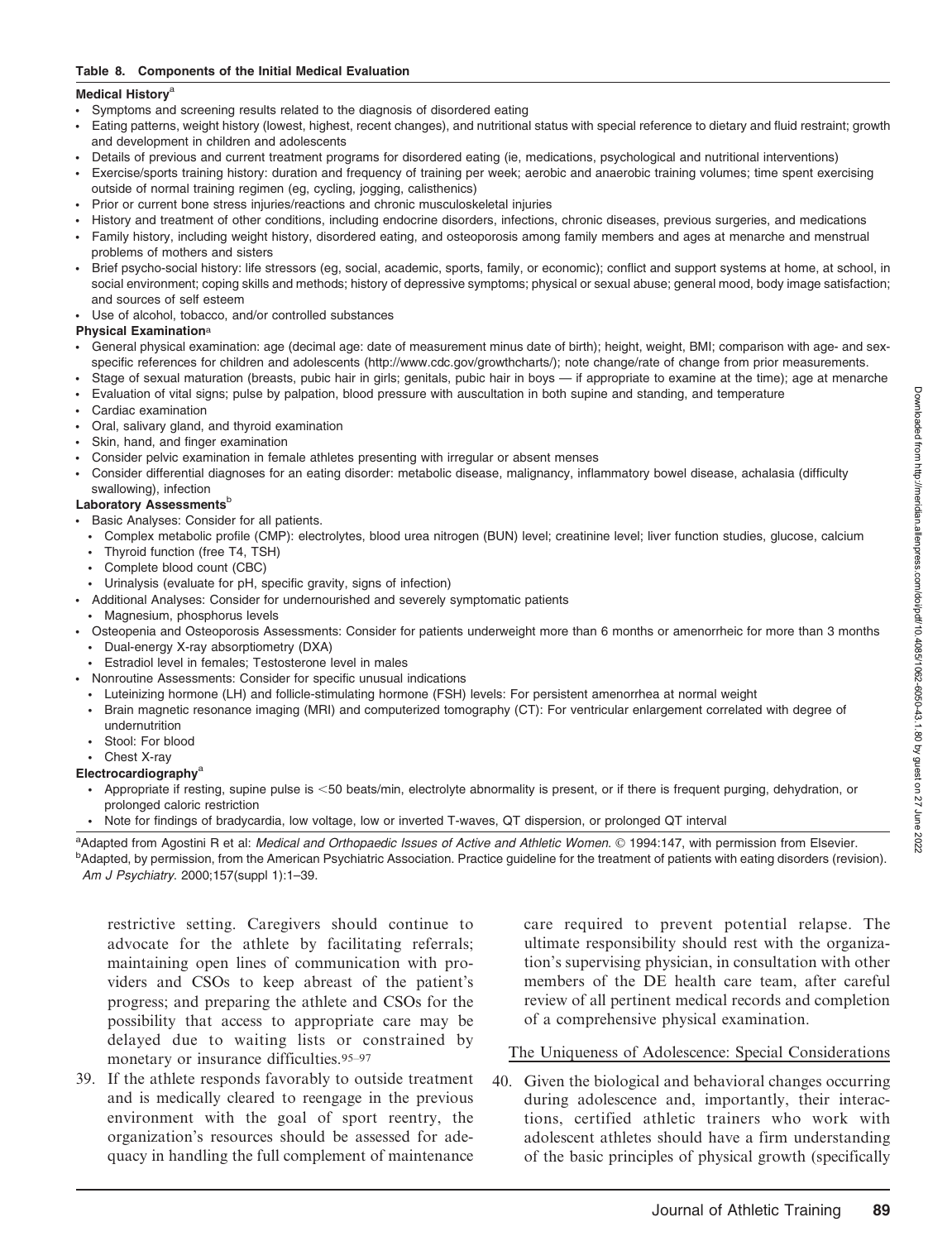#### Table 9. Anticipated Responsibilities of the Certified Athletic Trainer

- Intervene if an athlete is suspected of having disordered eating and make appropriate referrals when warranted;
- Prepare the athlete for referral and address any questions or concerns relevant to the referral;
- Arrange for treatment according to the caregivers' directives;
- Maintain open lines of communication on a regular basis with and among caregivers as individual treatment plans are formulated for the patient;
- Ensure that all caregivers are aware of the treatment plan in its entirety;
- Provide feedback to caregivers regarding the athlete's progress relative to training and performance, interpersonal issues, academics, and family factors;
- Assist in the coordination of ongoing medical surveillance plans characterized by periodic check-ups and serial health testing that helps caregivers monitor the progress of athletes and determine if treatment plans are in line with meeting their special medical needs;
- N Monitor the athlete's compliance with the treatment plan by maintaining records of scheduled appointments, noting missed appointments, and charting changes in body weight, body composition, and sport-specific measures; share noncompliance issues with all caregivers;
- Assume the role as liaison among coaches and caregivers in circumstances where athletics participation may have to be modified or discontinued due to energy deficits, injury, or treatment noncompliance;
- Enforce limitations of workouts based on recommendations of caregivers and intervene when training expectations are potentially dangerous or detrimental;
- Intervene in a crisis situation when the immediate welfare and safety of the athlete is in jeopardy (eq, impending relapse, athlete is acutely suicidal) and arrange for appropriate referral;
- Field questions, concerns, observations, and criticisms from the athlete as well as coaches, teammates, parents, and close significant others (the latter group of individuals should be encouraged to share observations and concerns with the certified athletic trainer and other caregivers, being mindful of the patient's right to privacy);
- N Remain sensitive to the athlete's preferences for staying connected with teammates in an effort to help ease the feelings of loneliness and alienation that are associated with participation restrictions;
- Adhere to disclosure regulations regarding patient confidentiality;
- Ensure that matters relative to insurance and expense coverage have been discussed and that the financial aspects of the treatment plan are manageable for the athlete and his/her family;
- Consult with athletics administrators on issues that can complicate care, in particular, coaches and support staff who trigger or perpetuate the problems and ignore suspicious behaviors, athletes who are resistant to referral or noncompliant with the treatment process; and parents or close significant others who are uncooperative.

#### Table 10. Sample Contractual Agreement for Continued Athletic Participation in the Active Phase of an Eating Disorder (Noncompliance)<sup>a</sup>

#### Dear

As a representative of your health care team, I am pleased to inform you that your physical condition presently suggests no immediate health risk. However, it has been brought to my attention that you have not been complying fully with the treatment plan that has been formulated for you. I want to remind you how important it is to take the appropriate steps to care for yourself. Our health care team will do everything possible to assist you in this effort. To ensure that your health remains stable, your current athletics participation status for the remainder of the school year will be contingent on your compliance with the following:

- 1. Receive individual psychotherapy from \_\_\_\_\_\_\_\_\_\_\_\_\_\_\_\_ once a week so that you can address all issues and find healthy ways to cope with them;
- 2. See Dr. \_\_\_\_\_\_\_\_\_\_\_\_\_\_\_ for medical evaluation of your health status, including lab tests if necessary, every other week to ensure your physical well-being;
- 3. Participate in nutritional counseling sessions according to a schedule recommended by our registered dietitian,
- 4. Maintain your body weight over \_\_\_\_\_\_\_\_\_\_\_\_\_\_\_ pounds (if applicable). Anticipate weekly monitoring of your weight if it falls below this level.
- 5. Sign and leave on file a release of information with \_\_\_\_\_\_\_\_\_\_\_\_\_\_\_ permitting our health care professionals to communicate openly and freely with each other, members of the coaching staff, your parents, and your caregivers at home.
- 6. See your home-based physician and therapist during the winter and summer breaks. Prior to your return to campus, your attending physician and therapist must send Dr. \_\_\_\_\_\_\_\_\_\_\_\_\_\_\_ a letter indicating the following: (a) you are ready to return to school; (b) you have been in treatment; (c) you are ready to take on the academic, training, performance, and social challenges for the semester; and (d) you are taking any medication recommended and prescribed by your psychotherapist. This letter should be in the possession of Dr. \_\_\_\_\_\_\_\_\_\_\_\_\_\_\_ prior to your arrival on campus in \_\_\_\_\_\_\_\_\_\_\_\_\_\_\_. Additionally, we would like you to talk with Dr. \_\_\_\_\_\_\_\_\_\_\_\_\_\_\_ in person or by phone to discuss your plans for the semester and confirm your ability to return. Upon your return to campus, you should anticipate meeting with Dr. for a re-entry evaluation so that your medical status can be assessed, activity status determined, and further treatment options explored, if necessary.
- 7. Check-in routinely with your certified athletic trainer, \_\_\_\_\_\_\_\_\_\_\_\_\_\_, who will be available to assist you. (Athlete's Name), I am confident that you have the ability and support to address the health concerns that you are currently facing. It is our every expectation that you will comply with all necessary medical and personal advice to advance your recovery so that you can continue to flourish in this environment.

Please sign below verifying that you are prepared to comply with the stipulations outlined above.

Athlete's Signature **Example 20** at the Date

# Sincerely,

(Athletics Administrator or Supervising Physician)

aSample contractual disordered-eating agreement. Adapted with permission of author, D.C. Wood, J.D. (debra.wood@scrippscollege.edu, email), April 21, 2006.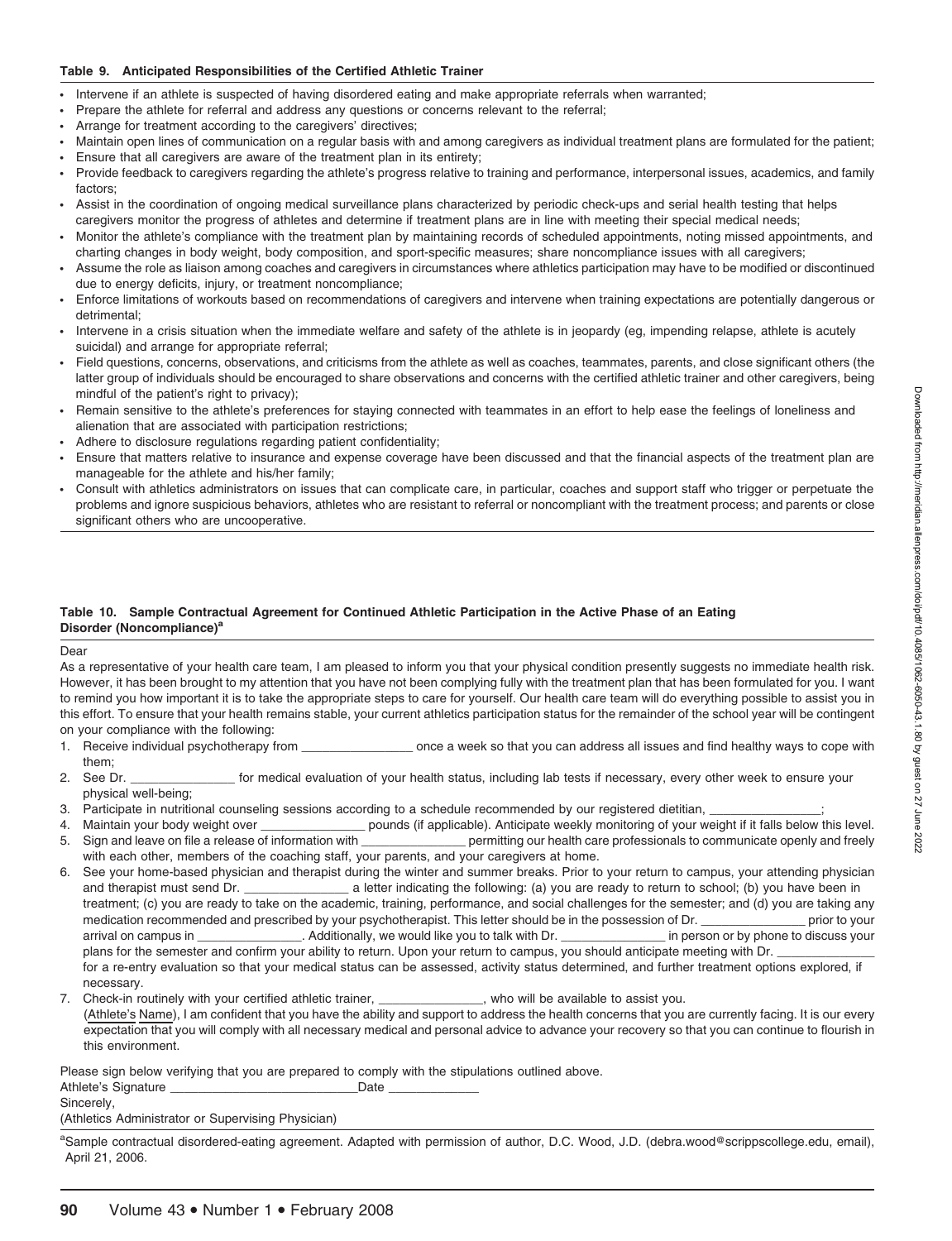the growth spurt), biological maturation (sexual, skeletal, and somatic), and behavioral development occurring at this critical stage in the life cycle.

- 41. Changes in size, physique, and body composition during adolescence may influence perceptions of self and specifically appearance. Some adolescent athletes may display dissatisfaction with, and anxiety over, body weight, size, and shape.98–101 Certified athletic trainers should be aware of potential changes in self-perceptions and concerns for appearance, especially in aesthetic sports (eg, gymnastics, diving, figure skating) in which physical appearance may be a part of the judging process.
- 42. Potential biomedical complications of DE during adolescence, specifically prolonged energy deficiency, altered menstrual function, and impaired bone mineral accretion during this period of rapid physical growth and attainment of biological maturity, can have longterm effects.18 In this context, the threshold for potential intervention with adolescent athletes at risk should be lower than that for adult athletes.18
- 43. Certified athletic trainers who work with adolescent athletes should be aware of the need for regular monitoring and recognition of potential problems in this age group and for prompt referral to medical staff as required.
- 44. Many athletics programs for adolescents have limited resources and may not have access to essential support staff when potential problems with athletes arise. In addition to the certified athletic trainer, it is essential that the family and relevant school authorities (eg, school nurses, guidance counselors) be involved in the process. It is also important to identify resources in the community such as psychotherapists and registered dietitians in anticipation of the need for additional assistance.

# Preventing Disordered Eating

- 45. Mandatory educational programs for athletes, coaches, certified athletic trainers, and other athletics staff members should be implemented on an annual basis. Information focused on the most commonly asked questions about DE should be disseminated: Who is at risk? What are the barriers to identifying problems at an early stage? What are the signs, symptoms, and medical complications? What are the medical and performance consequences? What resources are available to help symptomatic athletes? How is treatment accessed? How should certified athletic trainers, coaches, teammates, and CSOs respond to an athlete suspected of having DE? What are the best preventive measures?
- 46. All athletes should be educated on the importance of optimal nutrition practices to reduce the risk of medical and performance problems associated with prolonged energy and nutrient deprivation.
- 47. Female athletes should be educated on the health and performance consequences of menstrual irregularities and the importance of seeking timely medical intervention at the first sign of abnormalities.
- 48. The educational program should be evaluated routinely to determine its effectiveness in changing the knowledge level, attitudes, and behaviors of athletes as well as those participating in their health maintenance and performance enhacement to better minimize, contain, manage, and prevent problems.
- 49. Certified athletic trainers should be familiar with reputable Web sites of organizations that provide factual information on DE, healthy eating, and safe weight-regulation practices (Table 11).
- 50. Certified athletic trainers should also be familiar with disreputable Web sites, such as pro-ana (anorexia) and pro-mia (bulimia), consisting of harmful information devoted to the continuation, promotion, and support of EDs that glamorize the deadly disorders.18

# BACKGROUND AND LITERATURE REVIEW

# Definitions and Diagnostic Criteria

Disordered eating is best conceptualized along a continuum of pathogenic eating and weight control behaviors encompassing a full spectrum of clinical and subclinical classifications.<sup>1–4</sup> For purposes of this discussion, DE is preferred when reference is made to the entire spectrum of abnormal behaviors, whereas ED is preferred when a definite clinical classification of abnormal behaviors is discussed. Classifications of particular importance include AN, BN, and EDNOS.

Anorexia and Bulimia Nervosa. Clinical or full-syndrome EDs are characterized by strict diagnostic criteria established by the American Psychiatric Association and identified in the DSM-IV.20 The 2 most identifiable clinical EDs are AN and BN, which are complicated by dysfunction of multiple physiologic systems, nutritional deficiencies, and psychiatric diagnoses.102

Anorexia nervosa is distinguished as the extreme of restricting behavior and is manifested as a refusal to maintain normal body weight for age and height, whereas BN refers to a cycle of food restriction or fasting followed by binging and purging.20 Although the disorders have typical clinical features for establishing the diagnoses (Tables 1 and 2),20 both are characterized by body weight preoccupation, excessive self-evaluation of weight and shape, and an illusion of control gained by manipulating weight and dietary intake. These commonalities clarify why up to 50% of patients with AN develop bulimic symptoms and some patients who are initially bulimic develop anorexic symptoms.103

In the United States, it is estimated that AN and BN affect nearly 10 million females and 1 million males, primarily adolescents and young adults.104,105 Although clinical EDs are more common in females than males, they have similar incidences of comorbid psychopathology and similar levels of core behaviors and attitudes when matched for current age, ED subtypes, and age at onset of the ED.63 In adolescents, the incidence of clinical EDs has increased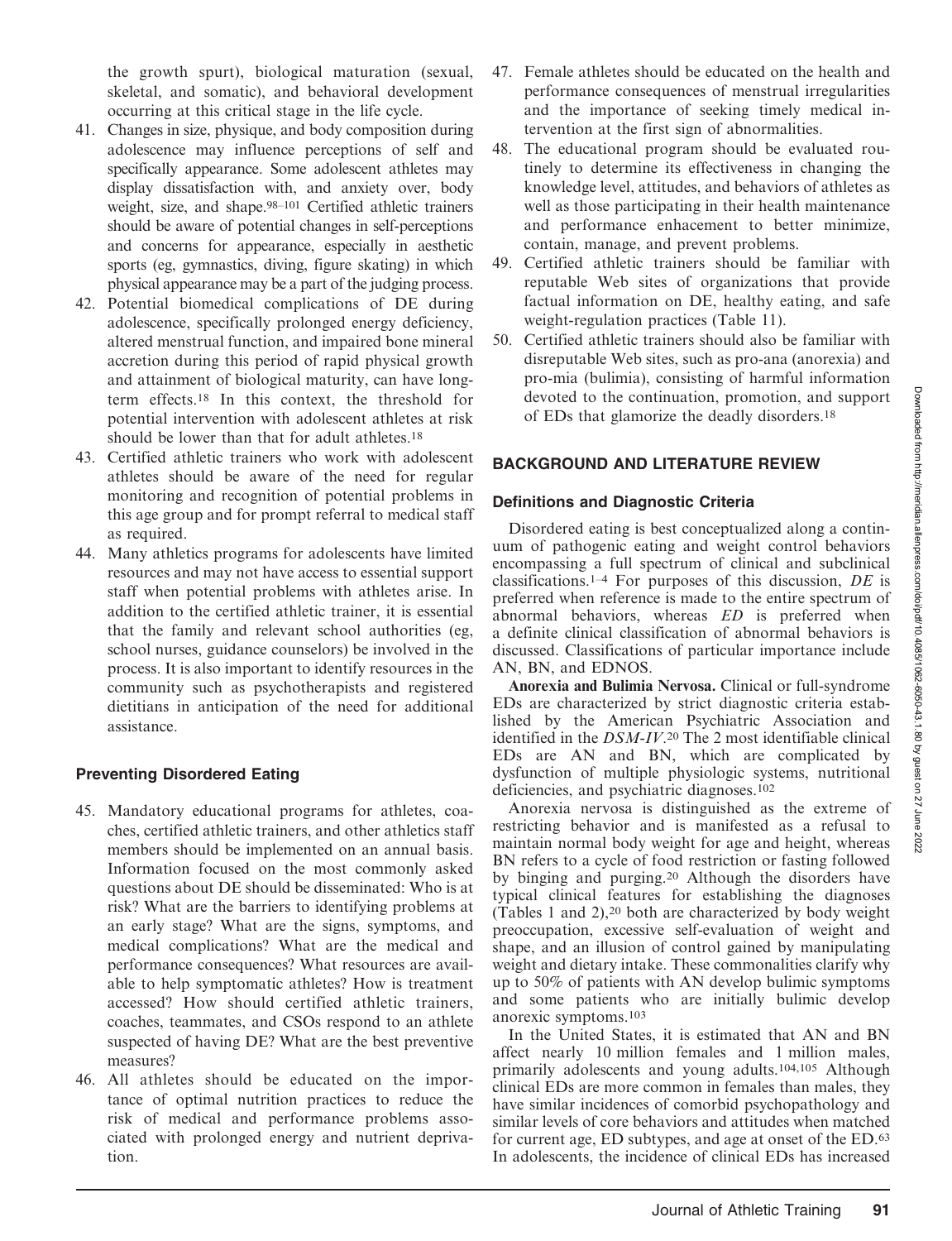#### Table 11. Useful Resources

#### Web Sites

| Academy of Eating Disorders (www.aedweb.org) |
|----------------------------------------------|
| National Eating Disorders Association        |

(www.nationaleatingdisorders.org) International Association of Eating Disorder Professionals (www.iaedp.com)

National Association of Anorexia Nervosa and Associated Disorders (www.anad.org)

Sports, Cardiovascular and Wellness Nutritionists (www.scandpg.org)

National Collegiate Athletic Association Web site on nutrition and performance

(http://www1.ncaa.org/membership/ed\_outreach/ nutrition-performance/index.html)

Bloomington Center for Counseling and Human Development (www.bloomington-eating-disorders.com)

#### Position Statements

American Academy of Pediatrics (www.aap.org)

(http://aappolicy.aappublications.org/cgi/content/full/pediatrics;111/1/ 204)

Society for Adolescent Medicine (www.adolescenthealth.org) (http://www.adolescenthealth.org/PositionPaper\_Eating\_Disorders\_

in\_Adolescents.pdf) American Psychiatric Association (www.psych.org)

- (http://www.psych.org/psych\_pract/treatg/pg/EatingDisorders3ePG\_ 04-28-06.pdf)
- American College of Sports Medicine (www.acsm.org) (http://www.acsm-msse.org/pt/pt-core/template-journal/msse/media/ 0597.pdf)
- American Dietetic Association (www.eatright.org) (http://www.eatright.org/cps/rde/xchg/ada/hs.xsl/index.html, http://www.eatright.org/ada/files/EDNP.pdf)

Female athlete triad (www.femaleathletetriad.org)

International Olympic Committee position stand on the female athlete triad (http://multimedia.olympic.org/pdf/en\_report\_917.pdf)

at an alarming rate over the past few decades; AN represents the third most common chronic illness among adolescent girls.106 Its true prevalence may be even higher because it is undiagnosed in up to 50% of cases.107

Eating Disorders Not Otherwise Specified. Individuals who present with all but a few of the diagnostic criteria that distinguish AN or BN are classified as having atypical EDs defined by DSM-IV20 criteria as EDNOS (Table 3). Nearly 50% of patients in the general population with EDs who present to tertiary care programs are diagnosed with EDNOS; moreover, the subsyndrome appears to be particularly common among adolescents.89

# Subclinical Syndromes

The DSM-IV20 clinical criteria for diagnosis of AN, BN, and EDNOS were developed for nonathletes and are distinguished by significant psychiatric morbidity. Athletes are more likely to present with less extreme behavioral indicators and psychological symptoms that represent subclinical variants of AN, BN, and EDNOS.<sup>6,12-15,27,108-111</sup> Maladaptive behaviors may begin simply as a means of enhancing performance by losing weight or, perhaps inadvertently, by failing to maintain adequate energy availability during high-intensity or high-volume sport training and not necessarily from psychopathology.110,112 Athletes may also show evidence of some common psychological traits associated with clinical EDs, such as high achievement orientation, self-motivation, rigid self-discipline, and perfec-

tionism.6,22,113–115 However, these traits also correlate with success in athletics and are important determinants in the drive for performance excellence.

Athletes comprise a unique population.13 They are widely regarded as a special subgroup of healthy individuals with physically demanding lifestyles who are seemingly invincible and are often capable of extraordinary athletic feats.116 Determining when behaviors and attitudes specific to diet and exercise are progressing to pathogenic levels consistent with EDs is challenging due to the influence of performance expectations, training demands, energy requirements, and personality characteristics.10,89,117 Awareness of behavioral and psychological indicators of athletes with EDs may be helpful in determining an athlete's risk potential (Table 4).

# Physical Signs, Symptoms, and Medical Complications

Recognizing physical signs and symptoms associated with EDs is critical to prevention and early treatment of a wide range of medical complications secondary to malnutrition or purging (Table 5). Some complications are relatively benign, whereas others are potentially life threatening. In some cases, the athlete may only present with vague medical complaints, generalized muscle fatigue, or dehydration.14,19 The fact that ED behaviors are well concealed further complicates the scenario in terms of recognition. Therefore, the degree of physiologic compromise is best understood with an examination of signs, symptoms, and potentially serious complications that can manifest with full-syndrome EDs.

Anorexia nervosa has the highest mortality rate of any psychiatric illness, estimated at 10% within 10 years of diagnosis.118 Death is secondary to cardiac arrest, starvation, other medical complications, and suicide.89 The mortality rate in BN is lower, approximately 1% within 10 years of diagnosis.119 However, these figures may be deceiving,102 as patients frequently move between diagnostic categories over the course of their illness. As previously mentioned, up to 50% of patients with AN develop bulimic symptoms<sup>103</sup> but still carry the primary diagnosis of AN.

Physiologic effects of EDs are widespread, and no organ system is spared.17 Malnutrition decreases metabolic rate and causes abnormalities in the cardiovascular, reproductive, skeletal, thermoregulatory, gastrointestinal, and other systems. The resultant abnormalities can be particularly dangerous and especially problematic for athletes who continue to train intensively in an energy-deficient or nutrient-deficient state.

Cardiovascular complications include sudden cardiac death due to arrhythmias, electrolyte abnormalities, and ipecac-induced cardiomyopathy.120–122 The signs of cardiovascular abnormalities secondary to chronic caloric and fluid deprivation can include severe sinus bradycardia (resting heart rate  $\leq 50$  beats/min during the day and  $\leq$ 45 beats/min at night), hypotension ( $\leq$ 80/50 mm Hg), orthostatic changes in pulse  $(>20 \text{ beats/min})$  or blood pressure  $(>10 \text{ mm Hg})$ , decreased myocardial contractility, valvular dysfunction, impaired left ventricular function, delayed capillary refill, and acrocyanosis (bluish color of the distal extremities or lips).17,18,120,123–125 Electrocardiographic changes can be present126 and manifest as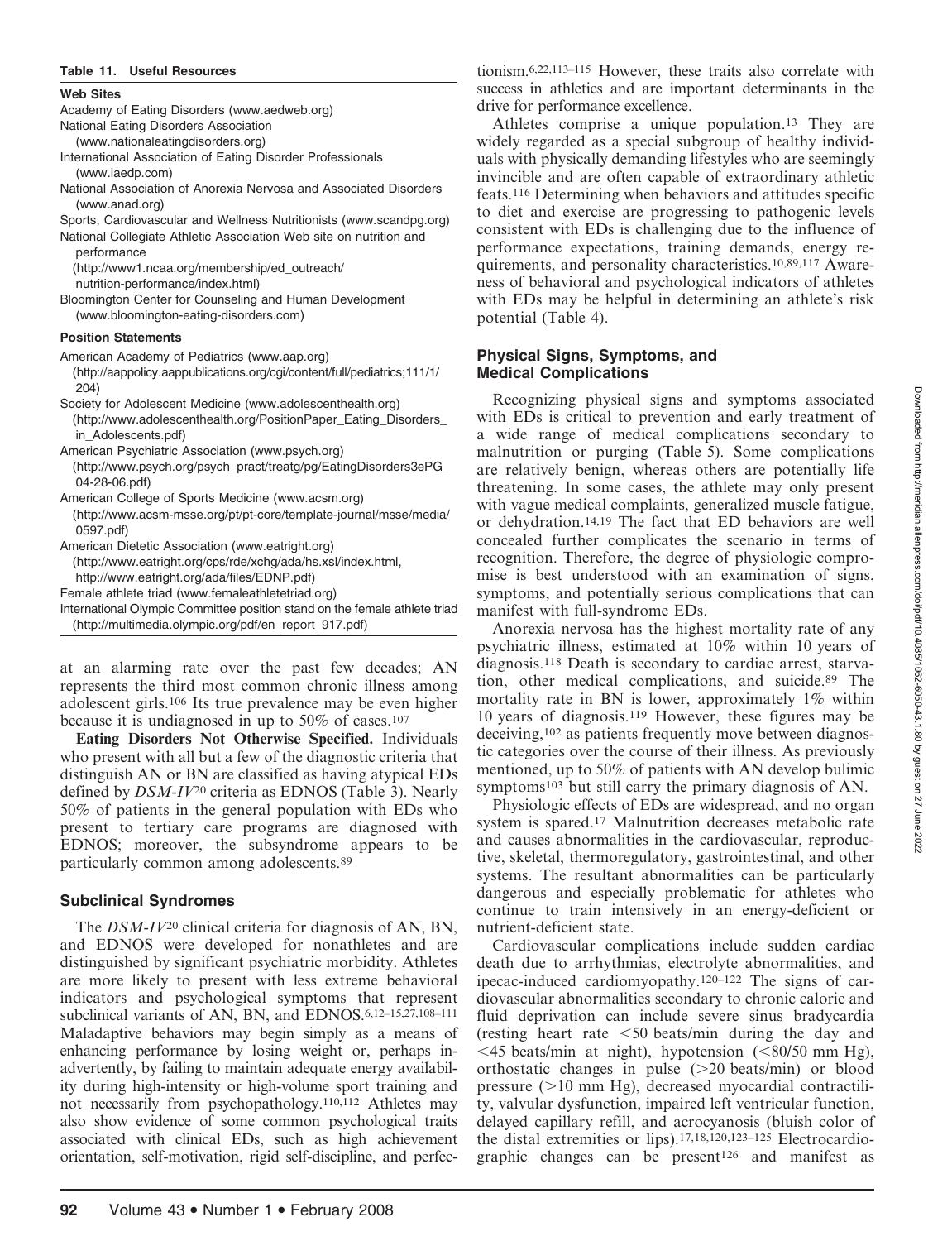ventricular arrhythmias124 and abnormal QT intervals.127,128 A prolonged QT interval is associated with sudden death and may be aggravated by bradycardia or electrolyte disturbance but can also occur in the presence of normal serum electrolytes.127,128

Bradycardia (resting heart rate between 40 and 60 beats/ min)<sup>129</sup> is not only a clinical feature of individuals with AN but also of healthy, well-conditioned athletes who participate in dynamic physical activities such as distance running, cycling, swimming, or rowing.116 Quite often, athletes with bradycardia are considered to have athletic heart syndrome. This benign syndrome is characterized by an increase in cardiac mass and represents normal adaptations to exercise in the anatomy and physiology of the cardiovascular system.116 As a result of the cardiac changes, resting heart rates as low as 45 beats/min have been reported.130 In a study of 1299 athletes representing endurance events, ball games, strength sports, and gymnastics, average heart rates were  $62.5 \pm 12.5$  beats/min in males and  $65.2 \pm 12.7$  beats/min in females.<sup>131</sup> Heart rates of less than 50 beats/min were reported in 18.7% of athletic males and 10.2% of athletic females. Therefore, in bradycardic athletes, resting heart rates of less than 50 beats/min during the day and less than 45 beats/min at night may not always indicate cardiac fitness and may instead represent physiologic instability in athletes with EDs.18

Reproductive complications in female athletes, characterized by menstrual cycle alterations (particularly amenorrhea) merit special attention. Amenorrhea is a clinical feature of AN and of exercise training.37 The cause of amenorrhea in athletes has been theorized as low energy availability resulting from a decrease in caloric intake either to lose weight or maintain a low body weight, an increase in exercise volume without a concomitant increase in consumption of calories, or a combination of both.40,45 Because amenorrhea is common in female athletes,37 it is all too often characterized and unfortunately disregarded as a convenient byproduct of intense physical exercise. Ascribing menstrual cycle variations to exercise without proper clinical evaluation to rule out other medical problems underlying cessation of menses is a dangerous practice.132 The onset of amenorrhea is accompanied by rapid bone loss,21,37,133,134 and timely interventions are necessary to prevent low bone mass43,135–137 and increased susceptibility to stress fractures.44,45,138,139 Considering that it is statistically uncommon for girls and adolescents to remain amenorrheic for more than 90 days between periods, evaluation within the first 3 months of onset may be beneficial.46

The consequences of bone loss are considerable, and many different treatment strategies have been recommended to minimize their severity. These include maximizing energy availability, defined as the amount of dietary energy remaining for other body functions after exercise training.45 To address low energy availability, the mainstays of treatment are increasing the athlete's caloric intake to meet exercise energy requirements or reducing exercise training volume and intensity (or both).40–42,45 Another important treatment strategy is the administration of bone building nutrients, such as calcium and vitamin D, to maximize skeletal health.49–51 However, it has been estimated that only about 25% of boys and 10% of girls ages 9 to 17 years meet the recommended dietary intake of calcium at 1300 mg/d.51 It is estimated that 50% to 60% of adults meet the recommended calcium intake at 1000 to 1500 mg/d.51 Adequate intake of vitamin D is estimated at 400 to 600 IU/d; however, this amount may represent the minimum.50,51 Insufficient vitamin D prevents children from attaining genetically programmed peak bone mass and contributes to osteoporosis in adults.50 In individuals who fail to meet dietary intakes, restrict calories, show signs of bone loss, or are osteoporotic, the dosages for both supplements may need to be higher.<sup>45,50,41</sup> From the standpoint of calcium supplementation and stress fracture prevention, a recent study conducted on female navy recruits during 8 weeks of basic training showed that taking 2000 mg/d of calcium and 800 IU of vitamin D supplements significantly reduced stress fracture incidence compared with those receiving placebo pills.140 As further investigations confirm the findings of this promising research, future consideration may be given to increasing dosages of these supplements, especially in physically active individuals. The last treatment strategy focuses on the administration of hormone replacement therapy or the oral contraceptive pill.37,52–54 However, these pharmacologic agents have not been sufficient in reversing loss of bone mineral density or correcting the metabolic abnormalities that lead to deterioration in health and performance of amenorrheic athletes with or without eating disorders.45

The aforementioned reproductive and skeletal complications were introduced in the scientific literature in 1997 as 3 interrelated medical conditions — DE, amenorrhea, and osteoporosis — referred to collectively as the female athlete triad.21 Severe physiologic and psychological consequences were theorized to result from the synergistic effect of all 3 components. Over the past decade, scientific investigations into the prevalence, causes, prevention, and treatment of the triad have led to a revised description. The female athlete triad now refers to the interrelationships among energy availability, menstrual function, and bone mineral density.45 Compared with the original description, low energy availability is the key disorder underlying the other components of the triad. Additionally, a spectrum of severity exists for each of the components, ranging from health to disease. Low energy availability with or without an ED, functional hypothalamic amenorrhea, and osteoporosis now represent the pathologic end of the spectrum and not the focal point of the triad. The first study to directly examine the combined prevalence of the triad components in a heterogeneous sample of United States collegiate athletes was published in 2006.59 A study of high school athletes followed shortly thereafter.58 In both studies, the number of athletes reported to suffer from all 3 clinical conditions was small. However, a significant number suffered from individual disorders (eg, DE or amenorrhea, or both), underscoring the need to recognize and treat each individual component as it presents, so that potentially irreversible consequences are prevented.45,59

From a general perspective, researchers have emphasized that more similarities than differences exist between young adult males and females in the signs and symptoms67 and medical complications141 characterizing AN. Of the noted differences, attention has focused on the severity of medical complications in males compared with their female counterparts due to delays in diagnosis and treatment.64,65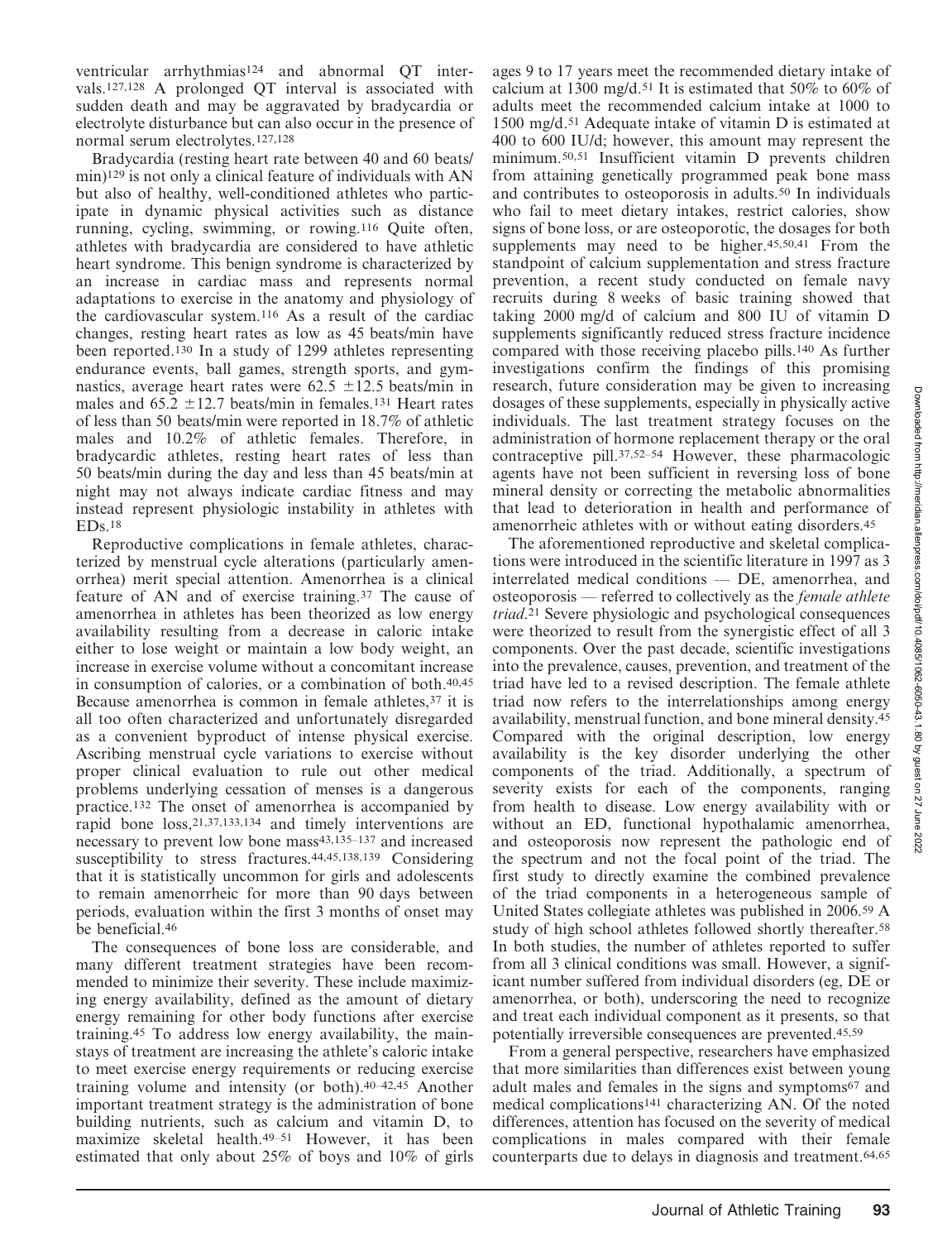Additionally, males have no overt signs of malnutrition, such as amenorrhea, which serves as a recognizable clinical feature for diagnosis of EDs in females.62

These known medical consequences have been examined and reviewed primarily from the perspective of adult-onset AN. Generalizations to adolescents are limited by the range of variation among individuals in the timing and tempo of the growth spurt, sexual (pubertal) maturation, and associated hormonal changes.86,107 Chronic maladaptive eating and weight control behaviors during adolescence may be associated with linear growth retardation (if the behaviors persist before closure of the epiphyseal growth plates) and arrested sexual maturation; impaired acquisition of peak bone mass, which may increase fracture risk; severe bradycardia, with heart rates as low as 40 beats/min; and blood pressure changes.18

Physical complications associated with BN are less extensive than those of AN. Unfortunately, physical indicators of BN are not easily recognized, and early intervention strategies to prevent potential medical complications and facilitate eventual recovery are often delayed.89 Delay in referral and subsequent treatment is due in part to the near normalcy of body weight evidenced. Bulimic patients often recognize their disorder, yet pursuit of early treatment is frequently overridden by shame and guilt.

The binge-eating aspect of bulimia rarely causes significant physical problems with the uncommon exception of gastric rupture.142 Most serious medical complications stem from self-induced vomiting, which is the most common form of purging, reported in more than 75% of patients with BN.143,144 This form of purging is also found in patients with AN and EDNOS.

Frequent vomiting can cause swelling of the parotid glands, lacerations of the mouth and throat stemming from the use of foreign objects to induce regurgitation, calluses on the dorsum of the hand (Russell sign), irritation of the esophagus or pharynx, and dental erosion due to contact of the teeth with gastric acids.17,89 Other complaints include constipation or diarrhea, menstrual irregularities, sore throat, chest pain, and facial edema.17

Excessive loss of fluids during vomiting can disrupt the electrolyte and acid-base balance of the body, leading to depletions in hydrogen chloride, potassium, sodium, and magnesium, which are all necessary for nerve and muscle function.17 Effects of dehydration and electrolyte imbalances may be experienced for as long as 1 week after an episode of binge-purge behavior.145 Frequent binge-purge episodes may result in transient periods of dehydration characterized by fatigue, irritability, muscle spasms, dizziness or even fainting, generalized bloating, swelling of hands and feet, heart palpitations, and a decrease in balance and coordination. More severe complications such as paresthesia, tetany, seizures, and cardiac arrhythmias may result and warrant immediate referral and care.142 It is important for clinicians to be mindful of maladaptive purging behaviors other than vomiting, such as ipecac abuse, which can cause irreversible cardiac abnormalities and fatal cardiomyopathies due to its accumulation in cardiac tissue.123

Although adolescent male and female patients with BN reportedly have similar physical signs such as dental enamel erosion, parotid gland swelling, esophagitis, and electrolyte disturbances, a significant delay between the

onset of symptoms and the age of first treatment has been described in males but not in females.66 It has been suggested that the lag time may result from reluctance of males to openly discuss their eating problems because of feelings of shame and embarrassment in having a stereotypically "female" disorder.<sup>66</sup>

#### Risk Factors

Several non–sport-related risk factors that are biopsychosocial in nature have consistently been associated with DE development in adolescents and young adults. These include biological factors such as pubertal status, pubertal timing, and the BMI142–148; psychological factors such as body image dissatisfaction,73,149,150 negative affect (mood states such as depression, stress, shame, inadequacy, guilt, and helplessness),151 low self-esteem,152,153 and perfectionism115,154,155; and sociocultural factors such as perceived pressure to conform to an unrealistic standard of thinness.156,157 Athletes are vulnerable to these factors and to others that are sport specific.

Type of Sport Participation. Athletes participating in sports that emphasize appearance, a thin body build, or low body weight or that require weight classifications have historically displayed a significantly higher prevalence of subclinical and clinically diagnosed EDs than athletes in other sports.12,14,73 However, the perception and association of DE primarily with lean-build sports is slowly diminishing. Authors59 of a recent investigation of the prevalence of DE in collegiate female athletes participating in lean-build and non–lean-build sports found they were susceptible to DE, regardless of the type of sport participation.

Susceptibility of male athletes to DE has garnered much interest, particularly those participating in sports such as distance running,<sup>158</sup> wrestling,<sup>15,73,159,160</sup> body building,161,162 lightweight football,163 horseracing,164 rowing,15 and ski jumping.165 Moreover, authors72 of a meta-analysis of 17 studies involving adolescent and adult male athletes reported more DE than comparison groups across all categories of sport but particularly among aesthetic and weight class-dependent sports.

Serious competitors in aesthetic sports often begin intensive training at relatively early ages, usually before puberty. Puberty is characterized by major changes in hormonal levels and other physiologic indicators; body size, proportion, and composition; and behaviors.<sup>86,166</sup> A primary concern is often the increase in absolute and relative fat mass associated with puberty, which may negatively influence performance.167–169 From early to late adolescence, about 11 to 18 years, girls gain an estimated 17.3 kg (38.1 lb) in fat-free mass and 7.1 kg (15.7 lb) in fat mass, while boys gain an estimated 32.5 kg (71.6 lb) in fatfree mass and 3.2 kg  $(7.1 \text{ lb})$  in fat mass.<sup>86</sup> The weight gain in boys is predominantly due to an increase in lean tissue, specifically muscle, whereas about one third of the gain in girls is fat tissue.170 Consequently, young girls may struggle more than boys in adapting to physical changes of puberty and may try to prevent or counter normal changes associated with growth and maturation through the use of maladaptive eating behaviors.167

Increasing preoccupation with meeting unrealistic body weight goals for performance enhancement is also evident in endurance sports such as distance running, swimming, and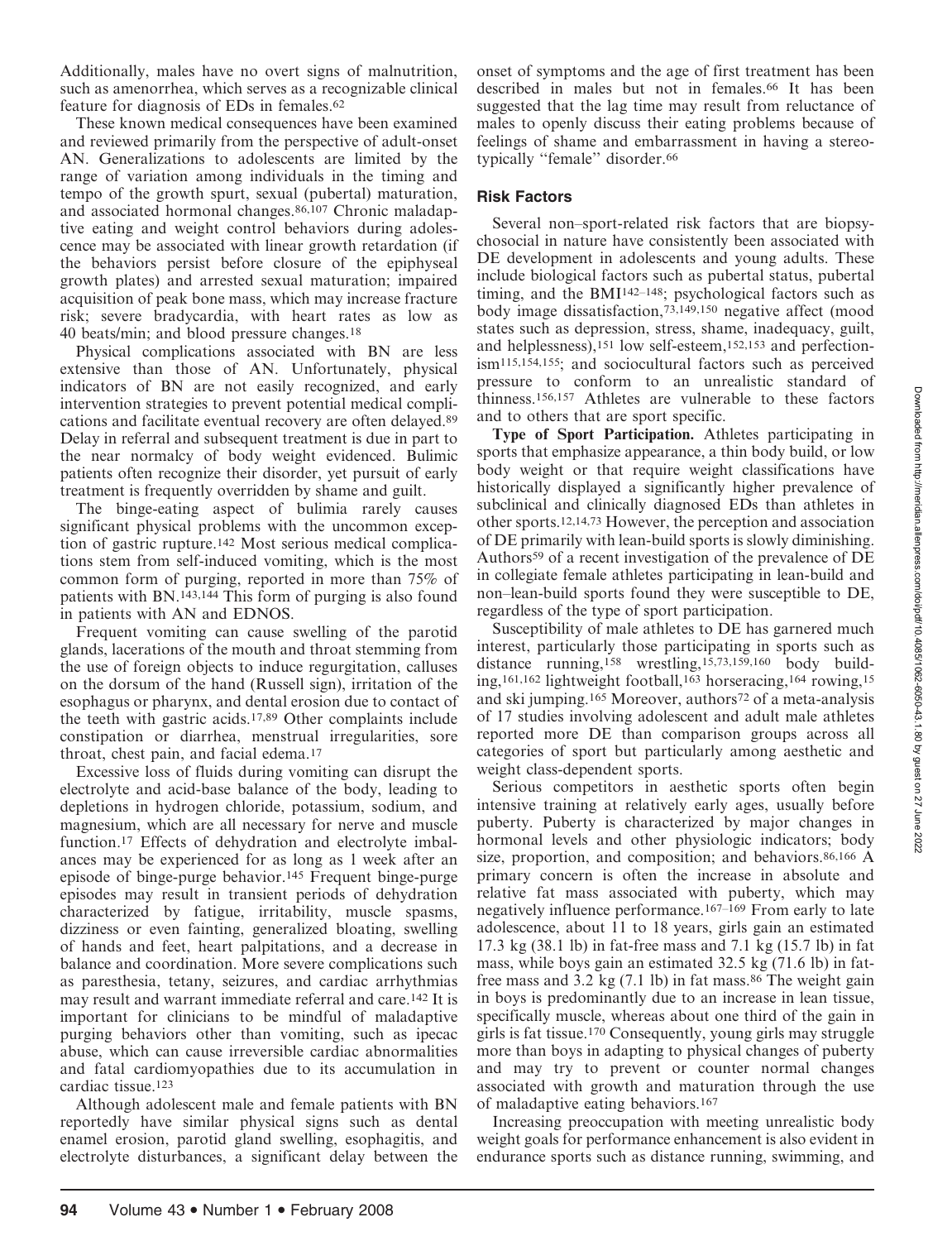cross-country skiing. Elite endurance athletes are reportedly able to maintain a high level of performance with exceptionally low energy expenditure due to increased metabolic efficiency.40,171 As fitness improves with training, metabolism becomes more efficient, so fewer calories are needed to accomplish the same amount of work. If the energy cost of training exceeds caloric intake, an energy deficit results. In female athletes, biochemical consequences of chronic caloric (energy) deprivation are theorized to induce menstrual cycle alterations (eg, amenorrhea).40–42 Researchers171,172 of the metabolic, hormonal, and body composition status of distance runners concluded that amenorrheic runners maintained body weight on substantially fewer calories, about 60% to 70%, of expected. These results suggest that an athlete's ability to perform at a high level despite chronic undernutrition presents a challenging scenario for clinicians from the standpoint of early identification of DE in athletes. If the imbalance between caloric intake and energy expenditure goes unrecognized, severe and/or chronic energy deficit may result and play an important role in the pathogenesis of an ED.

In sports requiring weight restrictions, athletes routinely experience frequent periods of restrictive dieting or weight cycling. Wrestling is the extreme and drew considerable national attention in the fall of 1997, when 3 collegiate wrestlers died within 33 days from intentionally using extreme and unsafe methods to rapidly ''cut'' weight to gain a competitive advantage.173 Shortly after these deaths, the National Collegiate Athletic Association (NCAA) established new rules and procedures that appear promising in minimizing potentially life-threatening practices.174

Body Image Dissatisfaction. A positive body image is often associated with physical activity.175 However, subgroups of physically active people have been targeted as possessing body image concerns and DE.73,175–180 The issue of body image in athletes is not only negatively influenced by socioculturally driven pressures to achieve and maintain an unrealistic body shape and size but also by demands to be thin for maximizing performance.10,13,75,181 Although female athletes face stronger sociocultural pressure to be thin, male athletes may be subject to pressure from within their sport to conform to an ideal body shape or weight for performance and aesthetic reasons. Thus, male athletes may be more susceptible to DE than previously believed.15,72 Sociocultural pressure to be thin, coupled with performance anxiety or negative performance appraisal, may predispose athletes to body dissatisfaction, which often mediates the development of DE attitudes and behaviors.69,74,182,183

Attitudes reflecting dissatisfaction and anxiety with body size, shape, and weight are common concerns for children and adolescents4,98–101 and are connected with puberty and the growth spurt.184,185 At this time, the degree of satisfaction with one's own body is a significant predictor of eating disturbances,186 self-esteem,187 and depression.184,188 Additionally, recurrent peer, parental, and media messages that equate desirability with appearance thinness play a central role in creating and intensifying the phenomenon of body dissatisfaction.150,189–191 The indoctrination for appearance thinness begins as early as 6 years of age192,193 and can trigger unhealthy body image attitudes and associated eating concerns that can become established and difficult to reverse by 11 to 14 years of age.101

Internalization of the thin ideal and body dissatisfaction is more of a problem with adolescent girls than boys.101,147,194,195 In boys, body dissatisfaction is more likely to be associated with pursuit of muscularity.<sup>196</sup> Some boys long for a larger and more muscular physique, whereas others express a desire to lose body fat and develop a leaner and more muscular body.197 It has been suggested that several risk factors and underlying mechanisms that may lead adolescent boys to pursue muscularity are similar to those that trigger development of DE.63,71

# Detection

The National Institute of Clinical Excellence,198 the American Academy of Pediatrics,<sup>39</sup> the Society for Adolescent Medicine,18 the American Psychiatric Association,20 the American College of Sports Medicine,21 and the NCAA,10 among others, have stressed the importance of early recognition in the management of DE. Because DE self-reporting is rare among athletes due to secrecy, shame, denial, and fear of reprisal,10,70,76 early detection requires the development and implementation of a confidential and accessible screening program. Some screening methods, including the PPE, standardized self-report psychometric questionnaires, individual interviews, and direct observation are more useful than others in identifying athletes in need of treatment and those who would benefit from preventive strategies.

Preparticipation Physical Examination. The PPE affords clinicians an ideal opportunity to screen for eating and body weight disturbances. The most sensitive and productive screening component is the medical history questionnaire. Compiling a useful medical history for both male and female athletes depends on the inclusion of specific questionnaire items that solicit information on dietary restraint, body weight fluctuations, weight control behaviors, body weight and shape satisfaction or dissatisfaction, nutritional beliefs and practices, typical eating patterns, exercise habits, and musculoskeletal injuries with special reference to bone stress injuries.32–34,77 In female athletes, ancillary questions are necessary to screen for menstrual dysfunction.32,35,36,134 A comprehensive menstrual history survey includes questions pertaining to age of menarche, length and frequency (number of cycles per year) of periods, regularity of periods since menarche, date of last menstrual period, amount of flow, frequency and duration of amenorrhea, and oral contraceptive use and its purpose.32,35,36,134 Specific questionnaire items to screen for DE and menstrual dysfunction are listed in Table 6a and 6b.

Although experts have recommended use of the PPE to screen for DE, such an approach is underutilized.<sup>77,90–92,199</sup> A survey of the nature, scope, and perceived effectiveness of screening in select Division I schools for DE in addition to menstrual dysfunction in female athletes indicated major shortcomings.77 Screening for DE during the PPE was reported by 60% of the schools. Self-developed questionnaires or more indirect measures of assessing eating disturbances (eg, weight-for-height standards, weight-loss history, and excessive injuries) were used. Fewer than 6% of the schools used standardized, self-report psychometric questionnaires to screen for DE. However, questionnaires of this nature are not entirely satisfactory when used in an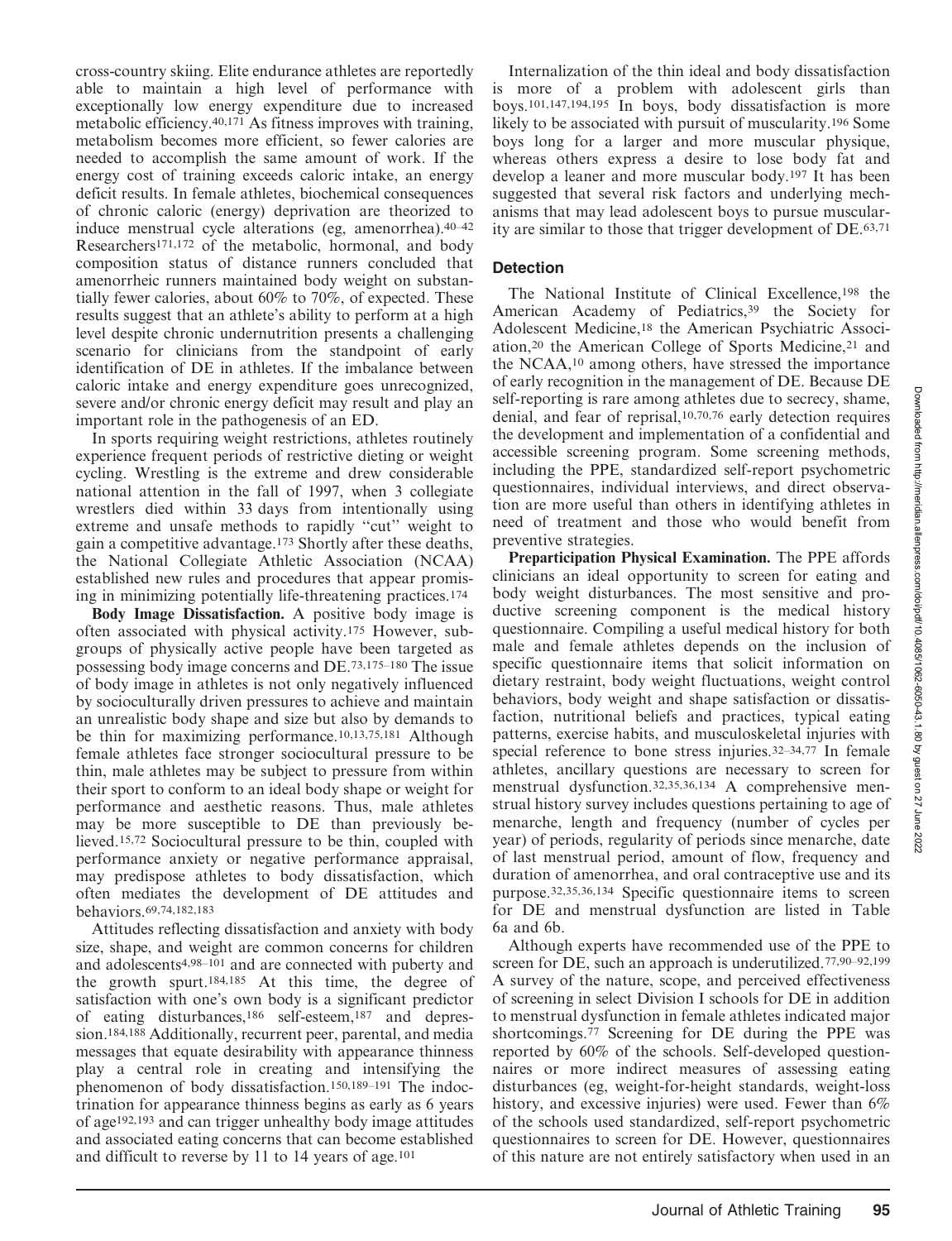athletic population, and clinicians must be mindful of factors that can compromise their effectiveness. These factors will be discussed in the next section.

Of schools that incorporated specific questions to screen for menstrual dysfunction, only 24% reported using a comprehensive menstrual history survey. The screening consisted of only 1 or 2 questions, which would not have provided sufficient information for most experts.32,35,61

Screening for DE and menstrual dysfunction in high school athletes is essential, particularly because adolescence is a vulnerable time for development of DE and a critical period for optimizing bone mineral accrual.58 However, many PPEs are reported to be inadequate due to lack of a comprehensive medical history questionnaire.200 A survey completed at the high school level involving 34 athletics programs demonstrated the lack of effectiveness of the medical history questionnaire in screening for DE and menstrual dysfunction.200 A total of 22% of schools reported screening female athletes for DE via weight-for-height measurements, weight loss history, or reports from coaches and teammates. Screening for menstrual dysfunction was reported by 33% of the schools; however, the questionnaires were inadequate for soliciting useful information.

Unfortunately, even if the medical history questionnaire is adequate for gathering concise information, clinicians rarely take advantage of the information as a means of health maintenance and optimization.33 This omission is particularly damaging to some adolescent athletes, whose only opportunity for routine health care may be the annual PPE.201 Therefore, the adequacy of the PPE, particularly in terms of the medical history review, cannot be underestimated as a preventive approach in identifying high-risk athletes in this age group.202

Standardized, Self-Report Screening Questionnaires. The most widely used standardized, self-report screening questionnaires in athletes include the Eating Disorders Inventory (EDI),31 the Eating Disorder Examination (EDE-Q),81 and the Eating Attitudes Test (EAT).82 Although these psychometric instruments have been validated in the general population, they have not been specifically tested for sensitivity or validity with athletes. Hence, the resultant information may not be accurate.78,203,204 If identified as having DE, athletes are often fearful that their positions on the team will be jeopardized or their careers will suffer adverse consequences. Even when anonymity is assured, some athletes fear their coaches will be able to distinguish individual responses. A fake profile may emerge that results in underreporting DE.6,8,10,13,205 In addition to incongruities noted between an athlete's reported and actual behavior, some instruments are fairly intrusive or time consuming. The utility of screening large numbers of athletes with lengthy surveys that often require psychometric expertise for administration and data interpretation is seldom practical in most athletics settings.80

The need for psychometrically valid and clinically useful instruments for screening for eating and weight disturbances in athletes has provided the impetus for further study. As a result, numerous screening instruments have been designed specifically for athletes: the Survey of Eating Disorders among Athletes (SEDA),<sup>9</sup> the Athletic Milieu Direct Questionnaire (AMDQ),<sup>83</sup> the Female Athlete Screening Tool (FAST),84 the College Health Related Information Survey (CHRIS-73),<sup>85</sup> the Physiological Screening Test,<sup>79</sup>

and the Health, Weight, Dieting, and Menstrual History Questionnaire.59 Table 7 describes these instruments.

As a group, the screening instruments developed for athletes have shown promise in initial applications. Their concurrent validity has been established with other standardized psychometric instruments developed for the general population. As more investigations surface on internal validity, content and criterion validity, and response bias with larger sample sizes and with athletes in a variety of sports and sport settings and at various performance levels, the generalizability of screening measures will increase.79,80

In-Depth Personal Interviews. Self-report questionnaires should be complemented with other information-gathering tools. One option that has the potential to provide a more accurate representation of the problem is in-depth personal interviews.14,77–80 Personal interviews allow athletes to converse about their thoughts and feelings without judgment from coaches or teammates. Accuracy of the information exchange depends upon how comfortable the athlete feels in providing candid and unsolicited comments regarding concerns about body weight, shape, and appearance. Accuracy also depends on how secure the athlete feels about divulging information on whether he or she has been subjected to public weigh-ins, public scrutiny of results, remarks concerning the need for weight loss, or coercion to lose weight in accordance with the desired ideal of a coach or CSO.80 Therefore, the individual who facilitates the interview must have professional and personal qualities that promote a secure and nonthreatening environment; otherwise, fear of reprisal, shame, and denial and secrecy associated with the disorders will continue as barriers to identification. The facilitator should be knowledgeable of DE, understand the language and demands of sport, emanate confidence in handling the information exchange, display excellent listening skills, possess the ability to remain objective, and refrain from disapproval or criticism.70

Despite the use of self-report questionnaires and personal interviews, information obtained simply from observing the behavior of individual athletes cannot be underestimated.70 A knowledgeable observer of the team, such as a certified athletic trainer, coach, teammate, or other athletic staff member, often provides the quickest means of identifying a problem.

Physiologic Measurements. Athletes need specialized guidance to attain and maintain reasonable body weight goals, regardless of whether weight reduction is motivated by physiologic or aesthetic reasons or out of necessity to compete in weight-class events. However, pursuit of a reasonable weight is often complicated by an erroneous and overemphasized belief held by coaches and athletes that an ideal body weight or body fat percentage exists for optimal performance in a given sport. An ideal target weight or percentage of body fat is very difficult to define and even harder for an athlete to achieve without triggering harmful weight loss practices.6,70 Moreover, weight loss recommendations without proper guidance, particularly from coaches, have been reported as a risk factor for development of maladaptive weight loss behaviors.13,206

Many coaches lack the formal education necessary to properly supervise athletes during periods of weight loss.13,207,208 An assessment of the mental health of elite female student-athletes on a university campus revealed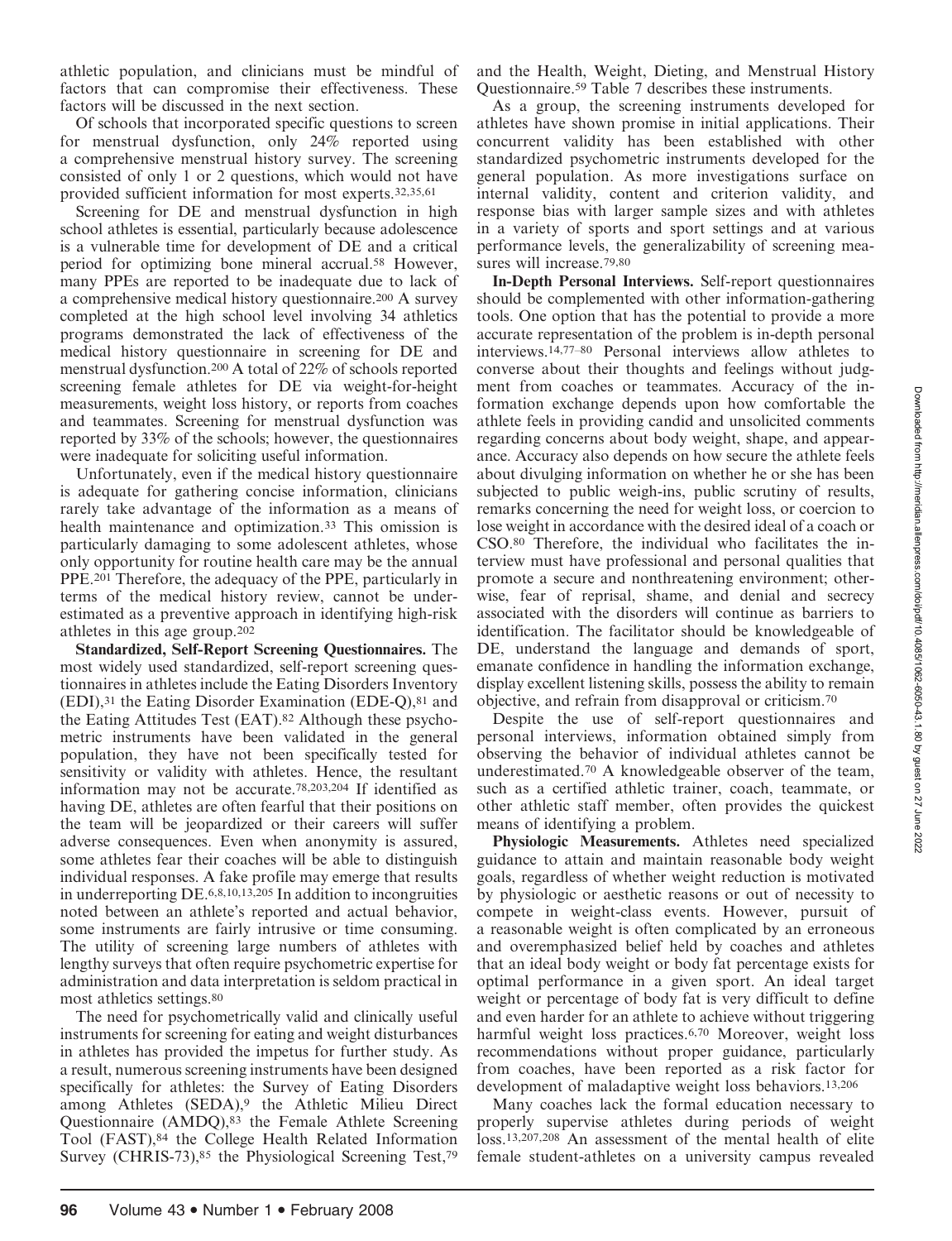that they were particularly disturbed about how their coaches handled body weight issues.28 Athlete concerns were triggered and perpetuated by mandatory weekly weigh-ins, assignment of target weights, perceived subtle psychological pressure to lose weight, and feelings that their coaches were generally uncomfortable about issues pertaining to body weight and eating. Undue emphasis on appearance and performance thinness necessitates methods to monitor the nutritional and training status of the athlete over and above the measurement of scale weight. Assessing body composition is one option.

Assessing Body Composition. Body composition pertains to the amount and distribution of fat mass, as well as lean (fat-free) body mass. Studies of body composition attempt to partition body mass into its major components. The component of body composition that has generally received most attention is relative fatness, expressed as percentage of body fat.160 Diet and physical activity habits readily influence fat mass. Increases in fat mass and percentage of body fat are generally perceived as having a negative influence on functional performance capacity and detracting from appearance in aesthetic sports.167 In young athletes, body composition is influenced by both growth and individual differences in the timing and tempo of the adolescent growth spurt and sexual maturation.86

Athletes often increase muscle mass and decrease fat mass during intensive training, especially during preseason conditioning and resistance training. They feel leaner and stronger, and their clothes fit more loosely. Yet they are confused as to why the scale frequently indicates an increase in body weight. Muscle tissue, which produces the force necessary for performance, is denser, takes up less space, and weighs more than fat tissue. Without access to an accurate estimate of body composition, athletes may not understand how training influences these changes and, more importantly, which ranges of values are acceptable from a health and safety standpoint.

Body composition can be estimated through measurement of skinfold thicknesses, hydrostatic weighing, air displacement plethysmography (BOD POD; Life Measurement, Inc, Concord, CA), bioelectric impedance, and DXA, among others.86 With the exception of DXA, most methods provide a 2-component model of assessing body composition (ie, fat mass and fat-free mass). The DXA is based on a 3-component model (fat mass, fatfree mass, and bone) derived from different X-ray attenuation properties of soft tissue and bone mineral.55,56 The DXA is advantageous in not only providing a precise measurement of body composition but also in evaluating bone density, which is an invaluable tool in determining stress fracture susceptibility in female athletes.55,56 However, the instrument is costly and requires skilled technicians to administer the scan and interpret the data output.209

In general, all techniques provide estimates of body composition and all have potential sources of error. The techniques are based upon different theoretic models and assumptions for estimating body composition; consequently, values derived from the different methods are not directly comparable. Therefore, methodologic issues and assumptions underlying each technique and associated errors of estimation should be recognized and appreciated, so the risk of misinterpretation is minimized, especially in the hands of relative novices in the field.

Problems associated with the assessment of body composition and interpretation of data may trigger DE.21,210 In response to this scenario, one organization, The Canadian Academy of Sport Medicine has recommended eliminating body composition assessment to reduce DE risk potential.211 However, this approach may not be reasonable in many sport settings.27,86 Changes in body composition may reflect subtle alterations in energy balance not readily apparent in scale weight and may provide essential information for the nutritional support and training status of the athlete.27,86 Serial measurements of body composition can assist in determining the efficacy of a given training program, identifying unhealthy weight fluctuations, and evaluating whether a particular course of remedial action (eg, dietary recommendations) is in line with meeting the athlete's special health care needs.<sup>27</sup> In young athletes, it can be an important complement to the evaluation of physical growth and maturity status,167,212 especially when changes in size, physique, and muscle mass are anticipated in the transition from childhood to adolescence and from adolescence to young adulthood (ie, from high school into college).86,167

Calculating the Body Mass Index. Appropriateness of body weight for height at a given age in either sex varies considerably. It can be assessed by calculating the BMI.17 The BMI is used internationally as a simple indicator of heaviness and lightness, specifically at the extremes of the distribution: that is, overweight/obesity and underweight. The BMI expresses weight for height:  $BMI = weight/$ height<sup>2</sup>, where weight is in kilograms and height is in meters squared (kg/m2).80 Therefore, accurate measurements of height and weight are essential. The BMI is correlated with total body fat and percentage of fat in heterogeneous samples but is also related to fat-free mass; thus, it has limitations.212 Correlations between BMI and fat and lean components of body composition, respectively, vary among children, adolescents, and young adults, and at many ages, correlations between BMI and fat mass and fat-free mass are reasonably similar.213–216 Moreover, caution is advised in interpreting estimates of normal weight and overweight based on the BMI in both athletes and nonathletes.217

Associations between the BMI and components of body composition in several samples indicate a wide range of variability. Individuals with the same BMI can differ considerably in percentage of fat and fat mass, which limits use of the BMI as an indicator of fatness. Interpreting the BMI calls for consideration of both fat and lean components of body composition.

Interpretation of the BMI in adolescents and young adults, and especially active individuals, as an indicator of fatness needs to be addressed carefully. It is more appropriately an index of heaviness and not necessarily fatness. As a group, athletes tend to be leaner and have less fat than nonathletes, so a higher BMI is more likely indicative of the greater muscle development in active athletes.218,219 Nevertheless, concern for a low BMI in some athletes may be necessary. The World Health Organization87 classifies individuals 18 years of age or older (adults) with a BMI less than  $18.5 \text{ kg/m}^2$  as underweight. For individuals younger than 18 years of age, no agreed cut-offs exist. However, a BMI that is less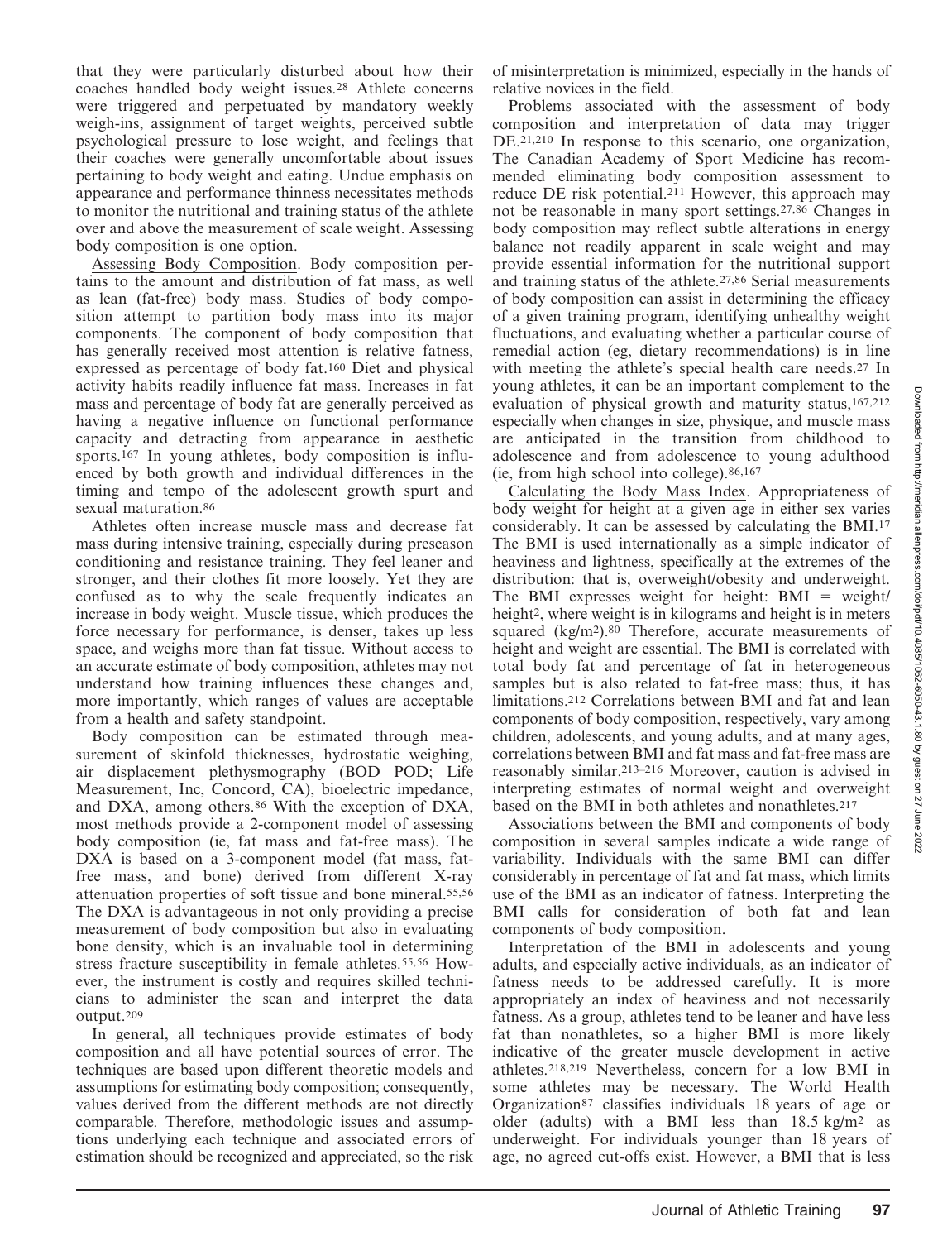than the age-specific and sex-specific 5th percentile of a nationally representative sample of United States children and adolescents derived from the Centers for Disease Control and Prevention growth charts (2002) can be used as an indicator of being underweight. These growth charts can be accessed at http://www.cdc.gov/growthcharts/. Note, however, that the BMI of children and adolescents is influenced by individual differences in growth and maturity status, especially the timing and tempo of the adolescent growth spurt and sexual maturation.86

#### Management

Repeatedly cited in the literature is the statement that athletes with DE require medical care from a physiciancoordinated team of experts representing nutrition, mental health, and athletic training.<sup>21–26</sup> Because the similarities between males and females with DE are more notable than the differences in terms of clinical features,64,220,221 similar strategies for identification and treatment are recommended for both sexes.63

If DE is suspected, the initial contact has been recommended to come from an authority figure — one whom the athlete knows and trusts to ensure that the intervention is facilitated with sensitivity and compassion.88,113,222 The initial conversation should be straightforward, disclosing evidence of DE and balancing concerns for the athlete's health and well being.88,113 There should be no hint of disapproval or criticism.

If DE suspicions are confirmed after the initial confrontation, the most pressing referral is to the supervising physician for a detailed medical history review and physical examination.89,93 A positive evaluation requires classifying the athlete, detecting the presence or absence of physical complications, formulating an interdisciplinary management plan, providing for continuing care and surveillance,223 and determining the extent of sport or exercise participation.<sup>93</sup> If the diagnosis has already been established, the evaluation should review the past and present degree of symptoms, assess the athlete's degree of compliance with past and current treatment protocols, and ascertain an anticipated level of continued care and athletic participation. Laboratory tests and an electrocardiographic evaluation may be required89,93; the comprehensiveness of the tests will be dictated by symptoms and clinical findings.

The components of the initial evaluation, including the medical history review, physical examination, laboratory studies, and electrocardiography, are described in Table 8. A focus on these components will assist the health care team in determining the appropriate setting for treatment and ensure optimal management of the athlete from an interdisciplinary standpoint.

Treatment Settings. Accurate assessment of health risks is essential to determine the appropriate setting for treatment, which may include hospitalization, intensive inpatient specialty venues or residential programs, partial hospitalization, and various levels of outpatient care. Outpatient treatment settings suffice for most athletes<sup>24,25</sup> who are carefully monitored and have a high level of motivation to comply with treatment recommendations, cooperative families, brief symptom duration, and stable weight, cardiac, and metabolic status.89 A more restrictive setting is necessary with a rapid or persistent decline in oral food intake, rapid weight loss despite nutritional intervention, severe electrolyte imbalances, severe or intractable purging, cardiac arrhythmias, comorbid psychiatric problems, unresponsiveness to adequate outpatient care, and environmental considerations no longer conducive to healing.17,24,89

Therapeutic Interventions. The desired goals of intervention strategies include (1) the athlete's acceptance of the problem; (2) modifying maladaptive thoughts, attitudes, feelings, and habits that perpetuate the condition; (3) identifying and resolving psychosocial triggers; (4) stabilizing medical conditions; (5) reestablishing healthy eating patterns; (6) enlisting family support when appropriate; and (7) preventing relapse.17,22,25 Because of the complexity of issues involved in working with athletes who present with DE, optimal management requires an organized, systematic approach to the development and implementation of interventions specific to nutrition, mental health, and athletic training. Administrative support is also necessary to define what constitutes reasonable care within the confines of the organization's resources and budgetary considerations.

Nutrition. The main goal of dietary counseling and management is to help athletes maintain adequate energy availability.224 In more severe cases of persistent energy drain and marked weight loss, the primary focus is reestablishment of healthy target weights. Achieving this goal is essential for patients who present with reproductive and endocrine abnormalities, specifically female patients with irregular menses and abnormal ovulation, male patients with abnormal hormonal levels, and children and adolescents with abnormal patterns of physical and sexual growth and maturation.89 Even if weight is within the normal range, as in most cases of BN, nutritional counseling is important to monitor binge eating and purging behaviors and address nutritional deficiencies.

The individual most qualified to provide this type of nutritional counseling is a registered dietitian, credentialed by the American Dietetic Association, who is knowledgeable in DE and understands the demands of sport. The American Dietetic Association has exceptional educational resources targeted to enhance the nutritional management of patients with EDs. These include a position statement entitled ''Nutrition Intervention in the Treatment of Anorexia Nervosa, Bulimia Nervosa, and Eating Disorders Not Otherwise Specified''225 as well as medical nutrition therapy (MNT) protocols that provide the framework for identifying appropriate interventions and expected outcomes.90,91

The role of the registered dietitian is to optimize nutritional status through the use of MNT protocols. The following treatment components are included in MNT: (1) a nutrition assessment to evaluate the athlete's food intake, metabolic status, lifestyle, and readiness to make changes; (2) dietary instruction and evaluation; (3) nutrition protocols for weight management; and (4) goal setting.223 The registered dietitian is also instrumental in determining safe body weight and composition values in addition to helping the athlete establish and maintain a pattern of regular and healthful eating by involving caregivers, parents, and CSOs in meal planning.

The use of MNT protocols with athletes was first documented in 2001.92 As more information becomes available, the protocols will serve to delineate both specific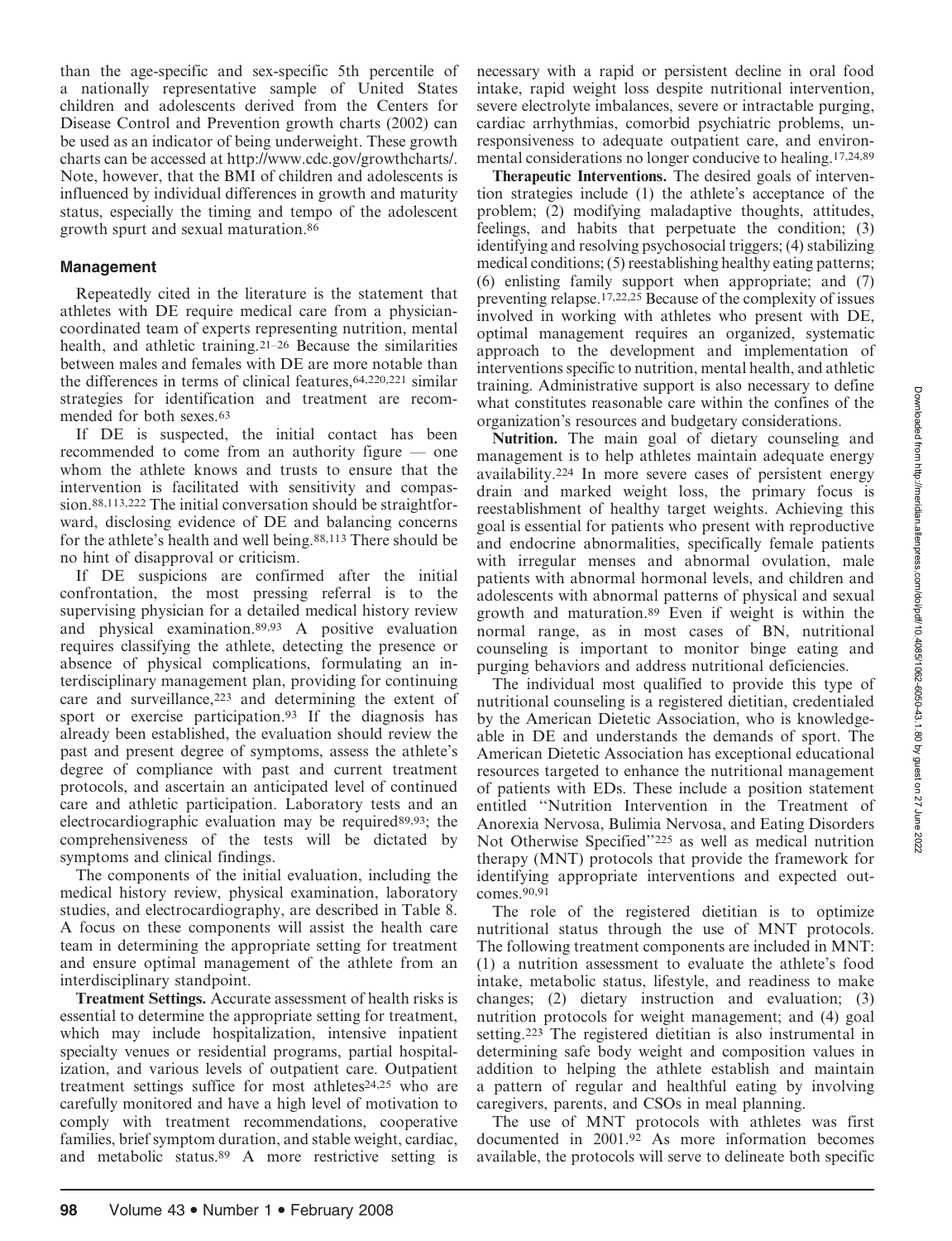nutritional interventions and outcomes to advance the recovery of athletes with EDs and the most effective methods to reach those goals.

Mental Health. At least at the university level, athletes have been reported to underutilize mental health services.28,226 Many athletes are also particularly sensitive to, and fearful of, psychological evaluation and treatment. Possible explanations include reluctance to admit personal weakness, desire to maintain autonomy, receipt of social support from teammates, and fear of derogation.<sup>227,228</sup> Consequently, athletes who present for therapy show a continuum of readiness. Some will be determined to change, whereas others will be reluctant or even hostile.76 Regardless of where they fall along the continuum, motivation is essential to effect behavior change. It is the role of the therapist to assess and enhance the athlete's level of motivation for change and to identify the best treatment approach for meeting the following desired goals: (1) increasing the athlete's motivation to participate in treatment and enhancing cooperation to restore healthy eating patterns; (2) correcting core maladaptive thoughts, attitudes, and feelings related to DE, particularly how an athlete's chosen sport or athletic participation may be contributing to perpetuating the condition; (3) addressing themes that may underlie DE, such as developmental issues, identity formation, body image concern, and selfesteem; (4) identifying and addressing additional stressors, both in and out of sport, including academic pressure, relationships with teammates and coaches, social contacts, and family; (5) treating associated comorbid conditions, particularly mood disorders that can manifest as a decrease in energy, motivation, and arousal and depression, increased perception of effort, suicidal ideation, and impaired cognitive function; (6) encouraging the athlete to be open and to ask for support from family, friends, coaches, and teammates; (7) enlisting family support and providing counseling to immediate family members and CSOs when appropriate; and (8) preventing relapse.22,89,93,94 The format for attaining these goals can include individual, group, and family counseling.27,229

The success of mental health interventions is highly dependent on identifying an appropriate psychotherapist. A licensed clinical psychologist or other licensed mental health professional who has an understanding of sport culture and expertise in treating DE is the clinician of choice to manage psychopathological conditions and to promote the healthy coping behaviors, self-esteem, and assertiveness skills necessary for athletes to achieve desired treatment goals.230 Athletes are often referred to performance enhancement psychologists to deal with the complexity of issues associated with DE. However, it is important to recognize that performance enhancement psychologists generally lack the background and requisite training to address the needs of athletes who present with psychopathologic conditions.230

Pharmacologic agents may be necessary to treat patients.89 Psychotropic medications such as the selective serotonin reuptake inhibitors (eg, fluoxetine, sertraline, citalopram, paroxetine) are commonly used in patients with BN to alleviate symptoms of depression.76,89 It is important to note that presently only fluoxetine has Food and Drug Administration approval for treatment of BN. Although there are presently no Food and Drug Administration-approved medications for AN, some evidence suggests that a variety of medications, including antidepressants, anticonvulsants, mood stabilizers, lithium, and antipsychotics, have shown promise in treating some anorexic patients with anxiety, obsessions, and psychosis.89,231 The use of any of these classes of medications for treatment of symptoms that accompany EDs is not without side effects. Therefore, caregivers and others serving in a supervisory capacity should be educated accordingly.

Certified Athletic Trainers. Certified athletic trainers, by virtue of their close working relationships with athletes, are in the best position to detect DE. They also have the capability and generally the responsibility to intervene and establish their role as integral members of the health care team.29,232,233

Certified athletic trainers are often considered informed patient advocates in the management of DE cases. Generally, the athletic trainer's duties include confronting an athlete who is suspected of DE and assisting with the logistics involved in referral and treatment follow-through as well as issues related to communication, confidentiality, health status, athletic participation status, treatment noncompliance, and billing and insurance (Table 9). Although certified athletic trainers have the necessary background and education to assist in the care of athletes with DE, they must be cognizant of their scope of practice limitations with regard to diagnosis and treatment. These aspects of case management must be relegated to physicians and psychotherapists who specialize in DE.23 Substandard conduct of certified athletic trainers in managing athletes with DE can result in liability exposure for themselves and subject employers to legal ramifications.29,232,233

# Issues in Treatment and Follow-Up Care

Treatment Noncompliance. Although one of the most challenging issues at the outset is persuading an ambivalent athlete to undergo an initial medical evaluation,93 an even greater challenge may be convincing the athlete to follow through with treatment recommendations.234 Resistance to treatment has been reported among athletes with DE25,69 and is no less a problem with individuals presenting with DE in the general population.<sup>199</sup>

One of the objectives of the first National Eating Disorders Screening Program (NEDSP)199 held on collegiate campuses was to assess the level of an individual's adherence in following through on treatment recommendations. Although the subjects reported an increased awareness of the dangers of EDs and the availability of treatment, enhanced knowledge in these areas did not greatly affect the actual number of participants who sought treatment. Furthermore, nonpursuit of treatment was marked in a group of respondents who had been sufficiently motivated to attend an educational and screening program, presumably had access to health care services, and reported enhanced awareness of the need for treatment and the availability of treatment resources. These findings underscore the level of vigilance required on the part of caregivers to convince patients of the necessity for treatment follow-through and compliance.

In an athletic population, resistance to consultation or treatment is a challenging problem and may necessitate restricting training and competition until compliance is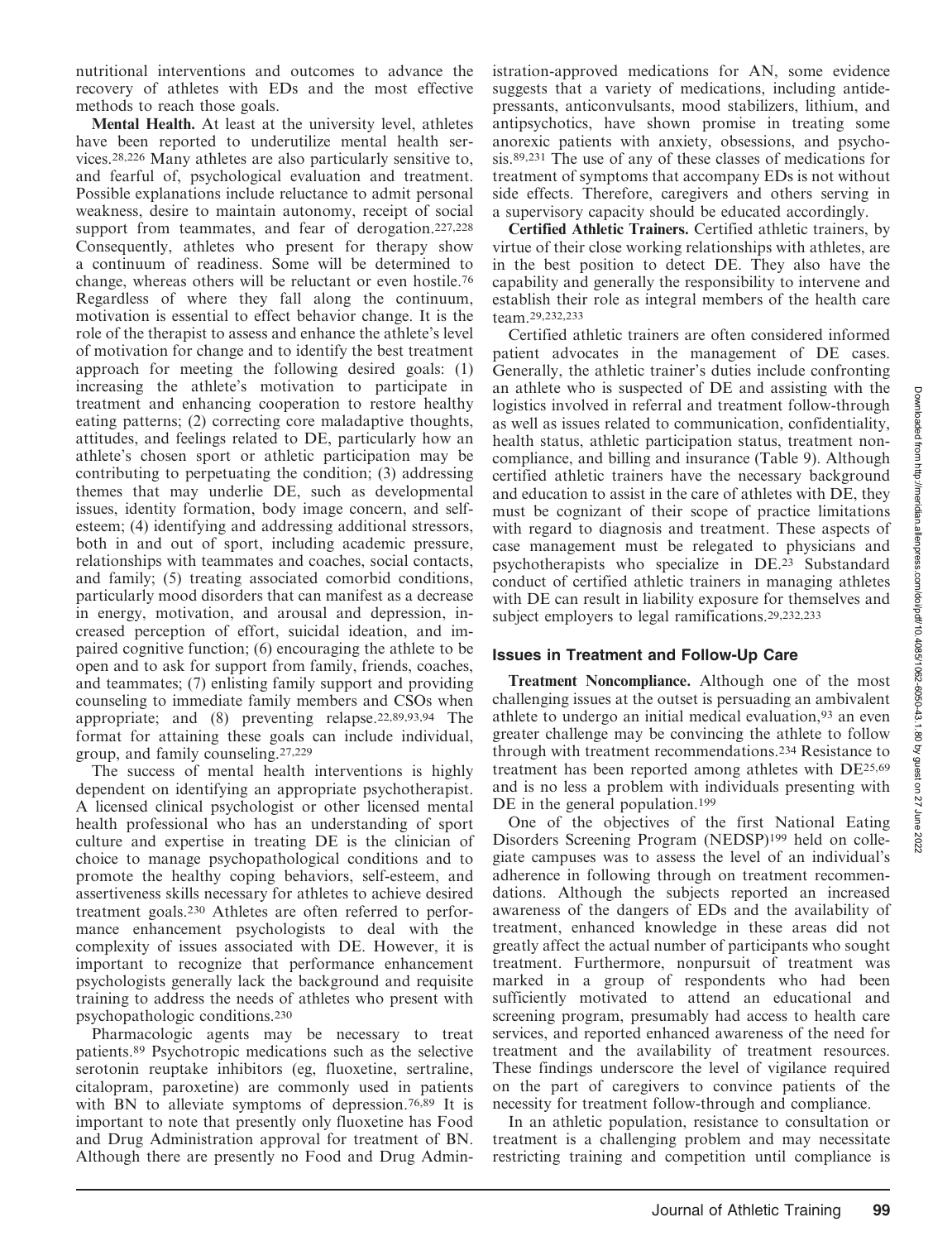established.25,69 When an athlete has been cleared to train and compete while undergoing treatment, suspension may be necessary with signs of continual weight loss, noncompliance with treatment recommendations, and manifestation of resistant behaviors within treatment sessions, such as interrupting, arguing, sidetracking, and defensiveness. Although suspension is advantageous in such circumstances, it may result in several potentially harmful consequences, as it represents a major setback in achieving athletic goals.25,69

Stress induced by curtailing participation may become an unmanageable situation for athletes whose identity is based on receiving recognition for participation and success in sport.28 The athlete's identity may be thrown into chaos, and self-esteem and self-acceptance may deteriorate further. The process is compounded by feelings of loneliness and alienation as coaches and teammates are no longer readily available for support. The athlete may resort to fewer coping mechanisms, which may worsen an already volatile situation. Moreover, with the sport connection severed, no other outlet may be available for physical and emotional release, and the athlete may continue to train on his or her own. This is a dangerous scenario, as it becomes more difficult to maintain the level of medical surveillance appropriate to safeguard the athlete's health and safety. However, suspension may not be needed if health risks are determined to be minimal based on the severity and chronicity of the problem, type of sport, training schedule and conditions, immediate health status, presence of complications or other medical conditions, and eating patterns.94

A written contract, agreed upon and signed by the athlete and the health care team's coordinator or designate, may be necessary to promote patient compliance with the recommended treatment protocol.27,93 Under such a contractual agreement, the patient is expected to meet certain health maintenance criteria to continue athletic participation or resume participation after suspension (Table 10). The contract should include information that details the type, frequency, and location of treatments; the caregivers who will be supervising the various treatment components, their contact information and procedures for after-hour emergencies; the type and level of training permitted with special reference to intensity, duration and frequency of workouts; and body weight allowances with emphasis on expected rates of controlled weight gain, if applicable. If any condition of the contract is breached, the consequences must be explicitly spelled out. Any changes to the initial contract in terms of expectations must be documented accordingly.

The confidential handling of an athlete's medical information, according to disclosure regulations mandated by the Family Equal Rights and Privacy Act215 and/or the Health Insurance, Portability, and Accountability Act<sup>235</sup> is crucial to fostering a caregiver-patient relationship based on trust and mutual respect. To communicate appropriately, guard against a breach in confidentiality, and comply with disclosure regulations, the health care team's coordinator or designate must obtain written authorization from the patient indicating who will have access to the medical information and to what extent the information may be disclosed.

Maintaining confidentiality can be difficult. The team environment fosters close working relationships among teammates, coaches, certified athletic trainers, and other sport management personnel. Most athletes will agree to share medical information with their coaches or CSOs on a limited basis as long as it focuses on treatment progress rather than on personal issues relating to their medical condition.70

Transitional Care. If athletes with DE are in their early stages and maladaptive behaviors occur less frequently than with full-syndrome disorders, an ongoing medical surveillance plan and nutritional education may be the only intervention needed to keep the athletes emotionally stable and physically capable of functioning at a high level.76 However, more severe and long-standing cases have the potential to drain existing resources and manpower, resulting in compromised treatment effectiveness. Recovery is further jeopardized when the environment is no longer conducive to healing.

Athletes typically function in an environment beset with stressors related to performance, rigors of academic coursework, personal development, and social adjustment.76 The physical and emotional consequences of EDs superimposed on these stressors may complicate recovery. Also, the pathogenic eating and weight loss behaviors associated with the condition can cause stress and anxiety, as well as discomfort for teammates, coaches, and others who come in close contact with the symptomatic athlete.70,236 This situation is especially problematic when the athlete is clearly underweight, restricting dietary intake, or vomiting frequently.236 Caregivers may have no recourse but to curtail athletic participation, remove the athlete from persons and circumstances aggravating the condition, and consider a more restrictive setting for treatment. For young adult athletes who reside in residential campus settings, this action often requires a shift in the supervision of care from the organization to parents or guardians.

The transition of care from organizational to parental accountability must be approached with forethought. Many parents, guardians, or CSOs may not have an adequate level of understanding about the seriousness of the conditions to make medically responsible decisions. Even with adequate information, the emotional and financial repercussions can be overwhelming and present obstacles to accessing quality care.95–97

Access to appropriate care may be constrained by monetary or insurance difficulties.95 Out-of-pocket expenses for care are often high, but insurance benefits can be the equalizer. However, many companies do not provide benefits for mental health care and those that do often exclude treatment for EDs.96 For patients who have coverage, a limit to the type and extent of resources available exists. For example, if hospitalization or residential treatment is required, the allowable length of stay is often too short to prevent relapse. Before managed care contracts proliferated, patients in 1 residential facility solely dedicated to the treatment of EDs had an average length of stay of 50 days, with a return rate of under 10%.97 Now, the average stay is closer to 15 days, with a return rate of 33%.97 Additionally, insurance companies may restrict the number of outpatient visits per year, establish lifetime caps on coverage, and preclude payment to some medical practitioners.18 Accessing the appropriate care for adolescents may also have challenges. Adolescents may not satisfy the age requirements at treatment institutions able to provide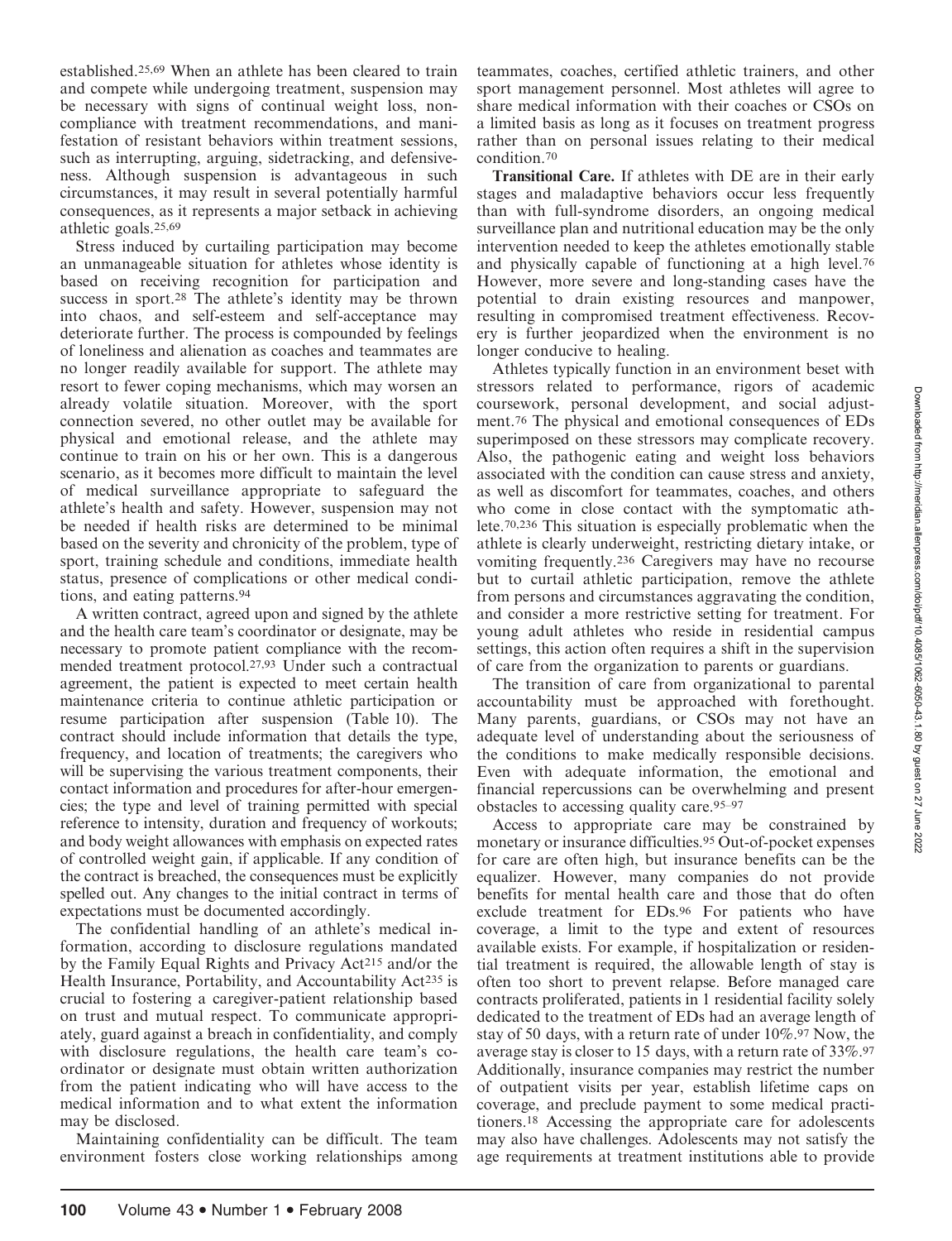the most appropriate care.18 Moreover, qualified professionals may not be available to care for teenagers and young adults with EDs because of low reimbursement rates for psychosocial services common among insurers.18

Administrative Support. As a general rule, an organization must take reasonable care in administering its athletic program to prevent foreseeable harm to its participants and avoid potential liability for negligence.30,232 This includes optimizing sports medicine services to adequately protect the health and safety of athletes. The NATA237 and the NCAA238 have established health and safety initiatives and guidelines to assist organizations in identifying practices to potentially reduce individual risk and institutional liability. However, lacking are specific legal standards on what is obligatory, particularly in nonemergent situations.30 Therefore, organizations must thoroughly examine both the benefits to their athletes and the financial implications to their sports medicine programs in ascertaining how to satisfy the legal duty of reasonable care.29,30 An appropriate response plan must start at the top, with administrators sending clear signals about what must be done and to what extent to prevent, minimize, contain, and manage problems.

#### Prevention

The design and implementation of mandatory, structured educational and behavioral programs for all athletes, coaches, certified athletic trainers, administrators, and other support staff are key to preventing DE in athletic settings.21,23,69,74,77,182,239–242 However, fewer than 41% of Division I athletics programs make such education a requirement.77 Similarly, a study conducted at the high school level revealed that 33% of schools provided educational programs; however, fewer than 9% required student attendance and only 15% of the schools made education a requirement for coaches.243

Educational programs have been recommended by The American College of Sports Medicine21 and the NCAA.244 Additionally, a number of unique educational initiatives have been developed and implemented by national governing bodies of sports and high school associations in response to the need to limit the seriousness of DE or, preferably, prevent its development.245–247

Seminars, guest speakers, written material, audiovisual presentations, and use of the Internet are all viable options for disseminating educational information. The content of information exchange varies depending on the needs of the targeted population and anticipated outcomes.

Athletes. First and foremost, athletes require information that destigmatizes DE through open, truthful, and factual discussions. Fear associated with talking about the condition must be allayed as well as the social stigma, shame, and guilt that prevent athletes from seeking help.70 Accomplishing this goal requires increased awareness of EDs as conditions for which treatment is available and effective.199 This helps break down presumed barriers to accessing care that stem from lack of information relative to the seriousness of the disorders, referral resources, and treatment options.199

Second, athletes should be educated on the harmful effects of pathogenic weight control methods, which some players consider necessary for performance.88,206,248 This factor alone underscores the necessity for athletes to receive quality information from knowledgeable professionals and other reputable sources. The Internet is one information source that can be helpful (Table 11).249,250 However, those who supervise athletes should also be alert to the existence of harmful Internet sites, such as pro-ana (anorexia) and pro-mia (bulimia) sites, devoted to the continuance, promotion, and support of EDs and glamorizing the unhealthy behaviors.18,251 Although these Web sites have been in existence for quite some time, they are becoming more prevalent on social networking sites.252 This is a disturbing trend considering that the information is presently reaching a much wider audience.

Third, it is important that athletes become knowledgeable about sound nutritional practices so they are better equipped to scrutinize their eating habits to a level that ensures adequate energy availability. It is a challenge for most athletes to maintain a positive energy balance over long periods of training with adequate amounts of food and nutrients, particularly with a coexisting goal of body weight control.41 For example, the daily energy intake reported by many female athletes is often below the estimated energy expenditure of their training regimens,41,42,250 particularly some endurance-based programs that have a predicted energy expenditure of 700 to 1000 kcal/d.41 Athletes participating in less aerobically demanding sports such as gymnastics and figure skating have reduced total energy requirements and may increase dependency on energy deprivation to control or manipulate body weight.254 To prevent an imbalance between energy expenditure and dietary intake, athletes must make appropriate food choices that will provide adequate macronutrients and micronutrients so that metabolic fuels are readily available. Athletes with more nutrition knowledge are inclined to make better food choices, resulting in improved health status and enhanced athletic performance.254–256 However, numerous investigators have identified problems and deficiencies in the athlete's diet, especially as it relates to adequate consumption of macronutrients257–260 and micronutrients.261

Lastly, although educating young adults about DE and related nutritional problems has been effective in prevention, an important question is whether this educational approach works for children.262 From a general perspective, researchers and organizations have emphasized the need for developing and implementing educational programs that challenge the definition of thinness and promote self-acceptance, healthy eating, and reasonable physical activity among children and youth.98,263 In a study of 222 boys and girls in the 4th and 6th grades, short-term outcomes of a school-based curriculum program for developing healthy body image and preventing DE resulted in increased knowledge, positive attitudes, and healthful intentions related to body image, hazards of weight loss dieting, and unrealistic media-driven messages.98

Coaches. Coaches are in a unique position to denounce unhealthy attitudes and behaviors that may trigger DE. However, they also juggle a combination of role demands and conflicts that are not always consistent with making decisions in the best interest of their athletes' health.264–266 Good decision making is further complicated by the fact that many coaches lack formal training in sport science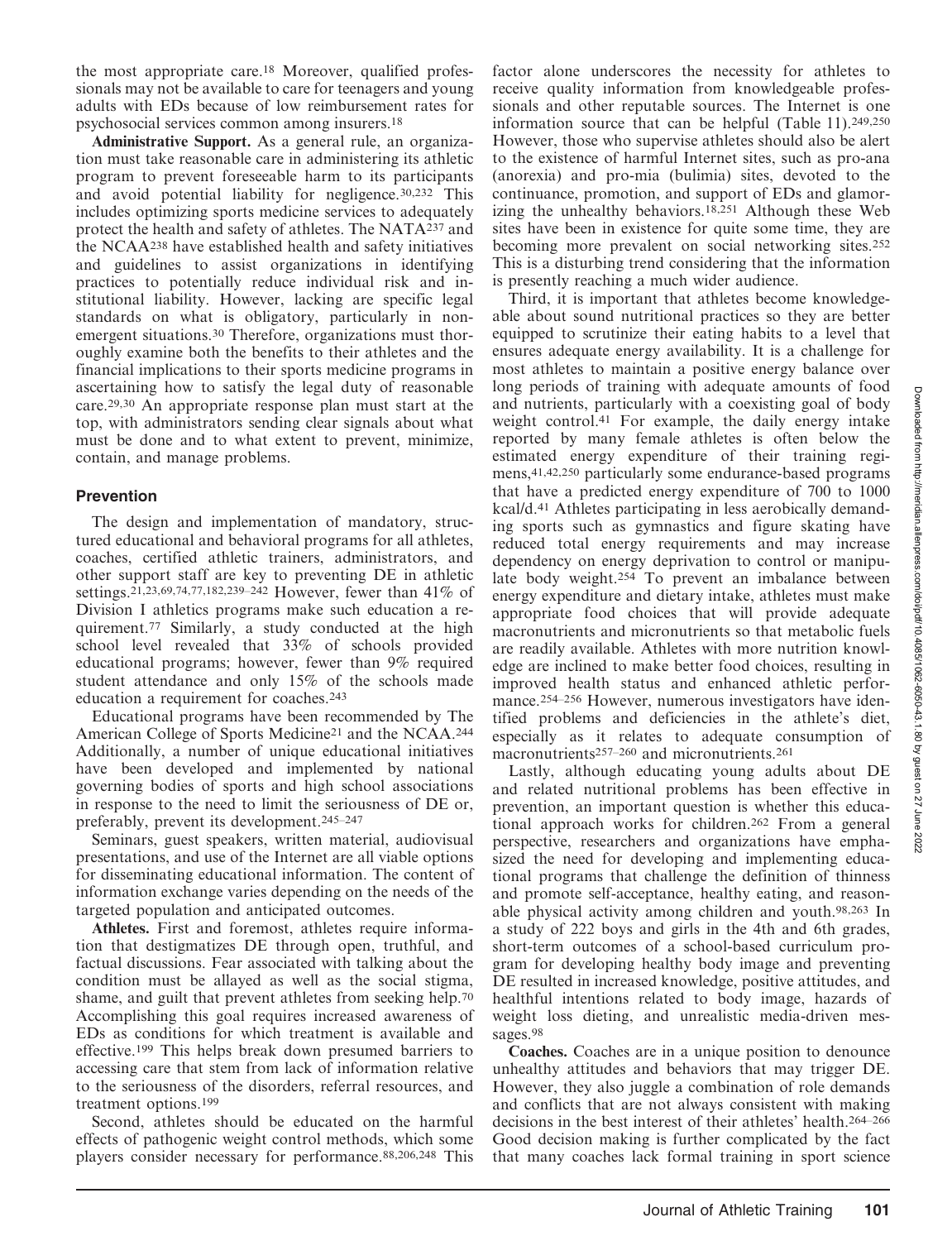disciplines known to favorably affect health and performance, specifically sports psychology, physiology of exercise, nutrition, and sports medicine.264,267 When demands and stressors of coaching combine with lessthan-adequate educational preparation, coaches are more vulnerable to careless comments, misinformation, and inappropriate actions that may jeopardize the health and safety of their athletes and constitute a liability exposure for themselves and their employers.268,269

Evidence suggests that collegiate coaches could benefit from comprehensive education in all domains related to knowledge of DE,241 as well as strategies to properly communicate with their athletes about body weight issues.70 For example, competitive female gymnasts who were told by their coaches to lose weight resorted to pathogenic weight control methods.206,270 Among 131 lightweight football players, 42% showed evidence of DE and reported that their ''teacher/coach'' was perceived to be the individual who most encouraged dieting practices.163

The more enlightened coaches are about nutritional issues, the more apt they are to follow nutritional guidelines, emphasize healthy eating habits rather than weight standards, and have a better understanding of why weight is such a sensitive and personal issue for athletes, particularly women.271 Similarly, educated coaches also realize the best way to interact with symptomatic athletes is to be specific about their suspicions, encourage medical care, and reassure the athlete that his or her position on the team will not be jeopardized.94 Only through mandatory, formal education programs can coaches promote healthy exercise and nutrition alternatives that have the potential to counteract development of DE.

Certified Athletic Trainers. Unlike coaches, certified athletic trainers have clearly defined, standardized educational competencies established by the NATA that can help guide their work with athletes in the areas of DE, nutrition, and weight management.272 The knowledge gleaned from mastering the educational competencies coupled with exposure in working with athletes who present with DE increases the certified athletic trainer's overall effectiveness and confidence in dealing with the complexities of this condition.

In one survey of head certified athletic trainers at NCAA Division IA and IAA institutions, most felt their role was to identify (78%) and help (97%) athletes with EDs, but only 27% felt confident in their ability to identify an athlete with an ED, and only 38% felt confident confronting an athlete suspected of having an ED.273 Among certified athletic trainers, females felt significantly more confident than males in identifying athletes with the conditions. Access to ongoing educational preservice and inservice programs is critical to enhancing knowledge and awareness of EDs among all certified athletic trainers. Similarly, developing a management protocol to handle problems should they occur is essential to improving confidence levels.23 However, few schools have established a formal treatment protocol.77,273 For example, 1 in 4 certified athletic trainers (25%) reportedly worked at collegiate institutions that did not have a management protocol in place.274 In a survey completed in 2005 at the high school level, only 18% of schools reported having a standard treatment protocol for confirmed cases of EDs.200

# **CONCLUSIONS**

A comprehensive array of interventions and educational strategies is imperative to meet the challenges in understanding and working with athletes who present with DE or may be at risk. The key is to establish a network of qualified and knowledgeable professionals who can skillfully handle interventions, provide a seamless continuum of care, institute screening measures for early detection, and develop educational initiatives for prevention. The management of athletes is complex and requires interdisciplinary collaboration among physicians, dietitians, psychotherapists, certified athletic trainers, administrators, coaches, and CSOs to obtain desired outcomes. The certified athletic trainer is in a unique position to play a significant role as a caregiver, informed patient advocate, and educator and should be prepared to act accordingly.

# ACKNOWLEDGMENTS

We gratefully acknowledge the efforts of Michael E. Brunet II, PhD, ATC; Edward P. Tyson, MD; Jayd M. Grossman, MEd, ATC; Jeanne F. Nichols, PhD, FACSM; and the Pronouncements Committee in the preparation of this document.

# DISCLAIMER

The NATA publishes its position statements as a service to promote the awareness of certain issues to its members. The information contained in the position statement is neither exhaustive not exclusive to all circumstances or individuals. Variables such as institutional human resource guidelines, state or federal statutes, rules, or regulations, as well as regional environmental conditions, may impact the relevance and implementation of these recommendations. The NATA advises its members and others to carefully and independently consider each of the recommendations (including the applicability of same to any particular circumstance or individual). The position statement should not be relied upon as an independent basis for care but rather as a resource available to NATA members or others. Moreover, no opinion is expressed herein regarding the quality of care that adheres to or differs from NATA's position statements. The NATA reserves the right to rescind or modify its position statements at any time.

# REFERENCES

- 1. Dancyger IF, Garfinkel PE. The relationship of partial syndrome eating disorders to anorexia nervosa and bulimia nervosa. Psychol Med. 1995;25(5):1019–1025.
- 2. Johnson CL, Stuckey MK, Lewis LD, Schwartz DM. Bulimia: a descriptive survey of 316 cases. Int J Eat Disord. 1982;2(1):3–16.
- 3. Lowe MR, Gleaves DH, DiSimone-Weiss RT, et al. Restraint, dieting, and the continuum model of bulimia nervosa. J Abnorm Psychol. 1996;105(4):508–517.
- 4. Shisslak CM, Crago M, Estes LS. The spectrum of eating disturbances. Int J Eat Disord. 1995;18(3):209–219.
- 5. Byrne S, McLean N. Eating disorders in athletes: a review of the literature. J Sci Med Sport. 2001;4(2):145–159.
- 6. Wilmore JH. Eating and weight disorders in the female athlete. Int J Sport Nutr. 1991;1(2):104–117.
- 7. Beals KA, Manore MM. The prevalence and consequences of subclinical eating disorders in female athletes. Int J Sport Nutr. 1994;4(2):175–195.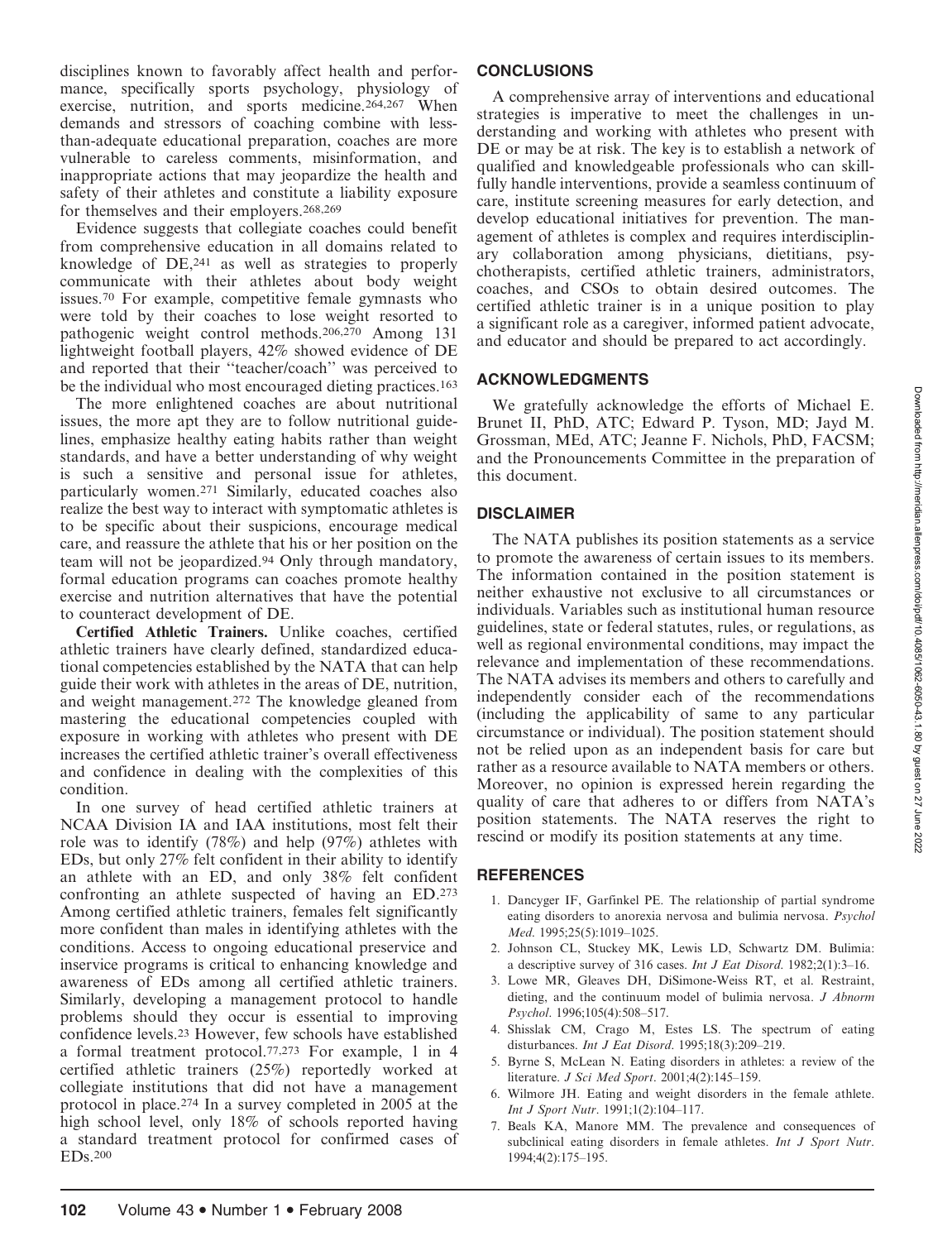- 8. Brownell KD, Rodin J. Prevalence of eating disorders in athletes. In: Brownell KD, Rodin J, Wilmore JH, eds. Eating, Body Weight, and Performance in Athletes: Disorders of Modern Society. Philadelphia, PA: Lea & Febiger; 1992:128–143. 9. Guthrie SR. Prevalence of eating disorders among intercollegiate
- athletes: contributing factors and preventive measures. In: Black DR, ed. Eating Disorders Among Athletes: Theory, Issues, and Research. Reston, VA: Association for Girls and Women in Sport, Associations for Health, Physical Education, Recreation, and Dance; 1991:43–66.
- 10. Johnson C, Powers PS, Dick R. Athletes and eating disorders: the National Collegiate Athletic Association study. Int J Eat Disord. 1999;26(2):179–188.
- 11. Reinking MF, Alexander LE. Prevalence of disordered-eating behaviors in undergraduate female collegiate athletes and nonathletes. J Athl Train. 2005;40(1):47–51.
- 12. Smolack L, Murnen SK, Ruble AE. Female athletes and eating problems: a meta-analysis. Int J Eat Disord. 2000;27(4):371–380.
- 13. Sundgot-Borgen J. Risk and trigger factors for the development of eating disorders in female elite athletes. Med Sci Sports Exerc. 1994;26(4):414–419.
- 14. Sundgot-Borgen J, Torstveit MK. Prevalence of eating disorders in elite athletes is higher than in the general population. Clin J Sport Med. 2004;14(1):25–32.
- 15. Thiel A, Gottfried H, Hesse FW. Subclinical eating disorders in male athletes: a study of the low weight category in rowers and wrestlers. Acta Psychiatr Scand. 1993;88(4):259–265.
- 16. Warren BJ, Stanton AL, Blessing DL. Disordered eating patterns in competitive female athletes. Int J Eat Disord. 1990;9(4):565-569.
- 17. Becker AE, Grinspoon SK, Klibanski A, Herzog DB. Eating disorders. N Engl J Med. 1999;340(14):1092–1098.
- 18. Golden NH, Katzman DK, Kreipe RE, et al. Eating disorders in adolescents: position paper of the Society for Adolescent Medicine. J Adolesc Health. 2003;33(6):496–503.
- 19. Stephenson JD. Medical consequences and complications of anorexia nervosa and bulimia nervosa in female athletes. Athl Train J Natl Athl Train Assoc. 1991;26(2):130–135.
- 20. American Psychiatric Association. Eating Disorders. In: Diagnostic and Statistical Manual of Mental Disorders. 4th ed, Text Revision. Washington, DC: American Psychiatric Association; 2000:583–595.
- 21. Otis CL, Drinkwater B, Johnson M, Loucks A, Wilmore J. American College of Sports Medicine position stand: the female athlete triad. Med Sci Sports Exerc. 1997;29(5):i–ix.
- 22. Johnson C, Tobin DL. The diagnosis and treatment of anorexia nervosa and bulimia among athletes. Athl Train J Natl Athl Train Assoc. 1991;26(2):119–128.
- 23. Grandjean AC. Eating disorders: the role of the athletic trainer. Athl Train, J Natl Athl Train Assoc. 1991;26(2):105–112.
- 24. Nattiv A, Callahan LR, Kelman-Sherstinsky A. The female athlete triad. In: Ireland ML, Nattiv A, eds. The Female Athlete. Philadelphia, PA: WB Saunders; 2002:223–235.
- 25. Sundgot-Borgen J. Disordered eating. In: Ireland ML, Nattiv A, eds. The Female Athlete. Philadelphia, PA: WB Saunders; 2002:237-247.
- 26. Tobin D, Johnson C, Franke K. Clinical treatment of eating disorders. In: Brownell KD, Rodin J, Wilmore JH, eds. Eating, Body Weight, and Performance in Athletes: Disorders of Modern Society. Philadelphia, PA: Lea & Febiger; 1992:330–343.
- 27. Beals KA. Disordered Eating Among Athletes: A Comprehensive Guide for Health Professionals. Champaign, IL: Human Kinetics; 2004:87, 97–98,105–109,133–141,167–173.
- 28. Ryan R, Lopiano D, Tharinger D, Starke K. The Mental Health of Female College Student-Athletes: Research and Interventions on a University Campus: A Report to the Hogg Foundation for Mental Health and RGK Foundation. Austin, TX: Intercollegiate Athletics, Department of Academics and Student Affairs, The University of Texas at Austin; 1994:13–18,56–60,74–80,120–121,132–133.
- 29. West SA, Ciccolella ME. Issues in the standard of care for certified athletic trainers. J Leg Aspects Sport. 2004;14(1):63–74.
- 30. Mitten MJ. Medical care guidelines not legally bound. 2000. The NCAA News Comment. http://www.ncaa.org/wps/portal/newsdetail? WCM\_GLOBAL\_CONTEXT=/wps/wcm/connect/NCAA/NCAA+ News/NCAA+News+Online/2000/Editorial/Medical+care+guidelines+ not+legally+bound+-+8-28-00. Accessed November 12, 2005.
- 31. Garner DM, Olmsted MP, Polivy J. The Eating Disorders Inventory: A Measure of Cognitive-Behavioral Dimensions of Anorexia Nervosa and Bulimia. Anorexia Nervosa: Recent Developments in Research. New York, NY: Alan R. Liss; 1983:173–184.
- 32. Johnson MD. Tailoring the preparticipation exam to female athletes. Physician Sportsmed. 1992;20(7):61–72.
- 33. Peltz JE, Haskell WL, Matheson GO. A comprehensive and costeffective preparticipation exam implemented on the World Wide Web. Med Sci Sports Exerc. 1999;31(12):1727–1740.
- 34. Walsh JM, Wheat ME, Freund K. Detection, evaluation, and treatment of eating disorders the role of the primary care physician. J Gen Intern Med. 2000;15(8):577–590.
- 35. American Academy of Pediatrics. Committee on Sports Medicine and Fitness. Medical concerns in the female athlete. Pediatrics. 2000;106(3):610–613.
- 36. Tanner SM. Preparticipation examination targeted for the female athlete. Clin Sports Med. 1994;13(2):337–353.
- 37. Drinkwater BL, Loucks A, Sherman RT, Sundgot-Borgen J, Thompson RA. International Olympic Committee (IOC) consensus statement on the female athlete triad. 2005. http://multimedia.olympic. org/pdf/en\_report\_917.pdf. Accessed November 14, 2005.
- 38. Silber TJ. Anorexia nervosa among children and adolescents. Adv Pediatr. 2005;52:49–76.
- 39. American Academy of Pediatrics. Committee on Adolescence. Identifying and treating eating disorders. Pediatrics. 2003;111(1): 204–211.
- 40. Loucks AB, Mortola JF, Girton L, Yen SS. Alterations in the hypothalamic-pituitary-ovarian and the hypothalamic-pituitary-adrenal axes in athletic women. J Clin Endocrinol Metab. 1989;68(2):402–411.
- 41. Harber VJ. Menstrual dysfunction in athletes: an energetic challenge. Exerc Sport Sci Rev. 2000;28(1):19-23.
- 42. Dueck CA, Manore MM, Matt KS. Role of energy balance in athletic menstrual dysfunction. Int J Sport Nutr. 1996;6(2):165–190.
- 43. Drinkwater BL, Bruemner B, Chesnut CH III. Menstrual history as a determinant of current bone density in young athletes. JAMA. 1990;263(4):545–548.
- 44. Myburgh KH, Hutchins J, Fataar AB, Hough SF, Noakes TD. Low bone density is an etiologic factor for stress fractures in athletes. Ann Intern Med. 1990;113(10):754–759.
- 45. Nattiv A, Loucks AB, Manore MM, Sanborn CF, Sundgot-Borgen J, Warren MP. Position stand: the female athlete triad. Med Sci Sports Exerc. 2007;39(10):1–9.
- 46. American Academy of Pediatrics Committee on Adolescence, American College of Obstetricians and Gynecologists Committee on Adolescent Health Care, Diaz A, Laufer MR, Breech LL. Menstruation in girls and adolescents: using the menstrual cycle as a vital sign. Pediatrics. 2006;118(5):2245–2250.
- 47. United States Food and Drug Administration Web site. Reference daily intakes, recommended dietary allowances. http://www.fda.gov/ fdac. Accessed March 22, 2007.
- 48. Opinion on the tolerable upper intake level of Vitamin D. Scientific Committee on Food. http://www.imace.org/nutrition/pdf/poster.pdf. Accessed March 22, 2007.
- 49. Greer FR, Krebs NF. Optimizing bone health and calcium intakes of infants, children, and adolescents. Pediatrics. 2006;117(2):578–585.
- 50. Holick MF. High prevalence of vitamin D inadequacy and implications for health. Mayo Clin Proc. 2006;81(3):353–373.
- 51. National Institutes of Health Consensus Development Panel. Osteoporosis prevention, diagnosis, and therapy. JAMA. 2001; 285(6):785–795.
- 52. Akin JW. Hormonal disorders. In: Ireland ML, Nattiv A, eds. The Female Athlete. Philadelphia, PA: WB Saunders; 2002:141–147.
- 53. Warren MP, Shantha S. The female athlete. Baillieres Best Pract Res Clin Endocrinol Metab. 2000;14(1):37–53.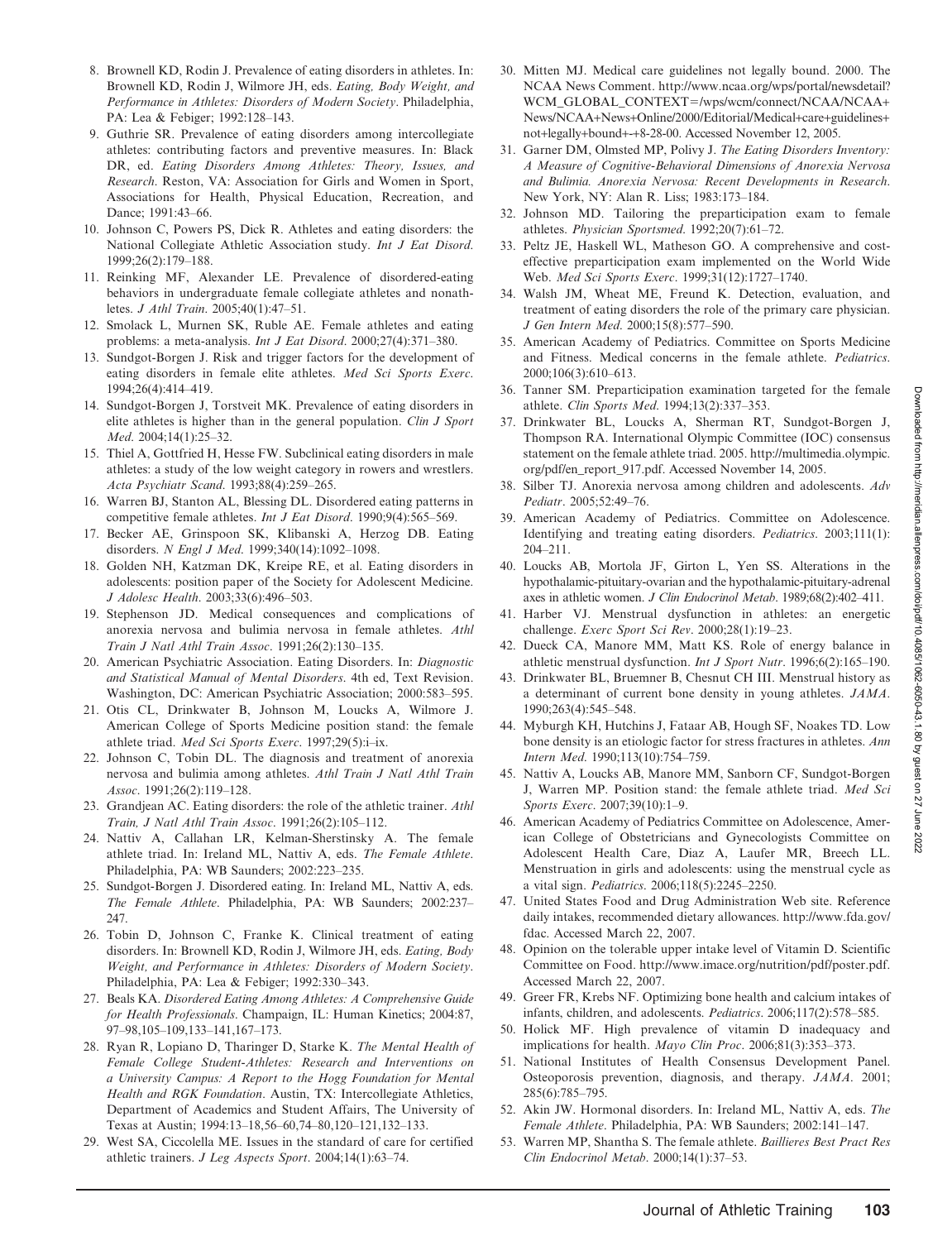- 54. Weaver CM, Teegarden D, Lyle RM, et al. Impact of exercise on bone health and contraindication of oral contraceptive use in young women. Med Sci Sports Exerc. 2001;33(6):873–880. 55. Marx RG, Saint-Phard D, Callahan LR, Chu J, Hannafin JA. Stress
- fracture sites related to underlying bone health in athletic females. Clin J Sport Med. 2001;11(2):73–76. 56. Lukaski HC. Soft tissue composition and bone mineral status:
- evaluation by dual-energy X-ray absorptiometry. J Nutr. 1993; 123(suppl 2):438–443.
- 57. Torstveit MK, Sundgot-Borgen J. The female athlete triad exists in both elite athletes and controls. Med Sci Sports Exerc. 2005;37(9): 1449–1459.
- 58. Nichols JF, Rauh MJ, Lawson MJ, Ji M, Barkai HS. Prevalence of the female athlete triad syndrome among high school athletes. Arch Pediatr Adolesc Med. 2006;160(2):137–142.
- 59. Beals KA, Hill AK. The prevalence of disordered eating, menstrual dysfunction, and low bone mineral density among US collegiate athletes. Int J Sport Nutr Exerc Metab. 2006;16(1):1–23.
- 60. Beals KA, Manore MM. Disorders of the female athlete triad among collegiate athletes. Int J Sport Nutr Exerc Metab. 2002;12(3): 281–293.
- 61. Nattiv A, Lynch L. The female athlete triad: managing an acute risk to long-term health. Physician Sportsmed. 1994;22(1):60–68.
- 62. Farrow JA. The adolescent male with an eating disorder. Pediatr Ann. 1992;21(11):769–774.
- 63. Braun DL, Sunday SR, Huang A, Halmi KA. More males seek treatment for eating disorders. Int J Eat Disord. 1999;25(4):415-424.
- 64. Andersen AE, Holman JE. Males with eating disorders: challenges for treatment and research. Psychopharmacol Bull. 1997;33(3):391–397.
- 65. Siegel JH, Hardoff D, Golden NH, Shenker IR. Medical complications in male adolescents with anorexia nervosa. J Adolesc Health. 1995;16(6):448–453.
- 66. Carlat DJ, Camargo CA Jr, Herzog DB. Eating disorders in males: a report on 135 patients. Am J Psychiatry. 1997;154(8):1127–1132.
- 67. Kreipe RE, Birndorf SA. Eating disorders in adolescents and young adults. Med Clin North Am. 2000;84(4):1027–1049, viii–ix.
- 68. Woodside DB, Garfinkel PE, Lin E, et al. Comparisons of men with full or partial eating disorders, men without eating disorders, and women with eating disorders in the community. Am J Psychiatry. 2001;158(4):570–574.
- 69. Thompson RA, Sherman RT. Helping Athletes with Eating Disorders. Champaign, IL: Human Kinetics; 1993:123–146.
- 70. Ryan R. Management of eating problems in athletic settings. In: Brownell KD, Rodin J, Wilmore JH, eds. Eating, Body Weight, and Performance in Athletes: Disorders of Modern Society. Philadelphia, PA: Lea & Febiger; 1992:344–362.
- 71. Ricciardelli LA, McCabe MP. A biopsychosocial model of disordered eating and the pursuit of muscularity in adolescent boys. Psychol Bull. 2004;130(2):179–205.
- 72. Hausenblas HA, Carron AV. Eating disorder indices and athletes: an integration. J Sport Exerc Psychol. 1999;21(3):230–258.
- 73. Engel SG, Johnson C, Powers PS, et al. Predictors of disordered eating in a sample of elite Division I college athletes. Eat Behav. 2003;4(4):333–343.
- 74. Powers P, Johnson C. Small victories: prevention of eating disorders among elite athletes. Eat Disord. 1996;4(4):364–377.
- 75. Byrne S, McLean N. Elite athletes: effects of the pressure to be thin. J Sci Med Sport. 2002;5(2):80–94.
- 76. Currie A, Morse ED. Eating disorders in athletes: managing the risks. Clin Sports Med. 2005;24(4):871–883,ix.
- 77. Beals KA. Eating disorder and menstrual dysfunction screening, education, and treatment programs: survey results from NCAA Division I schools. Physician Sportsmed. 2003;31(7):33–38.
- 78. Fairburn CG, Beglin SJ. Assessment of eating disorders: interview or self-report questionnaire? Int J Eat Disord. 1994;16(4):363-370.
- 79. Black DR, Larkin LJ, Coster DC, Leverenz LJ, Abood DA. Physiologic screening test for eating disorders/disordered eating among female collegiate athletes. J Athl Train. 2003;38(4):286–297.
- 80. DePalma MT, Koszewski WM, Romani W, Case JG, Zuiderhof NJ, McCoy PM. Identifying college athletes at risk for pathogenic eating. *Br J Sports Med.* 2002;36(1):45-50.
- 81. Fairburn CG, Cooper Z. The eating disorder examination. In: Fairburn CG, Wilson GT, eds. Binge Eating: Nature, Assessment, and Treatment. New York, NY: Guilford Press; 1993:317–360.
- 82. Garner DM, Garfinkel PE. The eating attitudes test: an index of the symptoms of anorexia nervosa. Psychol Med. 1979;9(2):273–279.
- 83. Nagel DL, Black DR, Leverenz LJ, Coster DC. Evaluation of a screening test for female college athletes with eating disorders and disordered eating. J Athl Train. 2000;35(4):431–440.
- 84. McNulty KY, Adams CH, Anderson JM, Affenito SG. Development and validation of a screening tool to identify eating disorders in female athletes. J Am Diet Assoc. 2001;101(8):886–892.
- 85. Steiner H, Pyle RP, Brassington GS, Matheson G, King M. The College Health Related Information Survey (C.H.R.I.S.-73): a screen for college student athletes. Child Psychiatry Hum Dev. 2003;34(2): 97–109.
- 86. Malina RM, Bouchard C, Bar-Or O. Growth, Maturation, and Physical Activity. 2nd ed. Champaign, IL: Human Kinetics; 1994.
- 87. World Health Organization. Obesity: Preventing and Managing the Global Epidemic. Report of a WHO Consultation on Obesity. Geneva, Switzerland: World Health Organization; 1998.
- 88. Rosen LW, McKeag DB, Hough DO, Curley V. Pathogenic weightcontrol behavior in female athletes. Physician Sportsmed. 1986; 14(1):79–86.
- 89. American Psychiatric Association. Practice guideline for the treatment of patients with eating disorders. 3rd ed. American Psychiatric Association Work Group on Eating Disorders. Am J Psychiatry. 2006;163(suppl 7):4–54.
- 90. American Dietetic Association. Medical Nutrition Therapy Across the Continuum of Care. Anorexia and Bulimia Nervosa (Pediatric, Adolescent, and Adult). Chicago, IL: American Dietetic Association and Morrison Healthcare; 1998:(suppl 1):1–16.
- 91. American Dietetic Association. Medical nutrition therapy protocols: an introduction. J Am Diet Assoc. 1999;99(3):351.
- 92. Skinner P, Kopecky L, Seburg S, Roth T, Eich J, Lewis NM. Development of a medical nutrition therapy protocol for female collegiate athletes. J Am Diet Assoc. 2001;101(8):914–917.
- 93. Johnson MD. Disordered eating. In: Agostini R, Titus S, eds. Medical and Orthopedic Issues of Active and Athletic Women. Philadelphia, PA: Hanley & Belfus, Inc; 1994:141–151.
- 94. Sundgot-Borgen J, Bahr R. Eating disorders in athletes. In: Harries M, Williams C, Stanish WD, Micheli LJ, eds. Oxford Textbook of Sports Medicine. New York, NY: Oxford University Press; 1998: 138–152.
- 95. Eating Disorders Coalition for Research, Policy & Action. Policy Recommendations. http://www.eatingdisorderscoalition.org/reports/ policyrecs.html. Accessed April 13, 2005.
- 96. Herzog D, Smeltzer D, Smeltzer T, Honan D, Weinstein M, Menaged S. The dangers of eating disorders and the need for health care reform. Briefing presented at: the House of Representatives; April 24 2001; Washington, D.C. http://www.eatingdisorderscoalition. org/congbriefings/042401/housebriefing042401.thml#herzog. Accessed August 13, 2005.
- 97. Herzog D, Smeltzer D, Smeltzer T, Honan D, Weinstein M, Menaged S. Removing the obstacles to accessing care. Briefing presented at: the House of Representatives; April 24 2001; Washington, D.C. http://www.eatingdisorderscoalition.org/congbriefings /042401/ housebriefing042401.html#menaged. Accessed August 13, 2005.
- 98. Kater KJ, Rohwer J, Levine MP. An elementary school project for developing healthy body image and reducing risk factors for unhealthy and disordered eating. J Treat Prev Eating Disord. 2000(1);8:3–16.
- 99. Kostanski M, Gullone E. Dieting and body image in the child's world: conceptualization and behavior. J Genet Psychol. 1999; 160(4):488–499.
- 100. Smolack L, Levine MP. Adolescent transitions and the development of eating problems. In: Smolack L, Levine MP, Striegel-Moore R,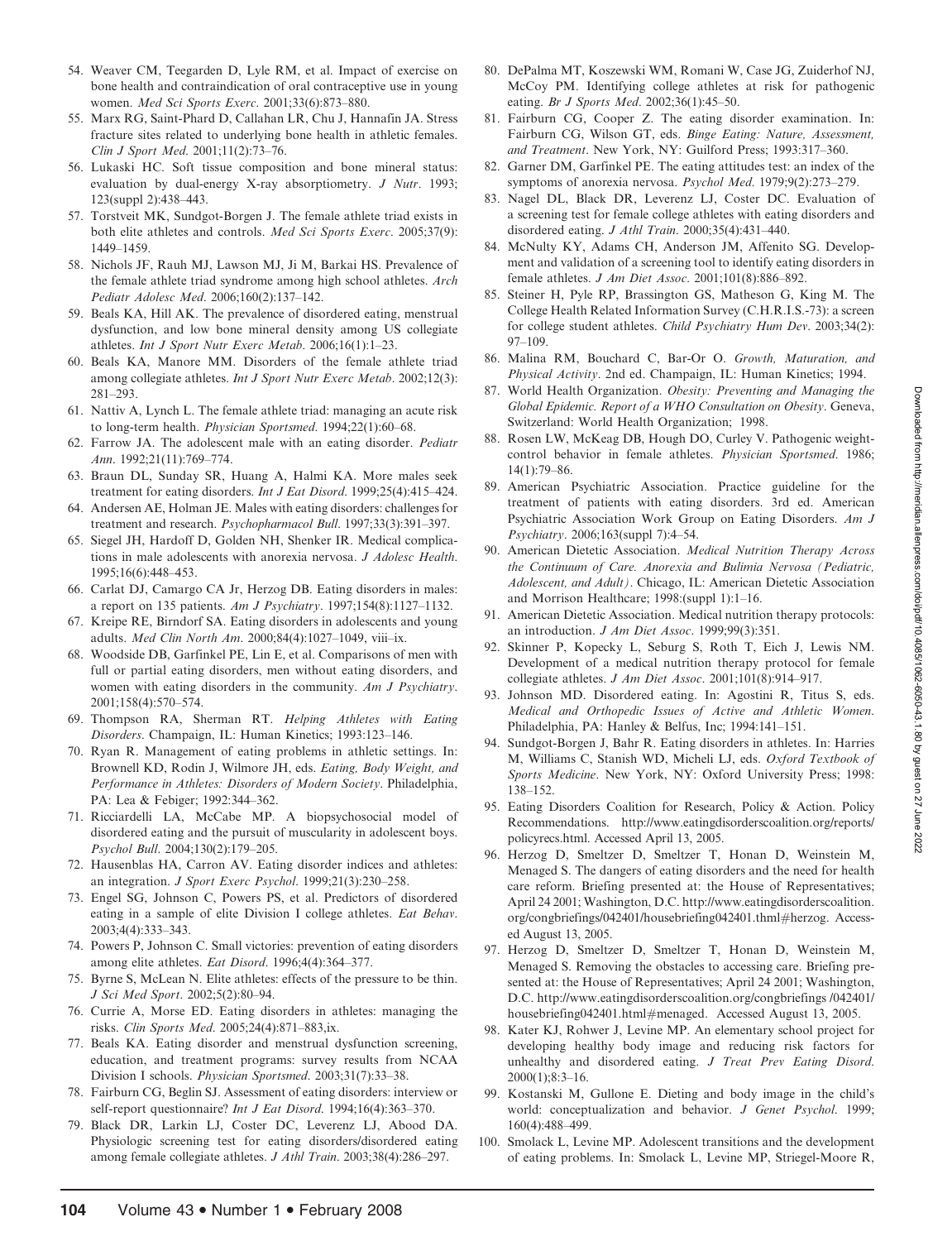- 101. Thelen M, Powell A, Lawrence C, Kuhnert M. Eating and body image concerns among children. J Clin Child Psychol. 1992;21(1):41–46.
- 102. Patrick L. Eating disorders: a review of the literature with emphasis on medical complications and clinical nutrition. Altern Med Rev. 2002;7(3):184–202.
- 103. Bulik CM, Sullivan PF, Fear J, Pickering A. Predictors of the development of bulimia nervosa in women with anorexia nervosa. J Nerv Ment Dis. 1997;185(11):704–707.
- 104. Fairburn CG, Hay PJ, Welch SL. Binge eating and bulima nervosa: distribution and determinants. In: Fairburn CG, Wilson GT, eds. Binge Eating: Nature, Assessment, and Treatment. New York: Guilford; 1993:123–143.
- 105. Hoek HW. The distribution of eating disorders. In: Brownell KD, Fairburn CG, eds. Eating Disorders and Obesity: A Comprehensive Handbook. New York, NY: Guilford; 1995:207-211.
- 106. Lucas AR, Beard CM, O'Fallon WM, Kurland LT. 50-Year trends in the incidence of anorexia nervosa in Rochester, Minn.: a population-based study Am J Psychiatry. 1991;148(7):917–922.
- 107. Misra M, Aggarwal A, Miller KK, et al. Effects of anorexia nervosa on clinical, hematologic, biochemical, and bone density parameters in community-dwelling adolescent girls. Pediatrics. 2004;114(6): 1574–1583.
- 108. Sudi K, Ottl K, Payerl D, Baumgartl P, Tauschmann K, Muller W. Anorexia athletica. Nutrition. 2004;20(7–8):657–661.
- 109. DiGioacchino DeBate R, Wethington H, Sargent R. Sub-clinical eating disorder characteristics among male and female triathletes. Eat Weight Disord. 2002;7(3):210–220.
- 110. Smith NJ. Excessive weight loss and food aversion in athletes simulating anorexia nervosa. Pediatrics. 1980;66(1):139-142.
- 111. Sundgot-Borgen J. Prevalence of eating disorders in elite female athletes. Int J Sport Nutr. 1993;3(1):29–40.
- 112. Rumball JS, Lebrun CM. Preparticipation physical examination: selected issues for the female athlete. Clin J Sport Med. 2004;14(3): 153–160.
- 113. Johnson MD. Disordered eating in active and athletic women. Clin Sports Med. 1994;13(2):355-369.
- 114. Fulkerson JA, Keel PK, Leon GR, Dorr T. Eating-disordered behaviors and personality characteristics of high school athletes and nonathletes. Int J Eat Disord. 1999;26(1):73–79.
- 115. Hopkinson RA, Lock J. Athletics, perfectionism, and disordered eating. Eat Weight Disord. 2004;9(2):99–106.
- 116. Maron BJ, Pelliccia A. The heart of trained athletes: cardiac remodeling and the risks of sports, including sudden death. Circulation. 2006;114(15):1633–1644.
- 117. Hadigan CM, Anderson EJ, Miller KK, et al. Assessment of macronutrient and micronutrient intake in women with anorexia nervosa. Int J Eat Disord. 2000;28(3):284–292.
- 118. Sullivan P. Course and outcome of anorexia nervosa and bulimia nervosa. In: Fairburn CG, Brownell KD, eds. Eating Disorders and Obesity. New York, NY: Guilford; 2002:226–232.
- 119. Sullivan PF. Mortality in anorexia nervosa. Am J Psychiatry. 1995;152(7):1073–1074.
- 120. Garcia-Rubira JC, Hidalgo R, Gomez-Barrado JJ, Romero D, Cruz Fernandez JM. Anorexia nervosa and myocardial infarction. Int J Cardiol. 1994;45(2):138–140.
- 121. Isner JM, Roberts WC, Heymsfield SB, Yager J. Anorexia nervosa and sudden death. Ann Intern Med. 1985;102(1):49–52.
- 122. Joy E. Cardiac concerns. In: Ireland ML, Nattiv A, eds. The Female Athlete. Philadelphia, PA: WB Saunders; 2002:271–281.
- 123. Pomeroy C, Mitchell J. Medial issues in eating disorders. In: Brownell K, Rodin J, Wilmore JH, eds. Eating, Body Weight, and Performance in Athletes. Philadelphia, PA: Lea & Febiger; 1992:202–221.
- 124. de Simone G, Scalfi L, Galderisi M, et al. Cardiac abnormalities in young women with anorexia nervosa. Br Heart J. 1994;71(3):287–292.
- 125. Kreipe RE, Harris JP. Myocardial impairment resulting from eating disorders. Pediatr Ann. 1992;21(11):760–768.
- 126. Harris RT. Bulimarexia and related serious eating disorders with medical complications. Ann Intern Med. 1983;99(6):800–807.
- 127. Cooke RA, Chambers JB, Singh R, et al. QT interval in anorexia nervosa. Br Heart J. 1994;72(1):69–73.
- 128. Galetta F, Franzoni F, Cupisti A, Belliti D, Prattichizzo F, Rolla M. QT interval dispersion in young women with anorexia nervosa. J Pediatr. 2002;140(4):456–460.
- 129. Rich BS, Havens SA. The athletic heart syndrome. Curr Sports Med Rep. 2004;3(2):84–88.
- 130. Abdulla A. The athletic heart syndrome: when, why and how? Perspect Cardiol. 2005;22(10):29–31.
- 131. Bjornstad H, Storstein L, Dyre Meen H, Hals O. Electrocardiographic findings according to level of fitness and sport activity. Cardiology. 1993;83(1):268–279.
- 132. Apgar B. Diagnosis and management of amenorrhea. Clin Fam Pract. 2002;4(3):643.
- 133. Otis CL. Exercise-associated amenorrhea. Clin Sports Med. 1992; 11(2):351–362.
- 134. Shangold M, Rebar RW, Wentz AC, Schiff I. Evaluation and management of menstrual dysfunction in athletes. JAMA. 1990; 263(12):1665–1669.
- 135. Drinkwater BL, Nilson K, Chesnut CH III, Bremner WJ, Shainholtz S, Southworth MB. Bone mineral content of amenorrheic and eumenorrheic athletes. N Engl J Med. 1984;311(5):277-281.
- 136. Lindberg JS, Fears WB, Hunt MM, Powell MR, Boll D, Wade CE. Exercise-induced amenorrhea and bone density. Ann Intern Med. 1984;101(5):647–648.
- 137. Marcus R, Cann C, Madvig P, et al. Menstrual function and bone mass in elite women distance runners: endocrine and metabolic features. Ann Intern Med. 1985;102(2):158–163.
- 138. Nattiv A. Stress fractures and bone health in track and field athletes. J Sci Med Sport. 2000;3(3):268–279.
- 139. Nattiv A, Puffer JC, Casper J, et al. Stress fracture risk factors, incidence and distribution: a 3-year prospective study in collegiate runners. Med Sci Sports Exerc. 2000;32(suppl 5):S347.
- 140. Cullen D, Becker R, Thompson K, Ahif R. Calcium and vitamin D supplements reduce stress fractures in Navy recruits. Paper presented at: 53rd Annual Orthopaedic Research Society meeting; February 11, 2007; San Diego, CA.
- 141. Fisher M, Golden NH, Katzman DK, et al. Eating disorders in adolescents: a background paper. J Adolesc Health. 1995;16(6):420–437.
- 142. Sansone RA, Sansone LA. Bulimia nervosa: medical complications. In: Alexander-Mott L, Lumsden DB, eds. Understanding Eating Disorders: Anorexia Nervosa, Bulimia Nervosa, and Obesity. Washington, DC: Taylor & Francis; 1994:181–201.
- 143. Fairburn CG. Overcoming Binge Eating. New York, NY: Guilford; 1995:48–52.
- 144. Mcgilley BM, Pryor TL. Assessment and treatment of bulimia nervosa. Am Fam Physician. 1998;57(11):2743–2750.
- 145. Otis C, Goldingay R. Campus Health Guide: The College Student's Handbook for Healthy Living. New York, NY: College Board; 1989.
- 146. Rodriguez-Tome H, Bariaud F, Zardi MF, Delmas C, Jeanvoine B, Szylagyi P. The effects of pubertal changes on body image and relations with peers of the opposite sex in adolescence. J Adolesc. 1993;16(4):421–438.
- 147. Stice E. Risk and maintenance factors for eating pathology: a metaanalytic review. Psychol Bull. 2002;128(5):825–848.
- 148. Yates A. Biologic considerations in the etiology of eating disorders. Pediatr Ann. 1992;21(11):739–744.
- 149. Furnham A, Badmin N, Sneade I. Body image dissatisfaction: gender differences in eating attitudes, self-esteem, and reasons for exercise. J Psychol. 2002;136(6):581–596.
- 150. Presnell K, Bearman SK, Stice E. Risk factors for body dissatisfaction in adolescent boys and girls: a prospective study. Int J Eat Disord. 2004;36(4):389–401.
- 151. Watson D, Clark LA, Tellegen A. Development and validation of brief measures of positive and negative affect: the PANAS scales. J Pers Soc Psychol. 1988;54(6):1063–1070.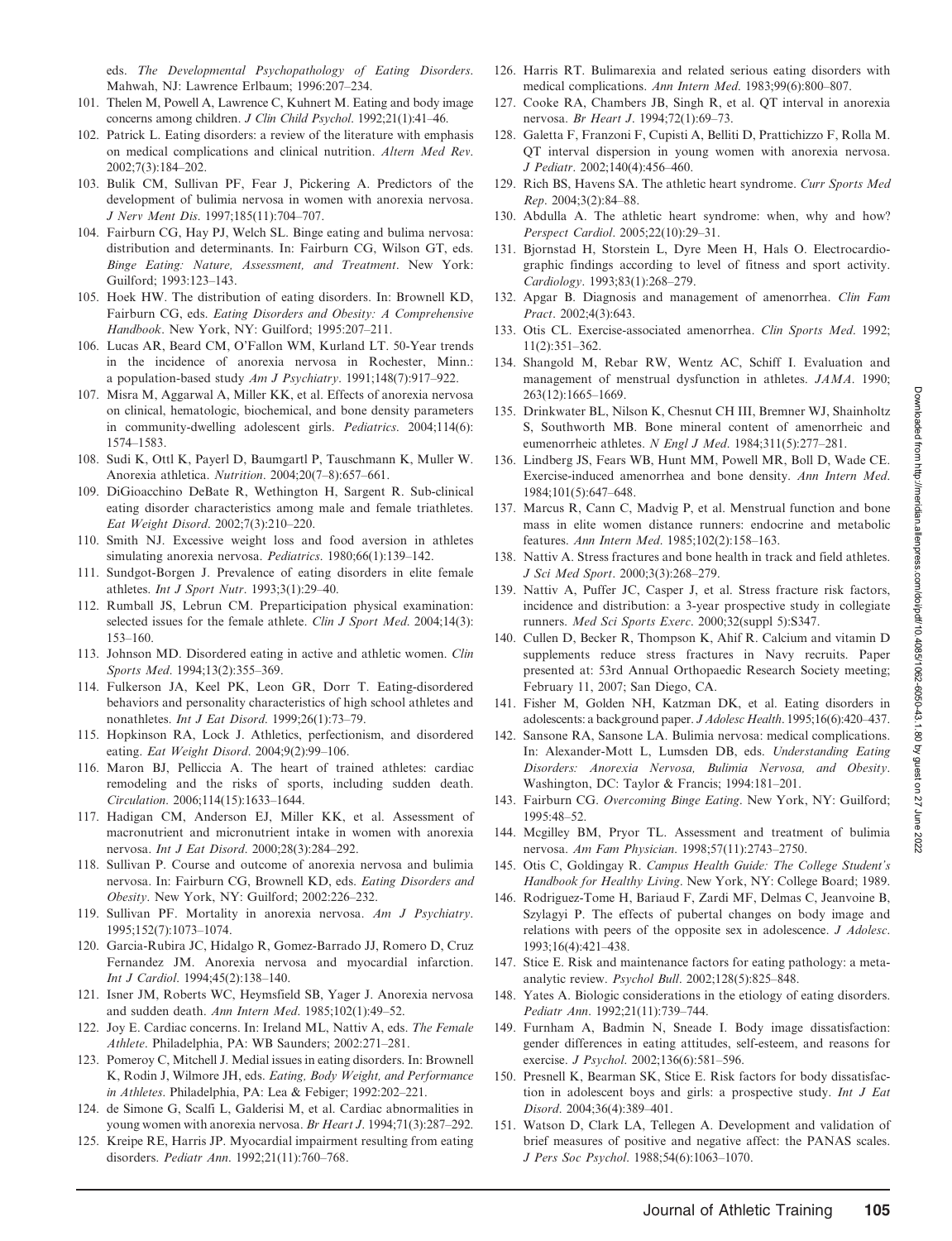- 152. Cooper PJ. Eating disorders and their relationship to mood and anxiety disorders. In: Brownell KD, Fairburn CG, eds. Eating Disorders and Obesity: A Comprehensive Handbook. New York, NY: Guilford; 1995:159–164. 153. Johnson C, Maddi KL. The etiology of bulimia nervosa: biopsychosocial perspectives. Adolesc Psychiatry. 1986;13:253–273.
- 154. Chang EC. Perfectionism as a predictor of positive and negative psychological outcomes: examining a mediation model in younger and older adults. J Couns Psychol. 2000;47(1):18-26.
- 155. Halmi KA, Sunday SR, Strober M, et al. Perfectionism in anorexia nervosa: variation by clinical subtype, obsessionality, and pathological eating behavior. Am J Psychiatry. 2000;157(11): 1799–1805.
- 156. Brownell KD. Dieting and the search for the perfect body: where physiology and culture collide. Behav Ther. 1991(1) 22:1–12.
- 157. Killen JD, Taylor CB, Hayward C, et al. Pursuit of thinness and onset of eating disorder symptoms in a community sample of adolescent girls: a three-year prospective analysis. Int J Eat Disord. 1994;16(3):227–238.
- 158. Parks PS, Read MH. Adolescent male athletes: body image, diet, and exercise. Adolescence. 1997;32(127):593–602.
- 159. Kiningham RB, Gorenflo DW. Weight loss methods of high school wrestlers. Med Sci Sports Exerc. 2001;33(5):810–813.
- 160. Oppliger RA, Landry GL, Foster SW, Lambrecht AC. Bulimic behaviors among interscholastic wrestlers: a statewide survey. Pediatrics. 1993;91(4):826–831.
- 161. Andersen RE, Barlett SJ, Morgan GD, Brownell KD. Weight loss, psychological, and nutritional patterns in competitive male body builders. Int J Eat Disord. 1995;18(1):49–57.
- 162. Blouin AG, Goldfield GS. Body image and steroid use in male bodybuilders. Int J Eat Disord. 1995;18(2):159–165.
- 163. DePalma MT, Koszewski WM, Case JG, Barile RJ, DePalma BF, Oliaro SM. Weight control practices of lightweight football players. Med Sci Sports Exerc. 1993;25(6):694–701.
- 164. King MB, Mezey G. Eating behaviour of male racing jockeys. Psychol Med. 1987;17(1):249–253.
- 165. Rankinen T, Lyytikainen S, Vanninen E, Penttila I, Rauramaa R, Uusitupa M. Nutritional status of the Finnish elite ski jumpers. Med Sci Sports Exerc. 1998;30(11):1592–1597.
- 166. Yu L, Smith AD. Figure skating. In: Ireland ML, Nattiv A, eds. The Female Athlete. Philadelphia, PA: WB Saunders; 2002:653.
- 167. Malina RM. Performance in the context of growth and maturation. In: Ireland ML, Nattiv A, eds. The Female Athlete. Philadelphia, PA: WB Saunders; 2002:48–65.
- 168. Slaughter MH, Lohman TG, Misner JE. Relationship of somatotype and body composition to physical performance in 7- to 12-year-old boys. Res Q. 1977;48(4):159–168.
- 169. Slaughter MH, Lohman TG, Misner JE. Association of somatotype and body composition to physical performance in 7–12 year-oldgirls. J Sports Med Phys Fitness. 1980;20(2):189–198.
- 170. Rodin J. Body Traps: Breaking the Binds that Keep You from Feeling Good About Your Body. New York, NY: William Morrow & Co; 1992:58–65.
- 171. Brownell KD, Steen SN, Wilmore JH. Weight regulation practices in athletes: analysis of metabolic and health effects. Med Sci Sports Exerc. 1987;19(6):546–556.
- 172. Wilmore JH, Wambsgans KC, Brenner M, et al. Is there energy conservation in amenorrheic compared with eumenorrheic distance runners? J Appl Physiol. 1992;72(1):15–22.
- 173. Centers for Disease Control and Prevention. Hyperthermia and dehydration-related death associated with intentional rapid weight loss in three collegiate wrestlers: North Carolina, Wisconsin, and Michigan, November-December 1997. JAMA. 1998;279(11):824– 825.
- 174. Oppliger RA, Utter AC, Scott JR, Dick RW, Klossner D. NCAA rule change improves weight loss among national championship wrestlers. Med Sci Sports Exerc. 2006;38(5):963–970.
- 175. Sonstroem RJ. Physical self-concept: assessment and external validity. Exerc Sport Sci Rev. 1998;26(1):133–164.
- 176. Davis C, Kennedy SH, Ravelski E, Dionne M. The role of physical activity in the development and maintenance of eating disorders. Psychol Med. 1994;24(4):957–967.
- 177. Johnson C, Crosby R, Engel S, et al. Gender, ethnicity, self-esteem and disordered eating among college athletes. Eat Behav. 2004; 5(2):147–156.
- 178. Pasman L, Thompson JK. Body image and eating disturbance in obligatory runners, obligatory weightlifters and sedentary individuals. Int J Eat Disord. 1988;7(6):759-769.
- 179. Rodin J. Cultural and psychosocial determinants of weight concerns. Ann Intern Med. 1993;119(7 part 2):643–645.
- 180. Rucinski A. Relationship of body image and dietary intake of competitive ice skaters. J Am Diet Assoc. 1989;89(1):98–100.
- 181. Rodin J, Larson L. Social factors and the ideal body shape. In: Brownell KD, Rodin J, Wilmore JH, eds. Eating, Body Weight, and Performance in Athletes: Disorders of Modern Society. Philadelphia, PA: Lea & Febiger; 1992:146–158.
- 182. Sanborn CF, Horea M, Siemers BJ, Dieringer KI. Disordered eating and the female athlete triad. Clin Sports Med. 2000;19(2):199–213.
- 183. Williamson DA, Netemeyer RG, Jackman LP, Anderson DA, Funsch CL, Rabalais JY. Structural equation modeling of risk factors for the development of eating disorder symptoms in female athletes. Int J Eat Disord. 1995;17(4):387–393.
- 184. Fabian LJ, Thompson JK. Body image and eating disturbance in young females. Int J Eat Disord. 1989;8:63–74.
- 185. Faust J. Correlates of the drive for thinness in young female adolescents. J Clin Child Psychol. 1987;16:313–319.
- 186. Cattarin J, Thompson JK. A three year longitudinal study of body image and eating disturbance in adolescent females. Eating Disord. 1999;2:114–125.
- 187. Verkuyten M. Self-esteem and the evaluation of ethnic identity among Turkish and Dutch adolescents in the Netherlands. J Soc Psychol. 1990;130(3):285–297.
- 188. Rierdan J, Koff E, Stubbs ML. Gender, depression, and body image in early adolescents. J Early Adolesc. 1988;8:109–117.
- 189. Anderson A, DiDeomenico L. Diet vs. shape content of popular male and female magazines: a dose-response relationship to the incidence of eating disorders? Int J Eat Disord. 1992;11: 283–287.
- 190. Field AE, Camargo CA Jr, Taylor CB, Berkey CS, Roberts SB, Colditz GA. Peer, parent, and media influences on the development of weight concerns and frequent dieting among preadolescent and adolescent girls and boys. Pediatrics. 2001;107(1):54–60.
- 191. Morris AM, Katzman DK. The impact of the media on eating disorders in children and adolescents. J Paediatr Child Health. 2003;8:287–289.
- 192. Lerner RM, Gellert E. Body build identification, preference, and aversion in kindergarten children. Dev Psychol. 1969;5:456–462.
- 193. Thelen MH, Lawrence CM, Powell AL. Body image, weight control, and eating disorders among children. In: Crowther JH, Tennenbaum DL, Hobfoll SE, Stephens MAP, eds. The Etiology of Bulimia Nervosa: The Individual and Familial Context. Washington, DC: Hemisphere Publishing Corp; 1992:81–101.
- 194. Mendelson BK, White DR. Relation between body-esteem and selfesteem of obese and normal children. Percept Mot Skills. 1982;54(3):899–905.
- 195. Rolland K, Farnill D, Griffiths RA. Children's perceptions of their current and ideal body sizes and body mass index. Percept Mot Skills. 1996;82(2):651–656.
- 196. McCabe MP, Ricciardelli LA. Body image dissatisfaction among males across the lifespan: a review of past literature. J Psychosom Res. 2004;56(6):675–685.
- 197. Middleman AB, Vazquez I, Durant RH. Eating patterns, physical activity, and attempts to change weight among adolescents. J Adolesc Health. 1998;22(1):37–42.
- 198. Eating Disorders: Core Interventions in the Treatment and Management of Anorexia Nervosa, Bulimia Nervosa, and Related Eating Disorders. London, United Kingdom: National Institute for Clinical Excellence; 2004.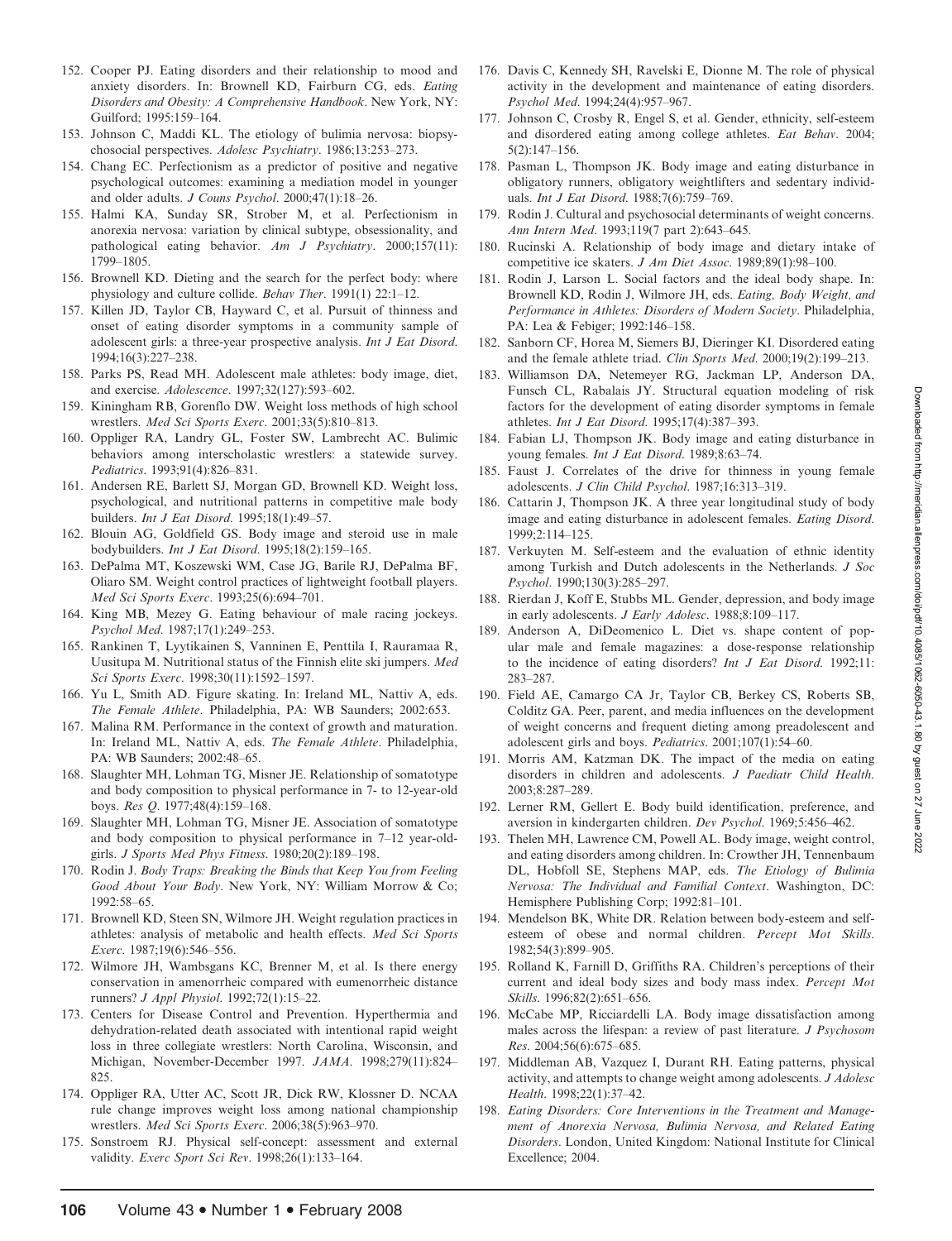- 199. Becker AE, Franko DL, Nussbaum K, Herzog DB. Secondary prevention for eating disorders: the impact of education, screening, and referral in a college-based screening program. Int J Eat Disord. 2004;36(2):157–162.
- 200. De La Torre DM, Snell BJ. Use of the preparticipation physical exam in screening for the female athlete triad among high school athletes. J Sch Nurs. 2005;21(6):340–345.
- 201. Athletic preparticipation examinations for adolescents: report of the Board of Trustees. Group on Science and Technology, American Medical Association. Arch Pediatr Adolesc Med. 1994; 148(1):93–98.
- 202. Nichols JF, Rauh MJ, Lawson MJ, Ji M, Barkai HS. Prevalence of the female athlete triad syndrome among high school athletes. Arch Pediatr Adolesc Med. 2006;160(2):137–142.
- 203. Kashubeck-West S, Mintz LB, Saundersm KJ. Assessment of eating disorders in women. Counsel Psychol. 2002;29:662–694.
- 204. Lindeman AK. Self-esteem: its application to eating disorders and athletes. Int J Sport Nutr. 1994;4(3):237–252.
- 205. O'Connor PJ, Lewis RD, Kirchner EM. Eating disorder symptoms in female college gymnasts. Med Sci Sports Exerc. 1995;27(4): 550–555.
- 206. Rosen LW, Hough DO. Pathogenic weight-control behaviors female college gymnasts. Physician Sportsmed. 1988;16(9):141–144.
- 207. Sundgot-Borgen J. Nutrient intake of female elite athletes suffering from eating disorders. Int J Sport Nutr. 1993;3(4):431–442.
- 208. Parr RB, Porter MA, Hodgson SC. Nutrient knowledge and practice of coaches, trainers, and athletes. Physician Sportsmed. 1984;12(3): 127–138.
- 209. Modlesky CM, Lewis RD. Assessment of body size and composition. In: Rosenbloom CA, ed. Sports Nutrition: A Guide for the Professional Working with Active People. Chicago, IL: The American Dietetic Association; 2000:185–222.
- 210. Skinner R, Grooms A. Body composition assessment: a tool for use not abuse. SCAN's PULSE. 2002;21:9–11.
- 211. Carson JD, Bridges E, Canadian Academy of Sport Medicine. Abandoning routine body composition assessment: a strategy to reduce disordered eating among female athletes and dancers. Clin J Sport Med. 2001;11(4):280.
- 212. Goran MI, Allison DB, Poehlman ET. Issues relating to normalization of body fat content in men and women. Int J Obes Relat Metab Disord. 1995;19(9):638–643.
- 213. Wellens RI, Roche AF, Khamis HJ, Jackson AS, Pollock ML, Siervogel RM. Relationships between the body mass index and body composition. Obes Res. 1996;4(1):35–44.
- 214. Maynard LM, Wisemandle W, Roche AF, Chumlea WC, Guo SS, Siervogel RM. Childhood body composition in relation to body mass index. Pediatrics. 2001;107(2):344–350.
- 215. Pietrobelli A, Faith MS, Allison DB, Gallagher D, Chiumello G, Heymsfield SB. Body mass index as a measure of adiposity among children and adolescents: a validation study. J Pediatr. 1998;132(2): 204–210.
- 216. Malina RM, Katzmarzyk PT. Validity of the body mass index as an indicator of the risk and presence of overweight in adolescents. Am J Clin Nutr. 1999;70(1):131S–136S.
- 217. Ode J, Pivarnik JM, Reeves MJ, Knous JL. Body mass index as a predictor of percent fat in college athletes and nonathletes. Med Sci Sports Exerc. 2007;39(3):403–409.
- 218. Wilmore JH. Body composition and sports medicine: research considerations. In: Roche AF, ed. Body Composition Assessments in Youth and Adults. Columbus, OH: Ross Laboratories; 1985:78–82.
- 219. Sinning WE. Body composition in athletes. In: Roche AF, Heymsfield SB, Lohman TG, eds. Human Body Composition. Champaign, IL: Human Kinetics; 1996:257–273.
- 220. Crisp AH, Burns T, Bhat AV. Primary anorexia nervosa in the male and female: a comparison of clinical features and prognosis. Br J Med Psychol. 1986;59(part 2):123–132.
- 221. Geist R, Heinmaa M, Katzman D, Stephens D. A comparison of male and female adolescents referred to an eating disorder program. Can J Psychiatry. 1999;44(4):374–378.
- 222. Garner DM, Rosen LW, Barry D. Eating disorders among athletes: research and recommendations. Child Adolesc Psychiatr Clin N Am. 1998;7(4):839–857.
- 223. American Diabetes Association. Standards of medical care for patients with diabetes mellitus. Diabetes Care. 2003;26(suppl 1):S33– S50.
- 224. Manore M, Thompson J. Nutrition and the active female. Sport Nutrition for Health and Performance. Champaign, IL: Human Kinetics; 2000:409–435.
- 225. Position of the American Dietetic Association. Nutrition intervention in the treatment of anorexia nervosa, bulimia nervosa, and eating disorders not otherwise specified (EDNOS). J Am Diet Assoc. 2001;101(7):810–819.
- 226. Bergandi T, Witting A. Availability of and attitudes toward counseling services for the collegiate athlete. J Coll Stud Personnel. 1984;25:557–558.
- 227. Linder DE, Brewer BW, Van Raalte JL, DeLange N. A negative halo for athletes who consult sport psychologists: replication and extension. J Sport Exerc Psychol. 1991;13(2):133-148.
- 228. Pinkerton RS, Hinz LD, Barrow JC. The college student-athlete: psychological considerations and interventions. J Am Coll Health. 1989;37(5):218–226.
- 229. Sim LA, Sadowski CM, Whiteside SP, Wells LA. Family-based therapy for adolescents with anorexia nervosa. Mayo Clin Proc. 2004;79(10):1305–1308.
- 230. Andersen MB, Denson EL, Brewer BW, Van Raalte JL. Disorders of personality and mood in athletes: recognition and referral. J Appl Sport Psychol. 1994;6(2):168–184.
- 231. Muscari M. Effective management of adolescents with anorexia and bulimia. J Psychosoc Nurs Ment Health Serv. 2002;40(2):22–31.
- 232. Bickford B. The legal duty of a college athletics department to athletes with eating disorder: a risk management perspective. Marquette Sports Law Rev. 1999;10(1):87–116.
- 233. National Athletic Trainers' Association. Code of ethics. http:// www.nata.org/codeofethics/index.htm. Accessed November 14, 2005.
- 234. Clark N. How to help the athlete with bulimia: practical tips and a case study. Int J Sport Nutr. 1993;3(4):450–460.
- 235. Bates CR. Information systems security and privacy: regulatory and contractual privacy and security compliance obligations, resources, and insurance information. In: The wired university: legal issues at the copyright, computer law and Internet intersection. National Association of College and University Attorneys: Arlington, VA. http://www.nacua.org/meetings/virtualseminars/march2006/ Documents/03%20Bates.doc. Accessed October 9, 2006.
- 236. Sherman R, Thompson R. Managing the Female Athlete Triad: NCAA Coaches Handbook. Indianapolis, IN: National Collegiate Athletic Association; 2005:21–26.
- 237. The National Athletic Trainers' Association support statement: recommendations and guidelines for appropriate medical coverage of intercollegiate athletics (AMCIA). http://www.NATA.org/ employers/ss/AMCIARecs%20andguidesrevised.pdf. Accessed October 31, 2005.
- 238. The National Collegiate Athletic Association. Sports medicine handbook, 2005–2006. http://www.ncaa.org/health-safety. Accessed November 4, 2005.
- 239. Baer JT, Walker WF, Grossman JM. A disordered eating response team's effect on nutrition practices in college athletes. J Athl Train. 1995;30(4):315–317.
- 240. Sundgot-Borgen J. Eating disorders in female athletes. Sports Med. 1994;17(3):176–188.
- 241. Turk JC, Prentice WE, Chapell S, Shields EW. Collegiate coaches' knowledge of eating disorders. J Athl Train. 1999;34(1):19–24.
- 242. Yeager KK, Agostini R, Nattiv A, Drinkwater B. The female athlete triad: disordered eating, amenorrhea, osteoporosis. Med Sci Sports Exerc. 1993;25(7):775–777.
- 243. De La Torre DM, Snell BJ. Use of the preparticipation physical exam in screening for the female athlete triad among high school athletes. J Sch Nurs. 2005;21(6):340–345.